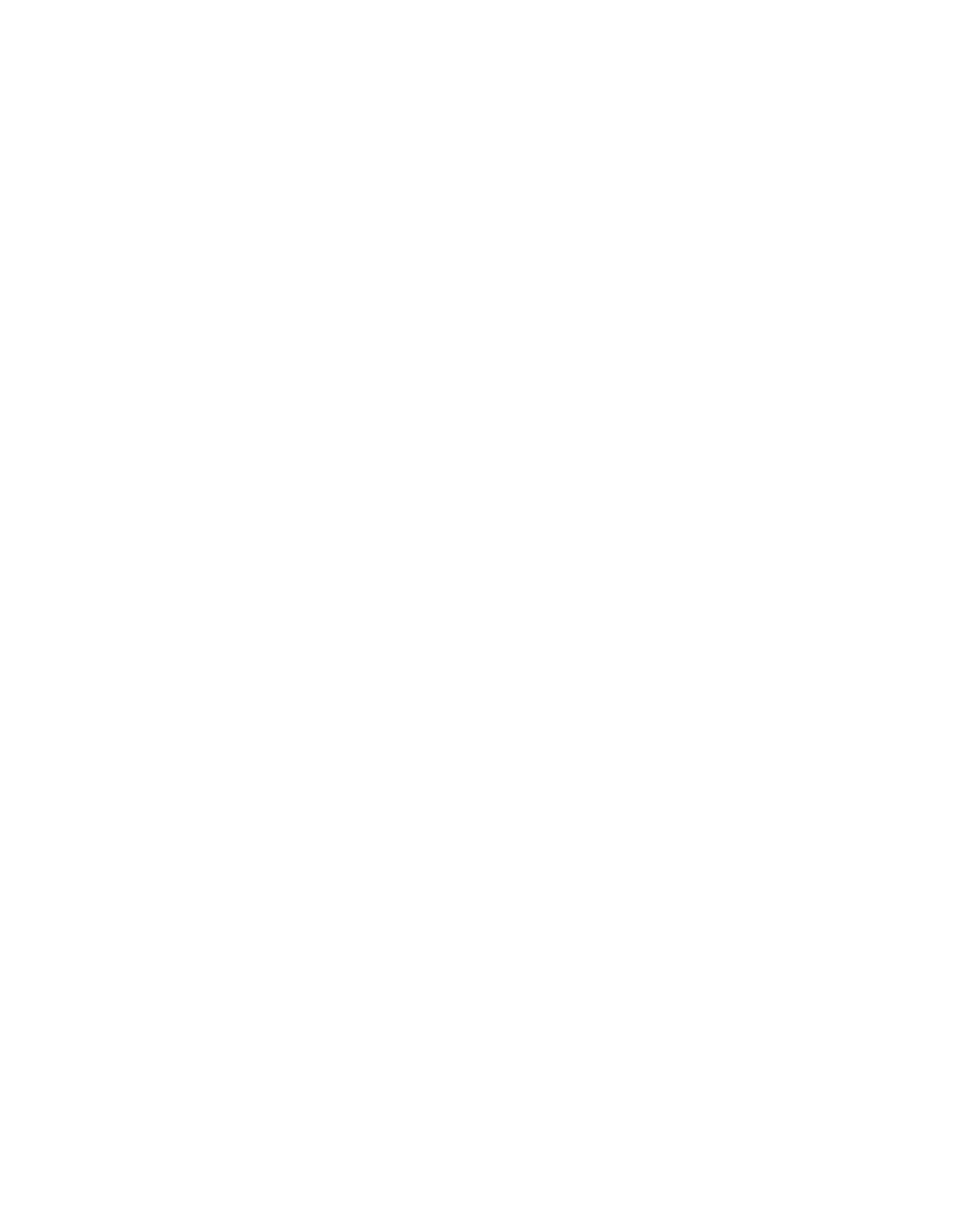Introduction

Rich opportunities for learning are important for all teachers. Whatever expertise they acquire in their pre-service program, teachers continue to need ongoing professional learning in order to meet additional responsibilities and the evolving needs of their students and schools (Feiman-Nemser 2012). Continuous learning is especially vital for teachers who work in the dynamic and demanding environments of high-poverty, urban schools. Students in these settings are more likely than those in low-poverty schools to be adversely affected by living in segregated, sub-standard housing, encountering racism and violence, developing physical and mental illness, and experiencing high rates of family mobility, all of which have been shown to negatively affect students' learning (Berliner 2013; Dahl and Lochner 2005; Duncan and Murnane 2014; Hollins 2011; Kraft et al. 2015; Wilkinson 2016). Also, students in large urban districts are almost twice as likely as those in large suburban districts to be English language learners (Council of Great City Schools 2015) and thus require greater support from teachers to access the curriculum and achieve at grade level. Given the challenges of educating large numbers of low-income students, it should be no surprise that their teachers need ongoing support and professional development throughout their career.

Over the past fifteen years, improvement in professional development—the primary means of on-the-job learning for teachers—has been uneven. The most recent reports on the topic continue to conclude that teachers experience few meaningful opportunities to learn on the job (Darling-Hammond et al. 2009; Bill and Melinda Gates Foundation 2014; Garet et al. 2001; Mehta et al. 2015; TNTP 2015). In a 1990 study, Johnson found that very few of the 125 teachers interviewed "discerned any systematic plan for professional development [in their school]. More often they described a haphazard sequence of speeches and workshops addressing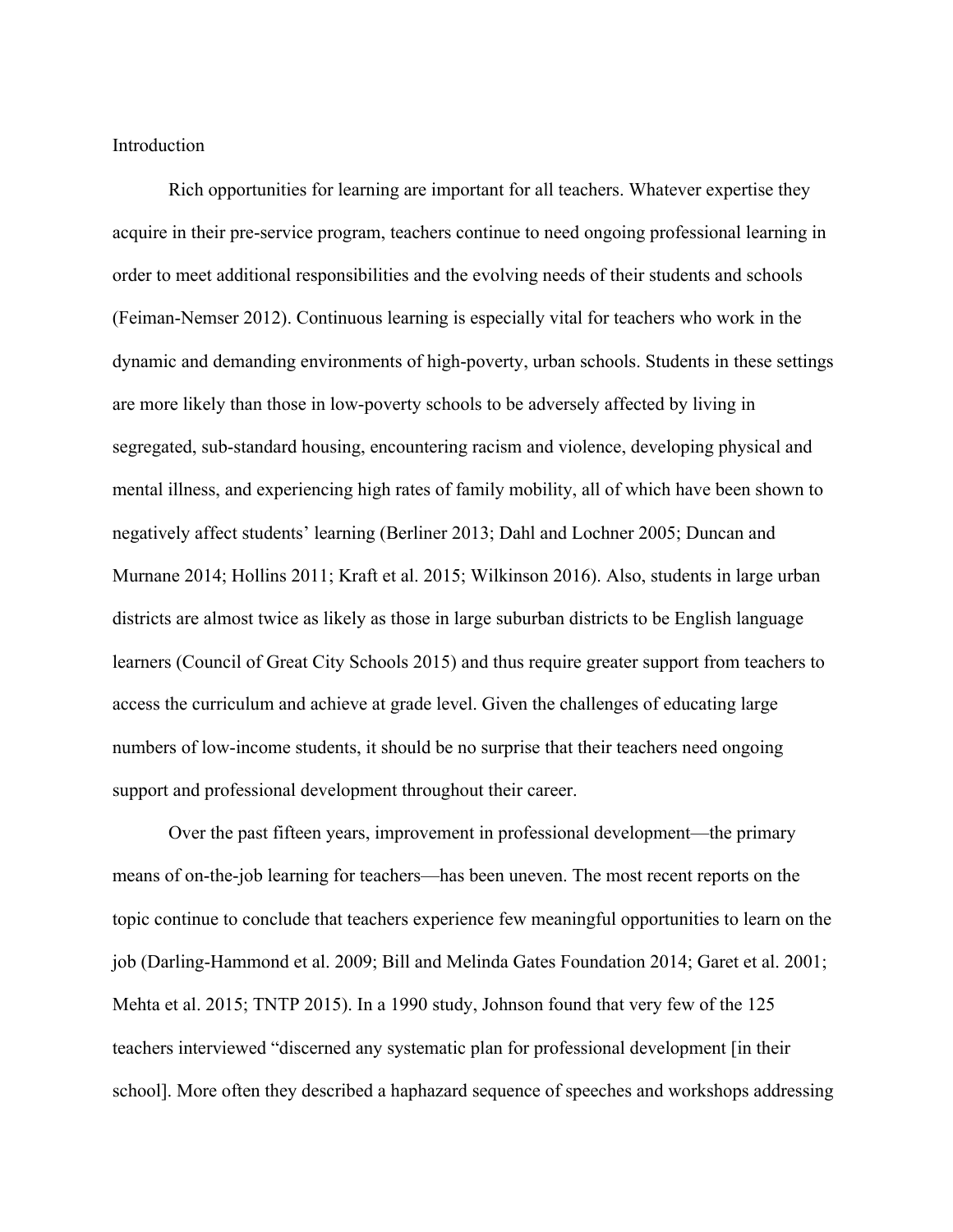unrelated topics" (254). Twenty-five years later, researchers at TNTP (2015) reported similar findings, noting that only 40 percent of the teachers they surveyed from three large school districts and one charter school network agreed that most of the professional development they participated in was a good use of their time. This report, which characterizes professional development in these schools as "disjointed" (28), concludes: "In short, we bombard teachers with help, but most of it is not helpful—to teachers as professionals or to schools seeking better instruction" (7).

As schools have continued to search for ways to provide meaningful professional development, many have shifted to site-based professional learning opportunities, including coaching and professional learning communities (PLCs) (Bill and Melinda Gates Foundation 2014), which align with research findings about effective approaches to professional development (e.g. Borko 2004; Darling-Hammond et al. 2009; Elmore 2004; Jensen et al. 2016). Although researchers have identified examples of highly effective systems of professional development that rely on collaboration among colleagues (Jensen et al. 2016), and school officials have set aside more time for collaborative work during the school day, teachers remain dissatisfied (Bill and Melinda Gates Foundation 2014). In spite of the increasing attention to ongoing, site-based learning, teachers continue to report that, in the areas where they most need support, learning opportunities are short-term and decoupled from classroom instruction, (Kennedy 2015; Wei et al. 2010) often leaving individual teachers to develop new instructional practices independently (Darling-Hammond et al. 2009).

In part, schools have increased opportunities for teacher collaboration in response to the growing demands of federal and state policies. These new collaborative structures (e.g. PLCs or instructional teams) are intended, in part, to provide teachers with opportunities to work together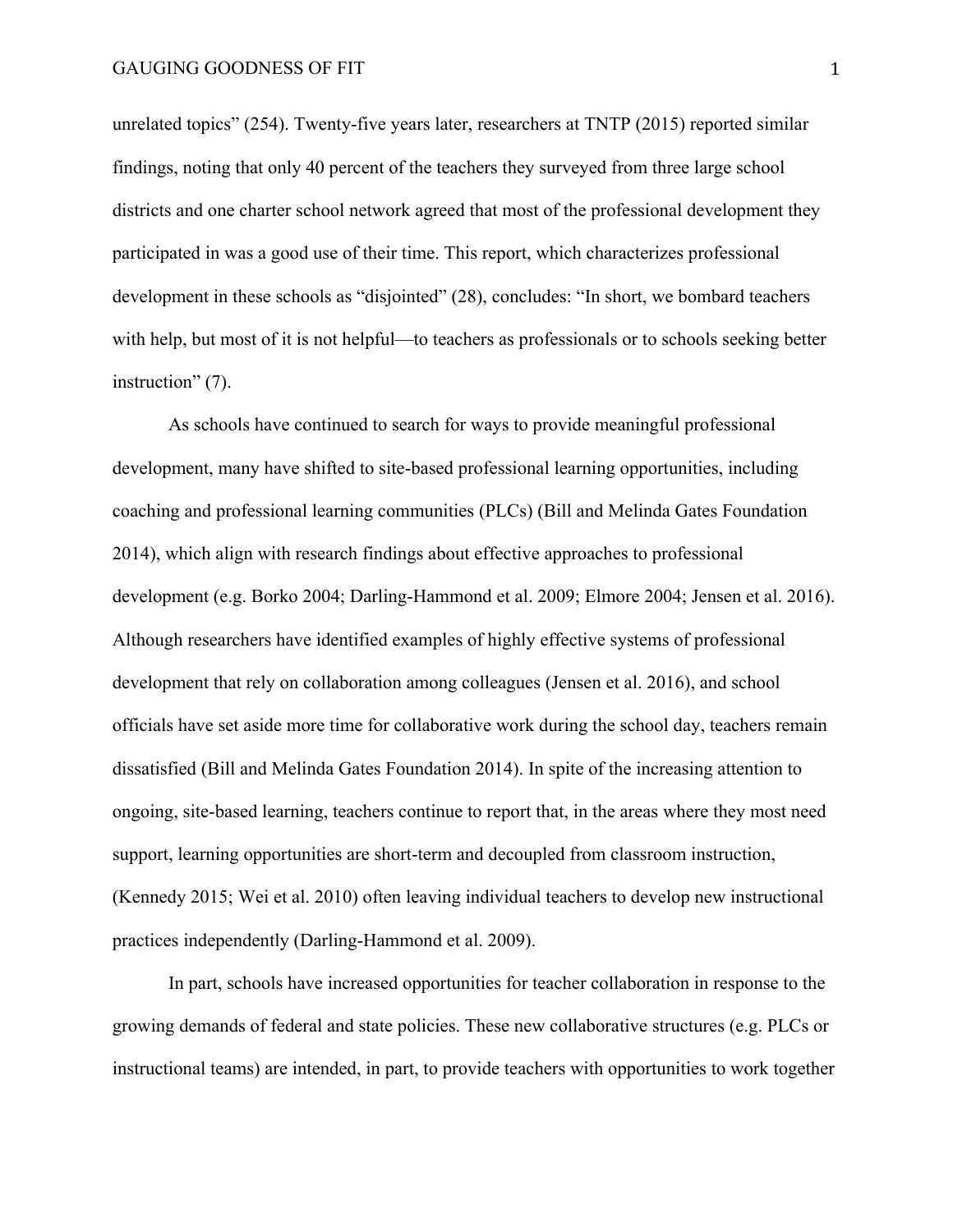to enhance the school's overall organizational performance (Ronfeldt et al. 2015; Talbert 2010). Specifically, increased accountability for schools under state and federal policies has dramatically increased the quantity of student achievement data available to schools and many now expect teachers to collaborate as they seek to understand that data (Datnow 2011; Hamilton et al. 2009). Researchers have found evidence that schools with high numbers of lowperforming students are now expected to establish teams where teachers analyze assessment data (Finnigan and Daly 2012; Ronfeldt et al. 2015). Wei and colleagues (2010) analyzed three years of the Schools and Staffing Survey (SASS) and found that "elementary school teachers, urban teachers, and teachers in schools with the highest populations of low-income, minority, and LEP students" (17) had the highest rates of participation in professional development, including teacher teams. These authors suggest that this may have resulted from targeted federal funding under the No Child Left Behind Act. Although the demands of accountability are not likely the only factor driving the increased prevalence of teams, many schools seem to be looking to teams to achieve the organizational improvement that these laws call for.

Although teacher teams apparently are on the rise, teachers do not necessarily have the skills or support they need to work systematically and successfully with their colleagues. In many instances, teachers meet to discuss new ways to organize and present content, engage students in learning, and assess students' understanding of what they have been taught. Yet when they return to their classrooms, teachers are then left on their own to decide how to choose from the array of ideas and models discussed. These team meetings are often labeled "collaborative" or "collegial," largely because teachers, who otherwise work in isolation, convene to exchange information and ideas. Recently, Valli and Buese (2007) found that in the current context of high-stakes accountability, school officials have expanded and intensified expectations for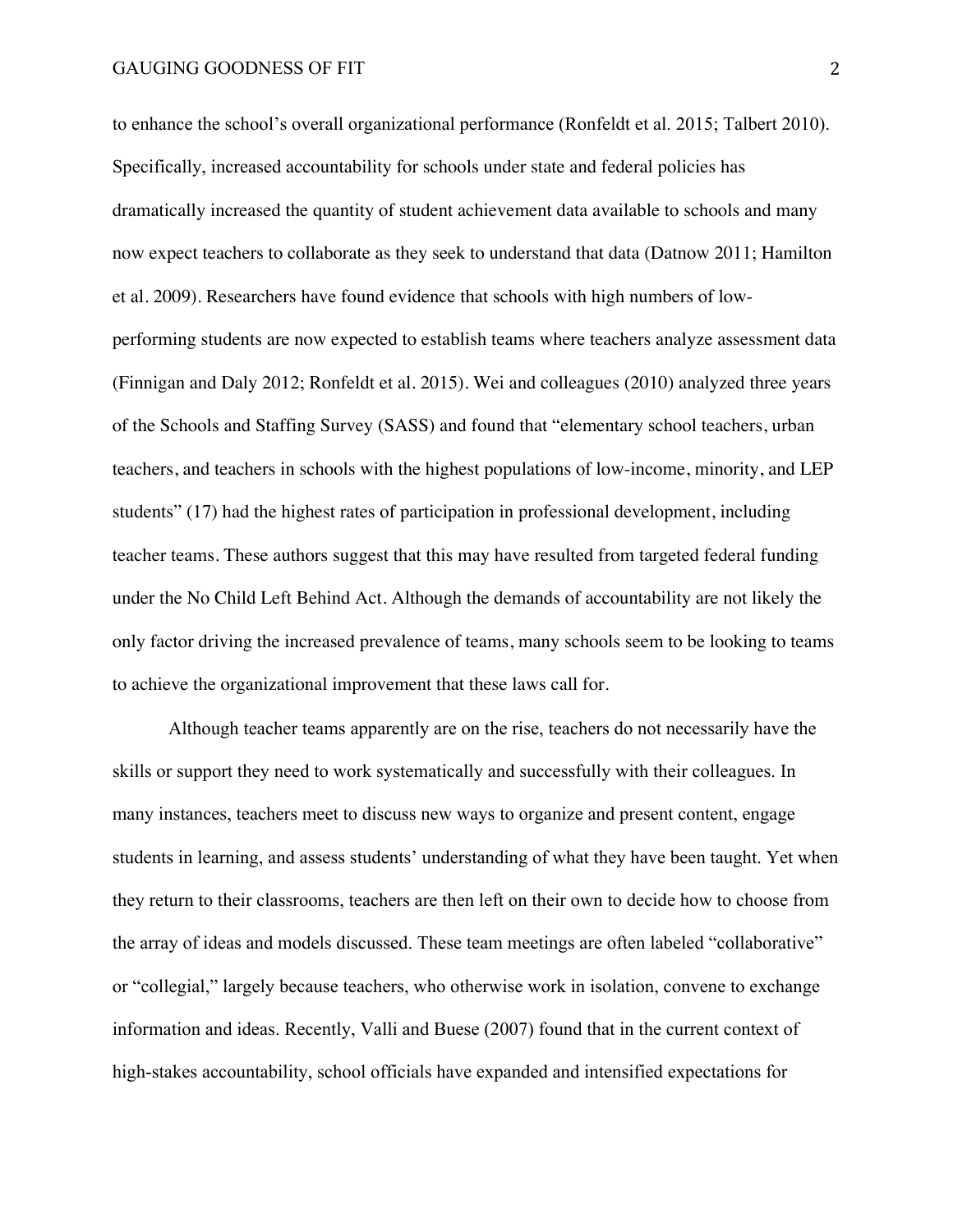# GAUGING GOODNESS OF FIT 3

collaboration. However, in many schools that rely on teams, teachers are not expected to function as an interdependent group, by agreeing to a common purpose or committing to use similar approaches across their classes (Scribner et al. 2007). Often teachers interpret team meetings as occasions for individualized learning within a group, rather than joint inquiry and mutual accommodation. Therefore, in practice, many teams function as a "collection" of individuals rather than as a "collective" of professionals.

Yet, there is evidence that teams do have promise for improving schools. In 2009, twothirds of teachers surveyed nationally believed that "greater collaboration among teachers and school leaders would have a major impact on improving school achievement" (Markow and Pieters 2010, 9). In their analysis of two years of survey and administrative data for 9,000 teachers in Miami-Dade County, Ronfeldt et al. (2015) found that teachers' collaboration in instructional teams benefits both students and their teachers. These researchers surveyed teachers about their instructional teams, asking them to assess their "helpfulness" and "extensiveness" in addressing key topics, such as curriculum and instruction and student data. They found that schools with instructional teams that were engaged in "better collaboration" also showed "higher achievement gains in both math and reading" (Rondfeldt et al. 2015, 500). This research affirms the need to more closely examine teachers' experiences on teams in order to understand the school-based factors that support better collaboration.

In 1994, Hargreaves observed that when administrators require teachers to meet, yet provide no meaningful purpose or support for that effort, teachers become the unwitting and unwilling participants in "contrived collegiality" (186). However, scholars also point to the positive role that administrators can play when teachers collaborate for instructional improvement. Researchers such as Newmann and Wehlage (1995), Louis and colleagues (1996),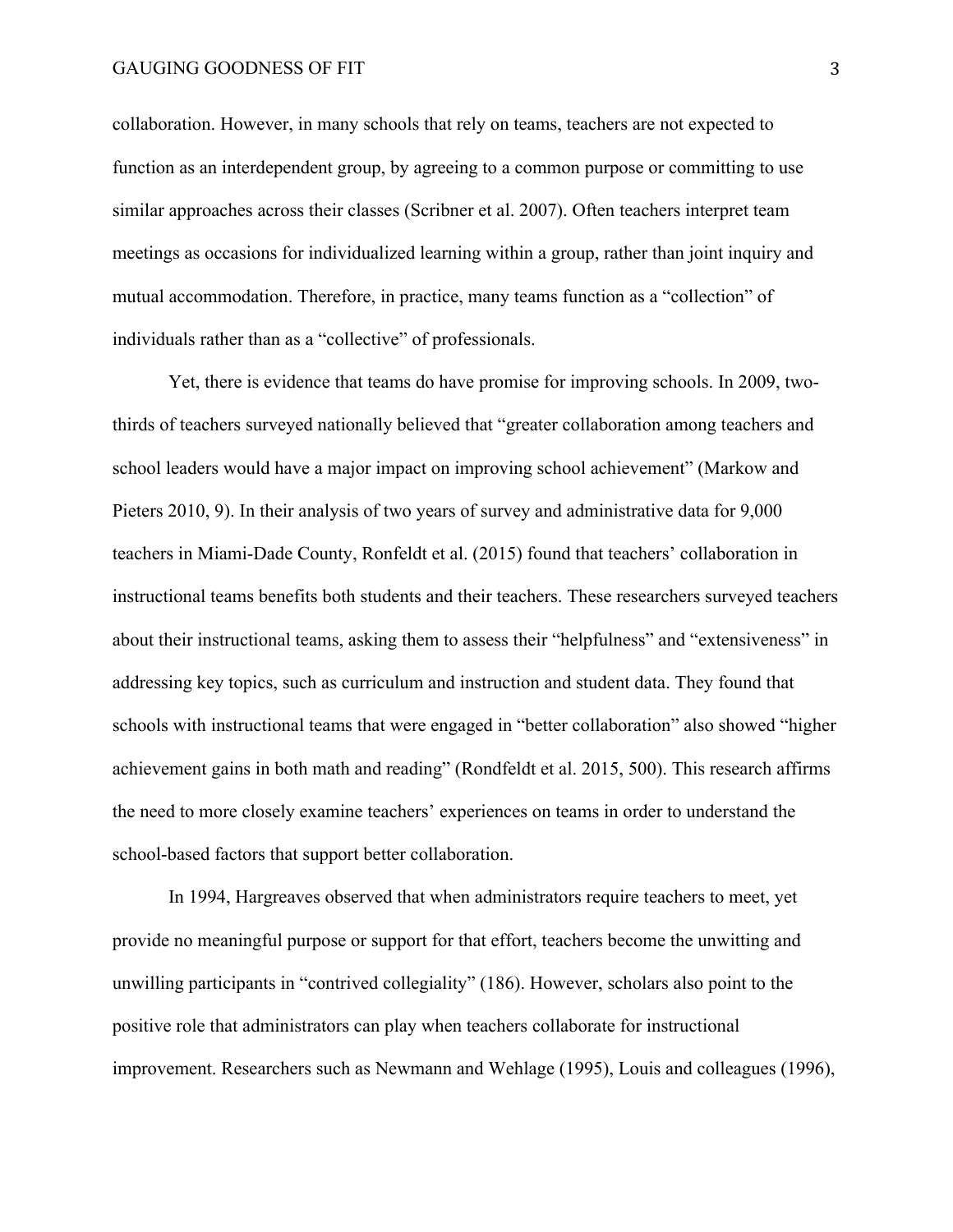# GAUGING GOODNESS OF FIT 4

and David and Talbert (2013) report that in schools that achieve success with students, teachers and administrators typically meet regularly to understand and improve what and how they teach. Louis and colleagues (2010) also find that some principals consider their participation in teachers' collaborative efforts to be a vital part of their instructional leadership.

If teams are to serve as an effective and reliable mechanism for continuous learning and improvement, it is important to better understand how teachers experience and assess them. What factors influence their responses and their readiness—or their resistance—to invest in teamwork with their colleagues? What role, if any, do administrators play in teachers' team experiences?

# *The Study*

This analysis is part of a larger qualitative study focusing on teachers' work in highpoverty, urban schools, where we sought to understand how teachers perceive their professional environment and what conditions they think support their best work with students. We studied six elementary and secondary schools serving large proportions of high-poverty students in one large urban district. During intensive interviews with 95 teachers and administrators, we inquired about a wide range of topics, including teachers' experiences working with colleagues. We knew from prior research that teachers repeatedly look to their colleagues as a key professional resource (Drury and Baer 2011) and that they regard their ongoing relationships with colleagues as central to achieving a "sense of success" with students, which sustains them in teaching (Johnson and Birkeland 2003, 594). However, beyond reports about teachers' general reliance on colleagues, only a small number of studies focus on teachers' responses to formal collegial structures (e.g, Little 2002; Ronfeldt 2015; Talbert and McLaughlin 1994) and even fewer do so in the context of high-poverty, urban schools.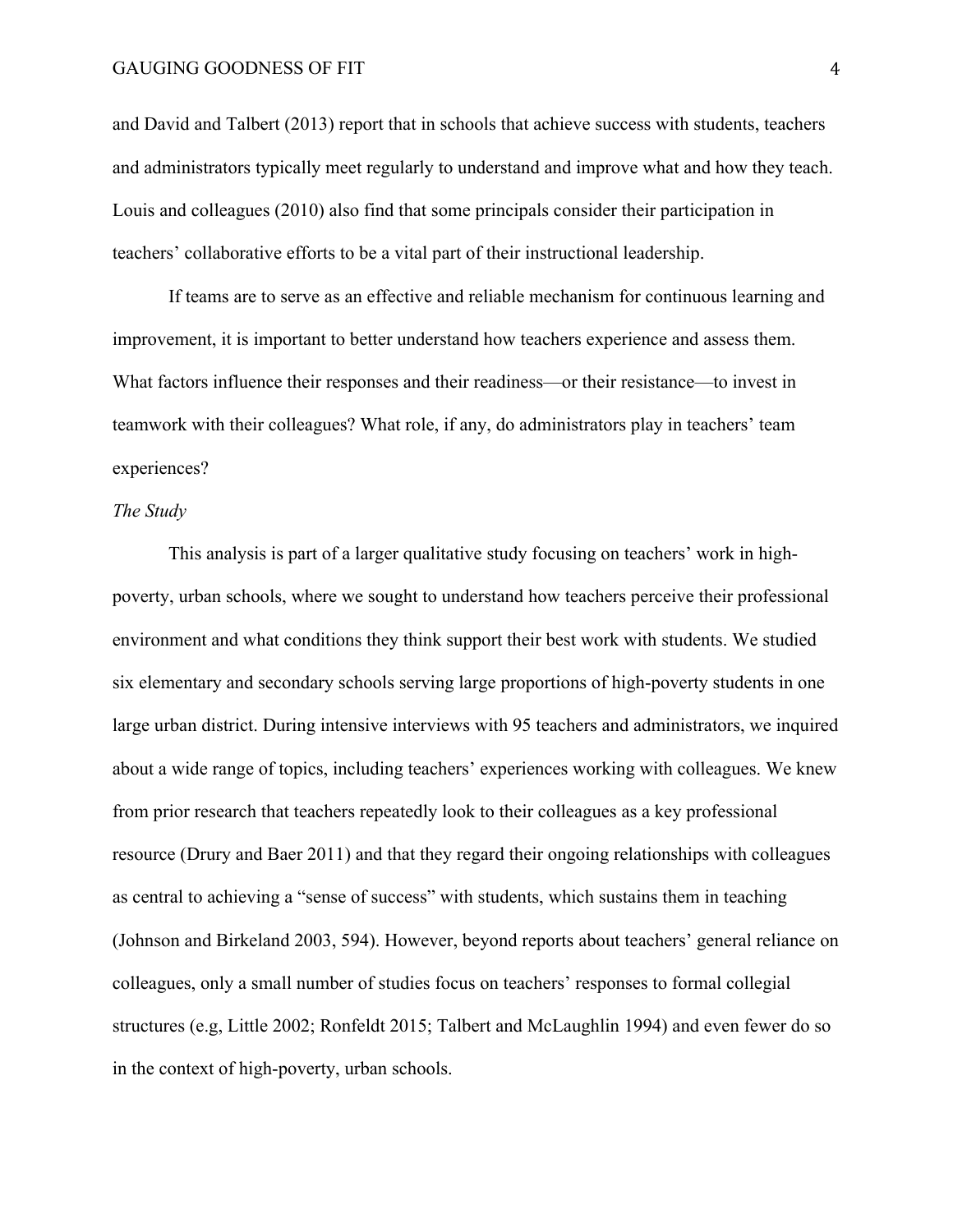We were surprised that when we asked teachers in these six schools to describe their interaction with colleagues every teacher we interviewed reported meeting regularly with a group of colleagues about instruction. Fifteen years ago, when Johnson (2004) interviewed 125 teachers from a diverse sample of schools about their work experience, teachers rarely mentioned teams, although they often spoke about informal interactions with colleagues. Therefore, although our study was not explicitly designed to examine teams, they emerged as the form of collegial interaction and on-the-job learning that teachers mentioned most often. Discovering this, we then analyzed our data in order to learn what teachers did as members of teams, what criteria they used to assess their team's value, and what factors they thought contributed to the success or failure of their team. That analysis is the focus of this article.

In what follows, we review relevant literature about teachers' on-the-job learning, moving from studies about teachers' individual learning opportunities to studies about collaborative learning opportunities. We then explore the relationship between individual learning and organizational learning, considering the implications of this literature for the success of instructional teams. In explaining our methods, we present a simple analytic framework that we used to analyze teachers' responses. Next we summarize and then examine our findings, supported by teachers' descriptions and assessments of their own team's success in promoting both individual and organizational learning. We then identify important school-toschool differences that were apparent in teachers' assessments, with particular focus on the principal's role in teams' success. We conclude by discussing the implications of this research for policy, practice, and research.

Literature Review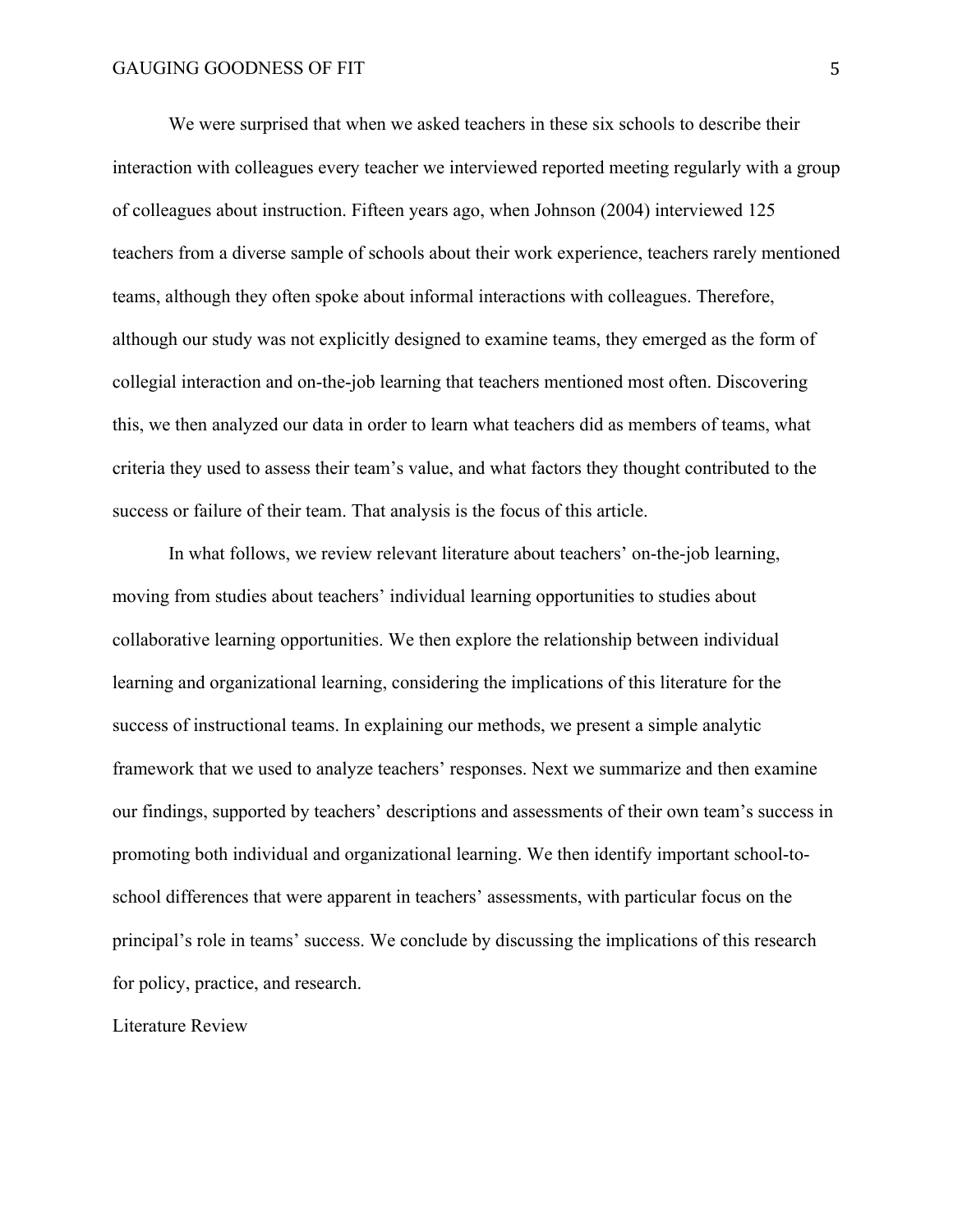Over time, research about teachers' on-the-job learning has moved gradually from a focus on individual learning by the teacher who seeks to improve instruction in her own classroom, to the collaborative learning of teachers across multiple classrooms, who join together for individual learning as well as organizational improvement. Both are relevant to understanding teams today.

# *The Prospect and Potential of Collaboration*

The isolation of teachers' work is well established in the literature (Johnson 1990; Little 1990; Lortie 1975). Whether due to the historical "egg-crate" nature of schools (Tyack 1974, 44) or the fact that their students are often the main source of teachers' "psychic rewards," (Lortie 1975, 101) "teachers attach great meaning to the boundaries" created by classroom walls (Lortie 1975, 169) and may not be inclined to participate in "joint work" (Little 1990). In 1993, Huberman suggested that teachers' seemingly single-minded focus on their own students is consistent with pedagogy being an artisan's craft, which is acquired and developed with practice over time. Pedagogy occurs, he wrote, "within a partitioned school, where no unit is operationally dependent on another to get its core tasks accomplished" (24). Over time, the segmented structure of school organizations has reinforced the individual orientation of traditional professional development, with teachers focusing on how best to meet their own students' needs. Taken together, these scholars' work suggests that, given the persistent, isolating structure of schools and the traditional norms of autonomy and privacy, which are deeply embedded in the teaching profession, efforts to create teams among teachers—whether to promote individual or organizational learning—may encounter substantial resistance and show disappointing results.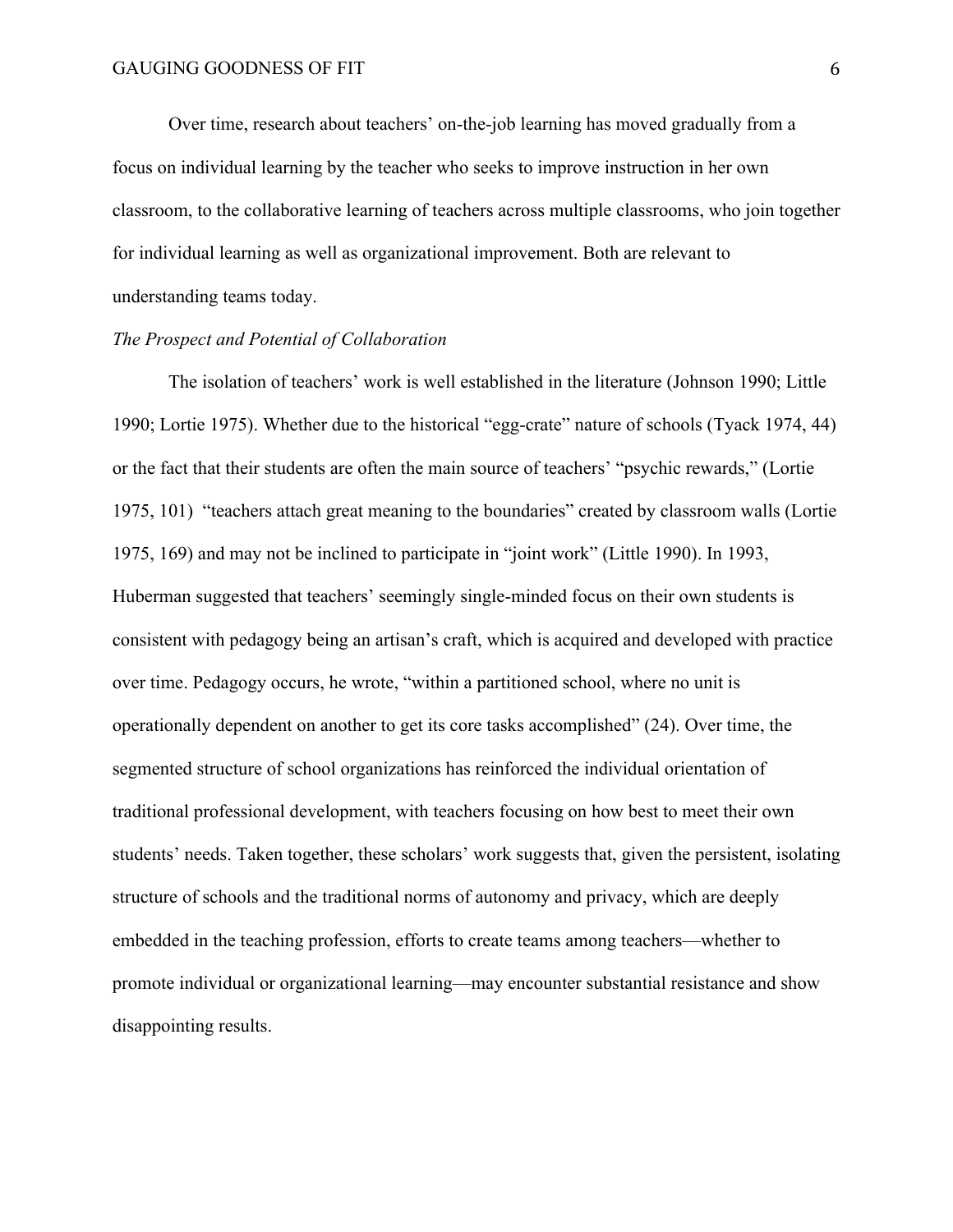Others, however, report that when teachers collaborate in meaningful ways, benefits accrue not only to the individual, but also to the school. For example, Rosenholtz (1989), details how a shared sense of purpose in the "high consensus schools" of her sample led to school cultures that were "learning enriched" (206), whereas she found little common purpose in "low consensus schools," where "few teachers seemed attached to anything or anybody" (207). Rosenholtz characterized these failing schools as "learning impoverished" for teachers and students alike (207). In a major 1995 study, Newmann and Wehlage analyzed data from 1,500 U.S. schools that were in the process of restructuring. Follow-up site visits led the authors to conclude that teacher collaboration contributed to a sense of "collective—not just individual responsibility" for student learning and for constantly improving their teaching practice (3). They reported that schools benefit from having "interdependent work structures, such as teaming," to encourage collaboration (38).

With expanded access to student achievement data under state and federal accountability policies, scholars have continued to document a positive relationship between collaboration among teachers and student achievement (David and Talbert 2013; Gallimore et al. 2009; Goddard et al. 2007; Henry 2012; Parise and Spillane 2010; Supovitz 2002; Supovitz and Christman 2005). Analyzing statewide data from North Carolina, Jackson and Bruegmann (2009) found that, when a more effective teacher joins a grade level, students in all classes at that grade level make larger achievement gains in English language arts and mathematics, both initially and over time. The authors call these widespread, positive effects "peer-induced learning" (87). Their findings provide further empirical support for the potential of teachers' collaboration to create opportunities for both individual and group learning. Researchers also have found that opportunities for "on-the-job learning" supplement teachers' initial preparation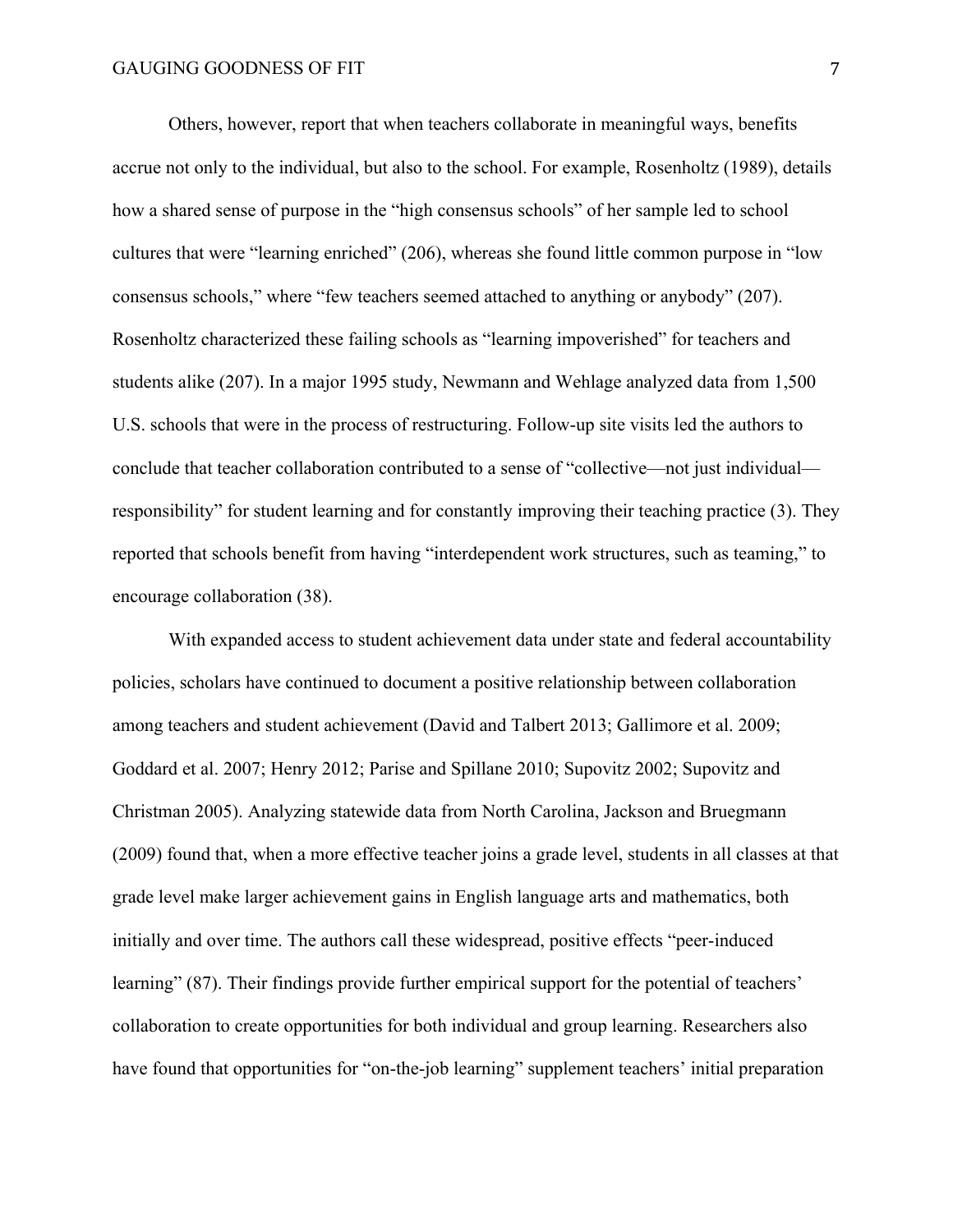and positively affect student achievement (Parise and Spillane 2010). Systematic studies of professional development programs suggest that activities engaging teachers to work collaboratively at the same grade level, subject, or school are most likely to change their practice (Borko 2004; Desimone et al. 2002; Garet et al. 2001).

#### *Instructional Teams in Practice*

Spurred by policymakers' demands for school improvement over the past decade and encouraging research findings about the benefits of collaboration among teachers, many districts and schools have instituted common planning time for teachers. During regularly scheduled blocks of time, teachers are expected to meet and discuss instruction and review students' learning. In some cases, these school-based groups are called "teams," a label that is typically used for interdependent work groups in a broad range of organizations (Edmondson 2012; Hackman 2002). In other schools, they are called "professional learning communities (PLCs)," a name drawn from social learning theory (Lave and Wenger 1991; Wenger et al. 2002) and recently popularized in education by DuFour (2004). Teams and PLCs share the same overall goal of improving schools through regular, formal collaboration. Although we use the term "team" because those in the schools that we studied used it, our findings have relevance for all organized, school-based groups of teachers who meet regularly to improve instruction and learning.

Practice has shown that creating successful instructional teams is a complex undertaking. Reformers often assume that, if they create teams and provide time for them to meet, instructional improvement—as reflected in teachers' changed practices and students' increased test scores—will follow (Troen and Boles 2012). Yet, without guidance, groups of teachers do not necessarily know how to work together effectively. Instead, the external pressures and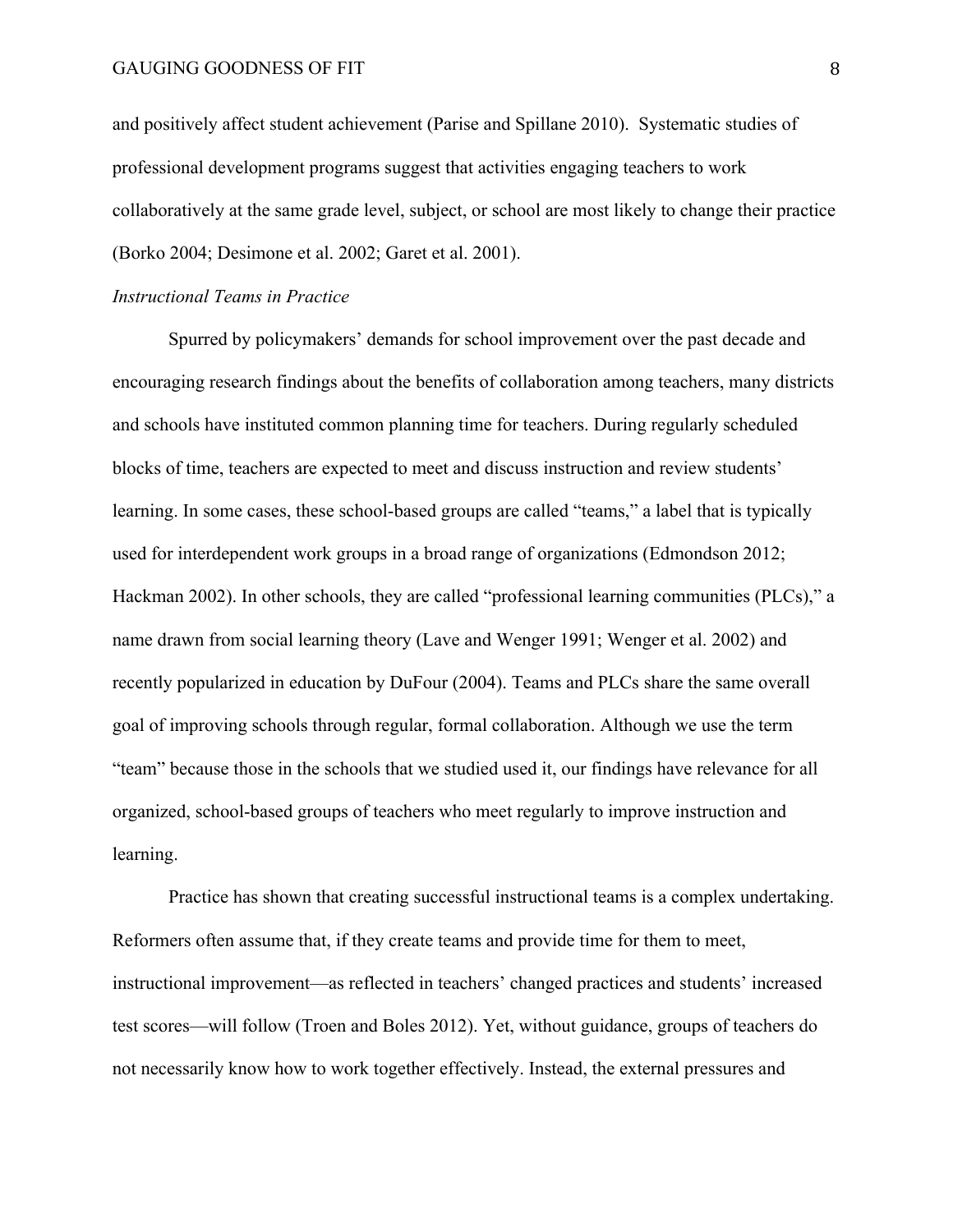# GAUGING GOODNESS OF FIT
<sup>9</sup>

distracting incentives associated with high-stakes accountability can compel them to focus on short-term strategies for achieving higher test scores (Hargreaves and Shirley 2009; Talbert 2010), while the lure of extra time in the absence of a shared understanding about how to use it can lead teachers to spend team time talking socially, organizing shared activities such as field trips or assemblies, or preparing independently for their next class (Neil and Johnston 2005; Supovitz 2002). In other instances, teachers may balk at the idea of using the limited time in their schedules to work collaboratively with colleagues when they believe that an independent focus on their own students and instruction might be more worthwhile (Troen and Boles 2012). Both teachers and principals often point to time within the school day as an unusually valuable and scarce resource (DePaepe 2015), yet U.S. teachers, unlike their counterparts in other countries (Jensen et al. 2016), typically have only one unscheduled period per day for planning, conferencing, and preparing for all their classes.

However, schools differ and researchers have repeatedly found that school context determines the effectiveness of various reforms (Bryk et al. 1999; Bryk and Schneider 2002; McLaughlin and Talbert 2001; Rosenholtz 1989; Talbert and McLaughlin 1994). This is also true of teams that are dedicated to professional learning. Specifically, researchers suggest that students benefit when teachers have a shared understanding of goals and expectations, are afforded a regular time to meet, and have access to administrators' guidance about how to work together productively (Borko 2004; Elmore 2004).

# *Research about Teams Outside of Education*

Research about teams in sectors outside of education also informs our understanding of the contexts and structures that either support or undermine school-based teams. Research by Hackman (2002), an expert on the use of teams in the workplace, provides insights about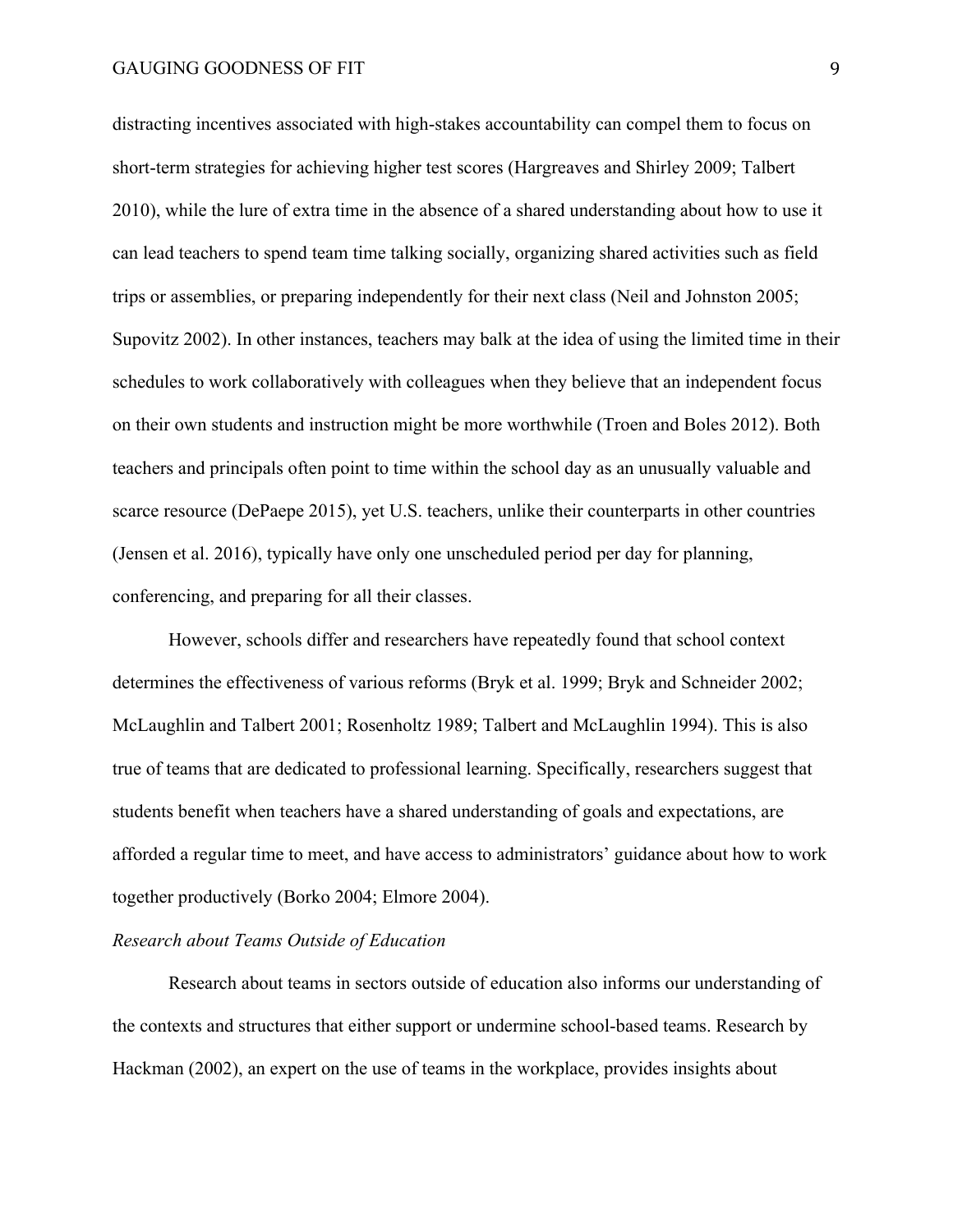interdependent performance teams, such as an airline crew or chamber orchestra. He documents the importance of selecting appropriate team members and carefully defining their roles and tasks—two conditions that may be challenging to meet consistently within schools. Edmondson (2012), building on Hackman's analysis, explores the "dynamic activity" of what she calls "onthe-job teaming" (42). Although she conducted research in non-education settings, her findings are relevant to teams in schools. She distinguishes between work that can be pre-planned and carried out independently by individuals, and work that is interdependent and requires group members to make ongoing adjustments in response to new information. Edmondson argues that in unpredictable, changing organizational environments—of which schools certainly are one employees must be prepared to experiment and learn as they work together. Edmondson (2012) refers to this process as, "getting the work done while simultaneously working on how to do it better" (30). Drawing upon her work, we can infer that whether students learn and grow throughout their schooling depends, in part, on whether teachers simultaneously improve instruction in their classroom and join with colleagues to improve their effectiveness across the school.

# *Individual and Organizational Learning*

Schools are not simply collections of independent classrooms and teachers. Instead, whether they realize it or not, teachers' influence reaches across classroom boundaries and they function, sometimes unwittingly, as interdependent members of the larger school organization. Recognizing that interdependence is important. For, as Grubb (2009) observes, "[I]f practices are specific to individual teachers rather than schoolwide, then students lurch between ineffective and effective practices and experience inconsistent teaching" (207). If a school is to effectively serve all students, its teachers must continue to develop as individual educators while also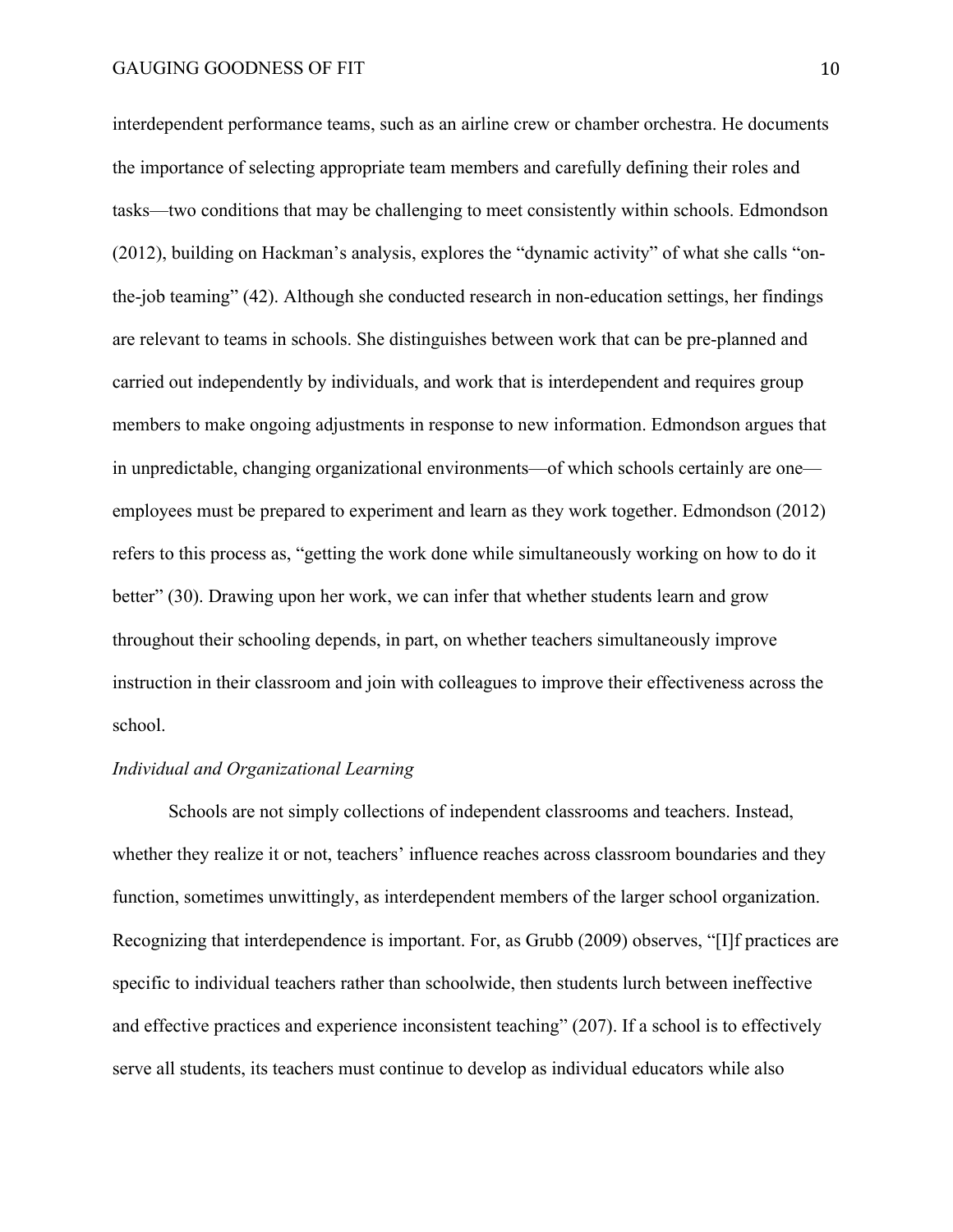coordinating their work as colleagues to jointly address challenges that they and their students confront.

Ongoing organizational learning is necessary if schools are to become more proficient and agile (Argyris and Schon 1978). In elaborating the concept of organizational learning 25 years ago, Senge (1990) explained that a learning organization relies on "systemic thinking," which engages participants in understanding and improving how the components and processes of their organization work. Teachers who take up such work may join with colleagues to assess students' needs, review and refine current practices, or develop systematic social and psychological supports for students. Once they adopt new practices as a group, effective teams monitor how those practices work and, if warranted, fine-tune them. As Senge (1990) observes, "a learning organization is continually expanding its capacity to create its future" (4).

### Research Methods

This study is based on interviews with 83 teachers and 12 administrators working in six high-poverty schools in one large urban school district. It builds on earlier quantitative research (Johnson et al. 2012) examining teachers' responses to a statewide survey about their working conditions. There, we found that the social context of work—how a teacher felt about her principal, her colleagues, and her school's culture—was a strong predictor of her professional satisfaction, her career plans, and her students' achievement. In the current study, therefore, we examined those relationships in context, by interviewing a range of teachers and administrators in high-poverty schools. Our goal was to develop a rich understanding of how these schools operated and how teachers described their experiences working in them.

For this article, we were guided by the following research questions: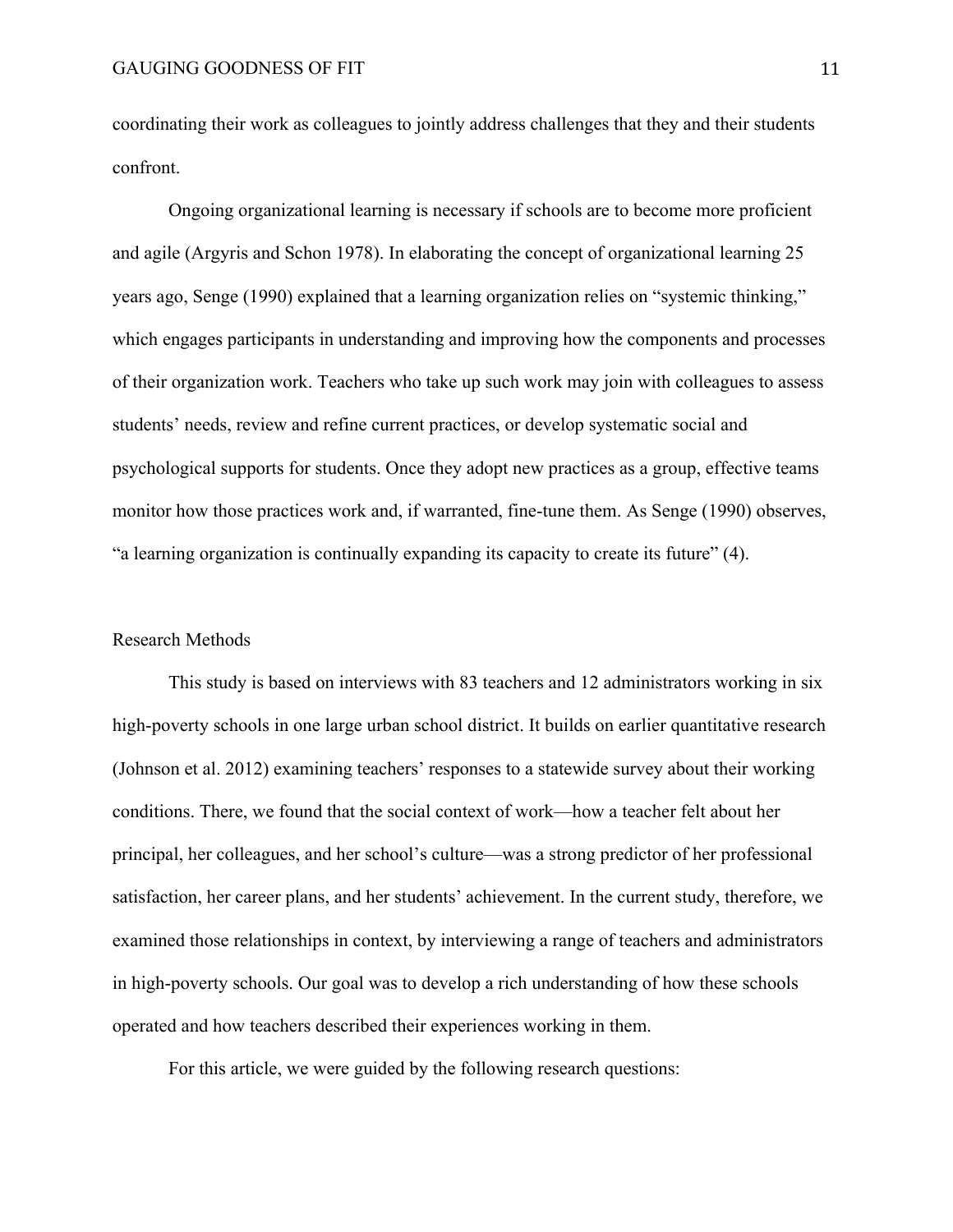1. How do teachers in six high-poverty, urban schools experience their work in formal instructional teams (e.g. grade-level, interdisciplinary cluster, or subject-based teams)?

a. What benefits do they attribute to their work in teams?

- b. What drawbacks do teachers say are related to their work in teams?
- 2. What factors do teachers say influence the value of their experience in teams? *Sample Selection*

We conducted this qualitative study in a large, urban school district in the Northeast that serves many students who live in poverty and, according to the state's accountability ratings, performs poorly when compared with all other districts in the state. There is, however, substantial variation in student performance among this district's schools due to differences in their instructional approaches and leadership; the widely varying concentrations of students who live in poverty, are highly mobile, or have significant learning needs; and other factors such as rates of faculty turnover or varying length of the school day. We chose to focus on high-poverty schools within the district, purposively selecting a group that exhibited different levels of student achievement growth and satisfaction among teachers with their work environment (as measured by a statewide survey).

The final sample includes two traditional elementary K-5 schools, one K-8 school, one middle school, and two high schools (one traditional and one non-selective magnet). We present basic information about these schools using data from the 2010-2011 school year in Table 1. Compared with other schools in the district, those we selected served larger proportions of lowincome students and would meet the criterion of being a "high-poverty" school (>75 percent low-income) set by the Institute of Education Sciences. The schools also enrolled large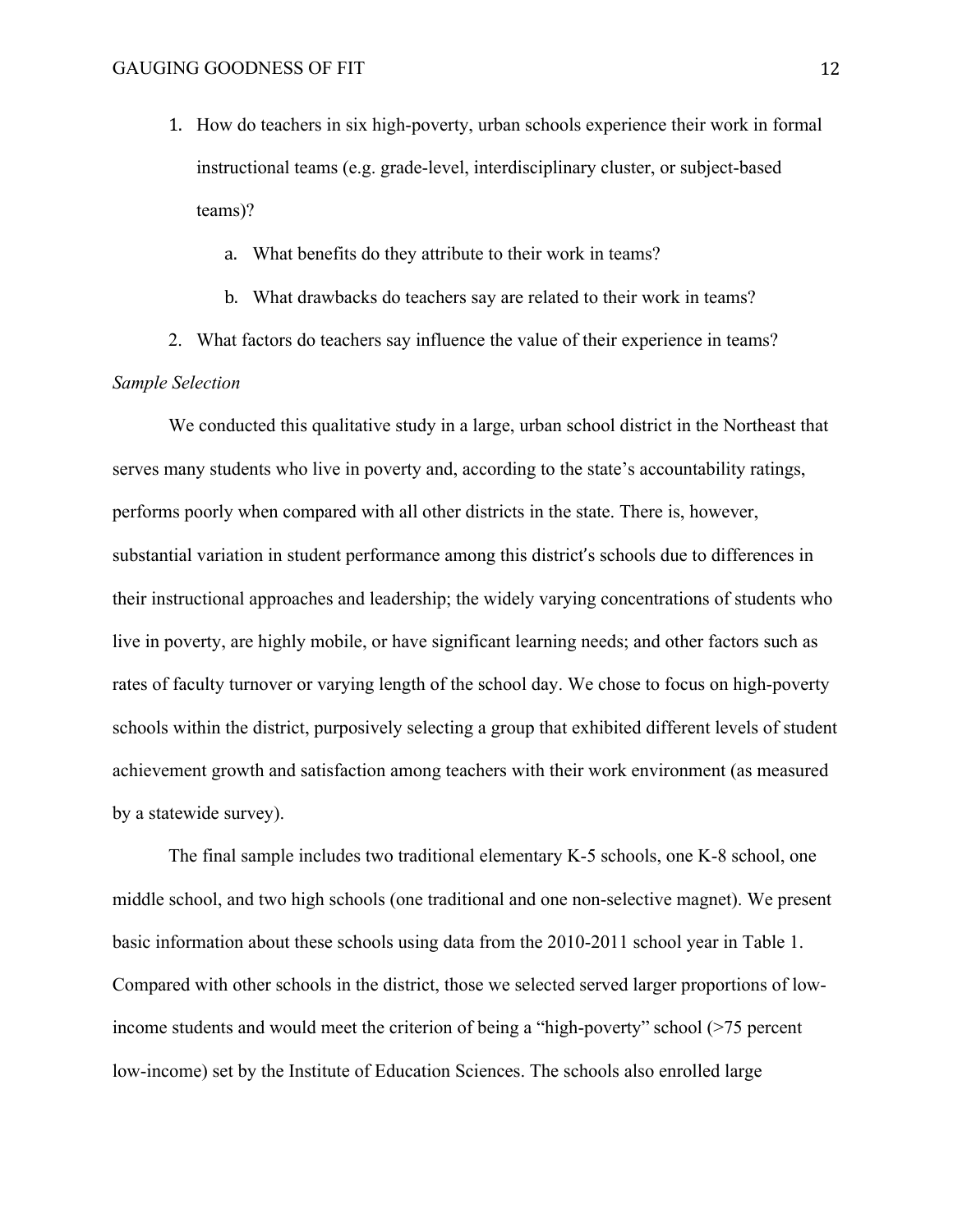proportions of minority students (>90 percent), although the demographic composition varied considerably across schools. Among schools in the sample, median student growth percentiles ranged from as low as the  $20<sup>th</sup>$  and  $35<sup>th</sup>$  percentiles in mathematics and English language arts to as high as the  $65<sup>th</sup>$  and  $60<sup>th</sup>$  percentiles respectively. Generally, the student performance of these schools clustered around the  $50<sup>th</sup>$  percentile.

# *Teacher and Administrator Interviews*

Six researchers designed and conducted this study. Two- and three-person teams collected data at each site, and the lead researcher participated in data collection at all six. Each researcher conducted interviews at two or more schools, which informed our cross-case analysis.

In each school, we first conducted a two-hour semi-structured interview with the principal. We then interviewed a wide range of teachers and other school-level administrators. We sought to interview a broadly representative sample of teachers within each school including teachers with different levels of experience at the school and in the profession. (See Table 2 for descriptive statistics of the sample and Table 3 for the range of teachers' experience by school). We interviewed between 18 and 52 percent of the teachers in each school, depending on its size and complexity. Interviews with teachers lasted 30 to 60 minutes. Although we successfully captured a range of views from many participants, our purposive sampling of teachers and schools prohibits us from generalizing about all teachers in the schools, the district, or beyond. *Data Analysis*

Following each interview we wrote a structured, thematic summary (Maxwell 2005) highlighting each respondent's views and information on a standard set of topics. These included the participant's personal background, school climate, teacher policies and practices at the school, school leadership, teachers' experience of colleagues, and turnover at the school. The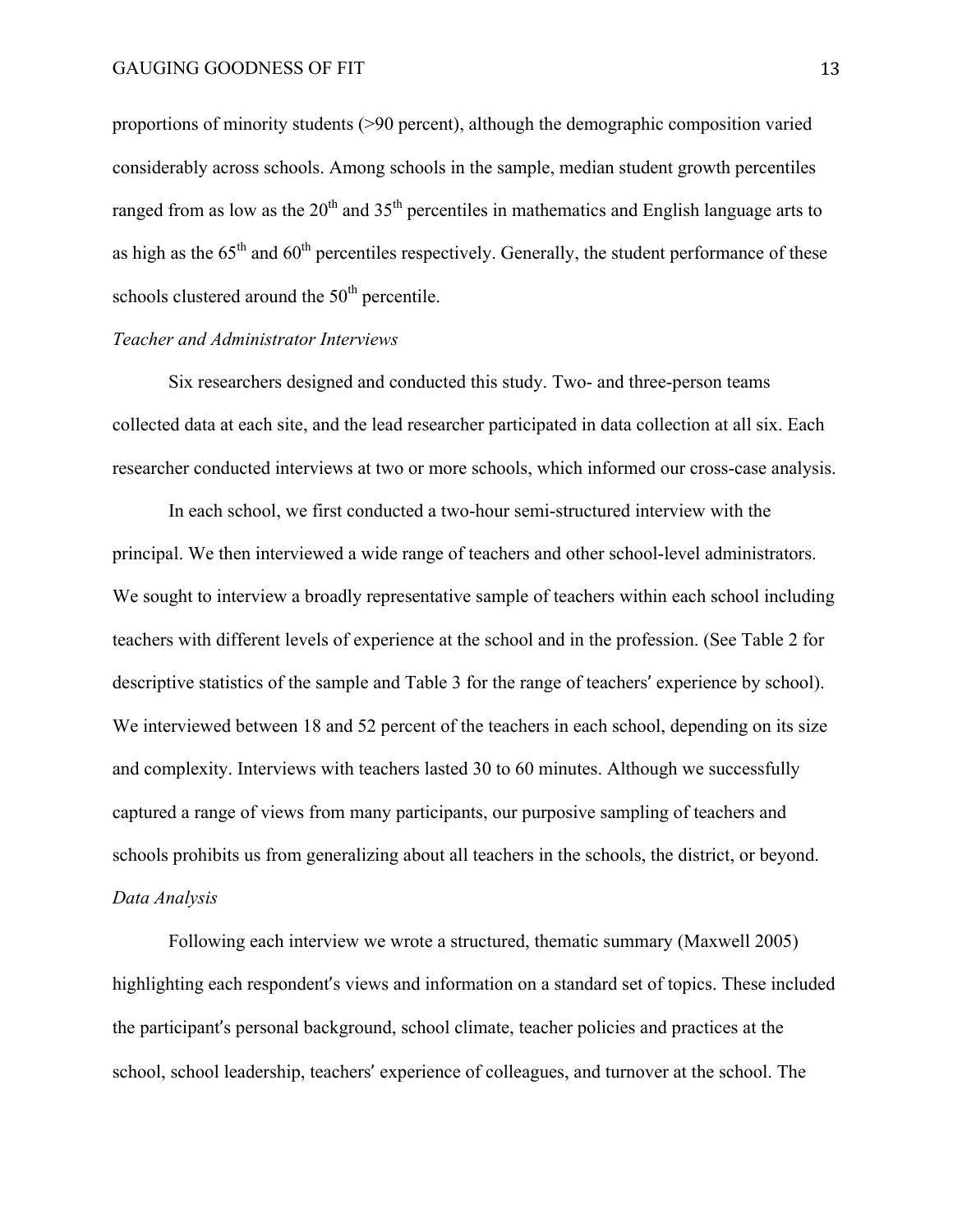# GAUGING GOODNESS OF FIT
<sup>14</sup>

thematic summaries and school-based memos enabled us to examine broad similarities and differences across the schools. We coded interview transcripts for central concepts (Strauss and Corbin 1998) and used a hybrid approach to developing codes (Miles and Huberman 1994). Once we had developed a preliminary list of codes, team members coded a small sub-set of the transcripts, individually and together, in order to build inter-rater reliability. We then coded each transcribed interview using the software, Atlas-ti.

Following coding, we developed data-analytic matrices (Miles and Huberman 1994) to explore emerging concepts and categories in the data. We then summarized emerging conclusions in analytic memos, by site and across sites, checking those against our thematic summaries and the understanding of all researchers on the team.

Throughout, we were interested in understanding variation as it became apparent both within and between schools, and we used data matrices to examine the differences that we identified. We tested rival explanations and looked for disconfirming data (Miles and Huberman 1994). Our iterative process of coding, analyzing, writing analytic memos, and revising our work enabled us to rigorously test our findings.

# *A Framework for Considering Teachers' Assessments of their Teams*

Although our larger study included a wide array of topics and issues, this analysis centers on teachers' experiences with instructional teams. Based on our early coding and review of the data, we developed a simple analytic framework for the purpose of analyzing the teams' "goodness of fit" with these teachers' needs and expectations. The term "goodness of fit" is often used to summarize how well data from a set of observations fit a statistical model. However, "goodness of fit" has also been used by psychologists and sociologists to describe how well institutions such as preschools and day care centers (DeSchipper et al. 2004), classrooms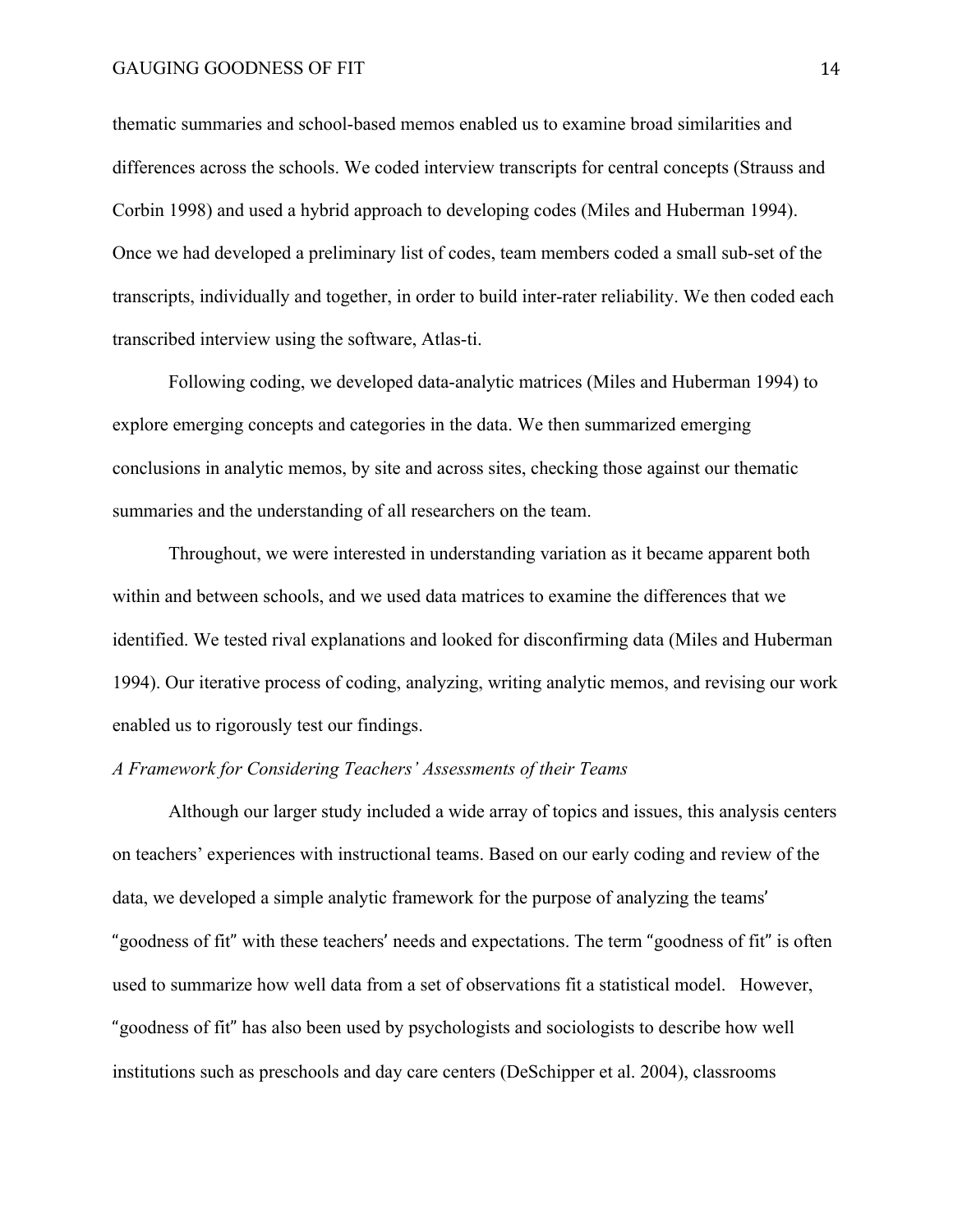(Vitellio et al. 2012), families (Bird et al. 2006) schools (Feagans et al.1991), and social work training programs (Ornstein and Moses 2010) accommodate the range of behaviors and needs of the children and adults they serve.

Here, we use the term "goodness of fit" in an organizational sense to explain how teachers in these six schools assessed their instructional teams in meeting their needs, as they perceived them. Based on the research discussed earlier, we expected teachers to judge their team experience primarily by whether it supported their individual instructional needs. That is, did their team help them manage the ongoing demands of their students and the curriculum? Did working with a team of colleagues yield new insights about their students' learning or their own pedagogy? Did their team introduce them to new perspectives and instructional approaches that they considered worth their attention?

However, based on the literature about schoolwide improvement discussed above as well as our initial analysis of the data, we anticipated that teachers might expect more than individual benefits from working on their team. These urban schools were under considerable pressure to improve, both because of their students' extensive needs and because of the state's accountability system. Therefore, we thought that teachers might be attentive to whether their team contributed to a better school overall. For example, did the team help them coordinate curriculum and instruction so that all students would benefit from a coherent instructional program? Did it help teachers to address schoolwide student achievement goals? Did the team support teachers in developing partnerships with families across the school?

With those concerns in mind, we created a simple framework (Figure 1) to illustrate possible combinations of individual and organizational learning that teachers might experience. We found that teachers were attentive to both the individual and the organizational benefits of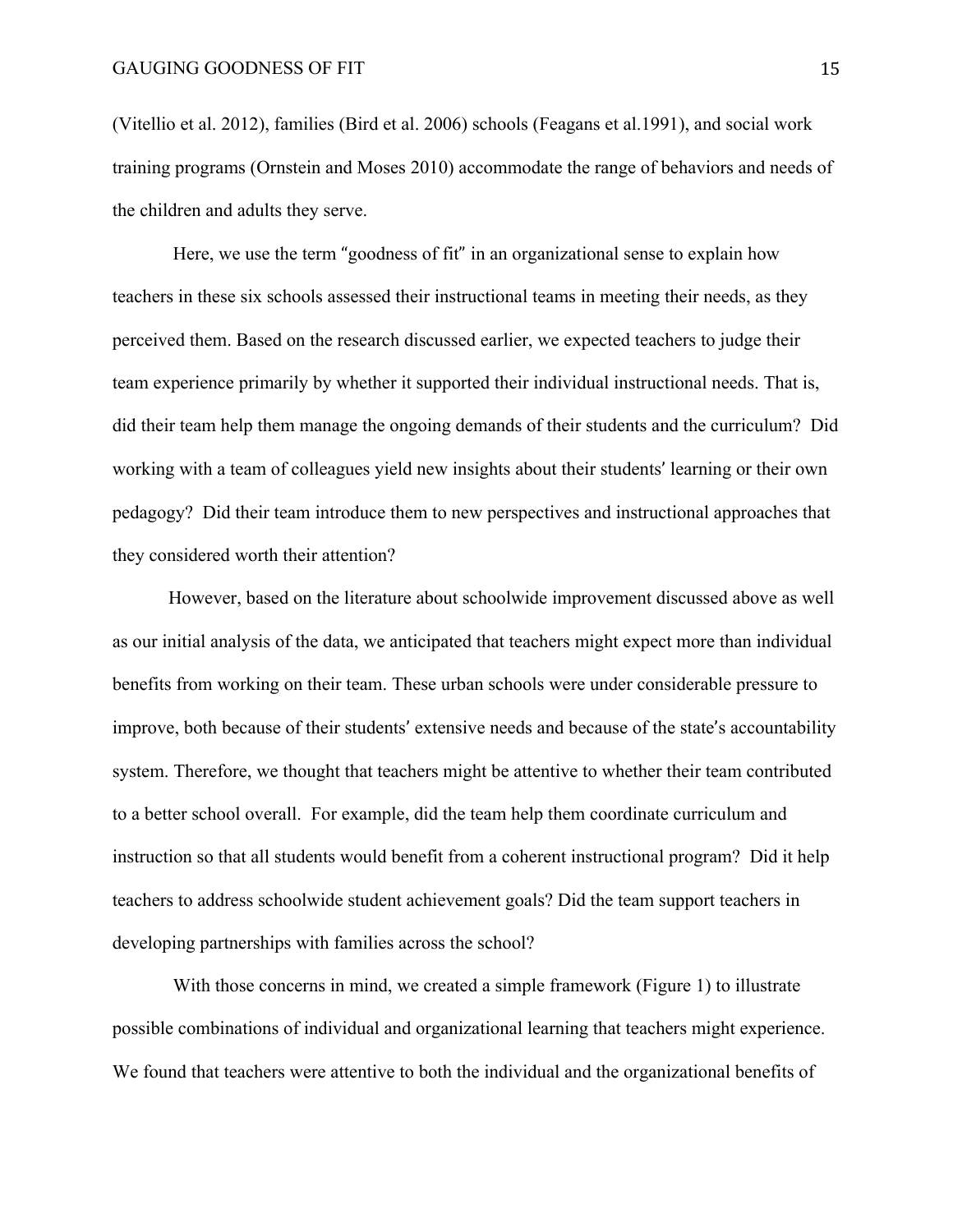teams and assessed their experience with two criteria in mind: (1) Does my team help me to teach better? (2) Does it help us improve the school?

### [INSERT Figure 1 about here]

Because teachers consistently report that they value collaborative work (Drury and Baer 2011), we expected them to endorse team experiences that provide high levels of individual learning, which contribute to achieving greater instructional success with their students (Quadrants I and II). However, we did not know whether teachers would prefer team experiences such as those in Quadrant I (high individual and high organizational learning) over those in Quadrant II (high individual and low organizational learning) as they assessed the learning opportunities of their team. We expected that teachers would say that it was not worth their time to meet with a team that provided neither individual nor organizational learning (Quadrant III). Yet, we wondered whether some teachers might see benefits in teams that focused on organizational improvement, but provided no individual learning (Quadrant IV).

# Findings

Teachers in our study widely endorsed the *potential* of teams to support their instruction and to increase their school's instructional capacity and effectiveness, yet they offered varying assessments of their own team's success. Given that they were committing at least an hour of their scarce non-instructional time each week to team meetings, those we interviewed not only expected to learn as individuals during team time, but most also expected their collaboration to have benefits beyond their classroom, whether it was in their grade-level, cluster, subject area, or throughout the school. In some cases, we saw variation in how teams functioned within schools. However, far more striking were the school-to-school differences. Notably, in only three of the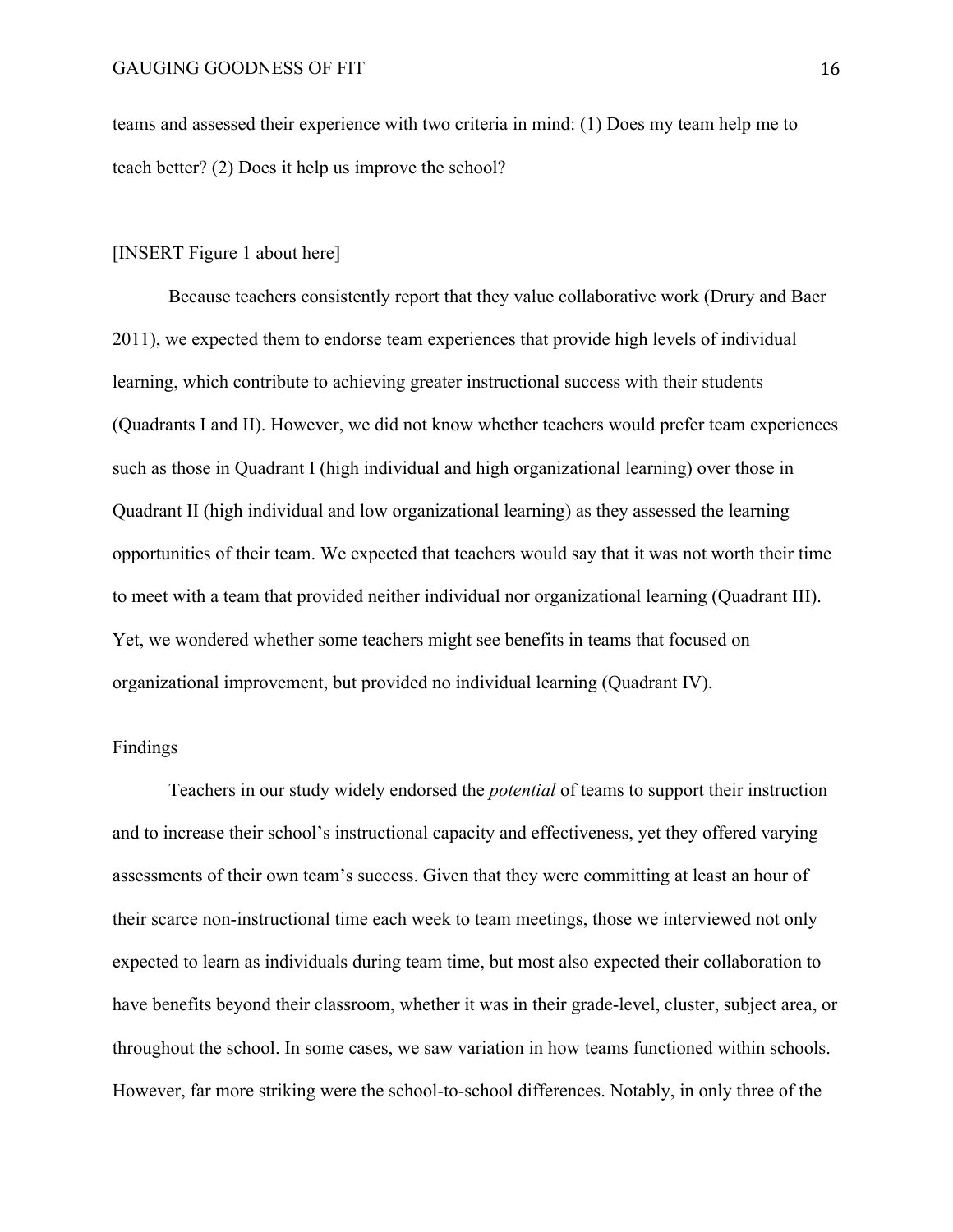six schools we studied did teachers consistently report that both criteria were met and that their teams provided a good fit with their learning needs. Based on teachers' and administrators' accounts, we concluded that this school-based variation resulted from differences in the overall purpose, goals, activities, and structure of teams, all of which were substantially influenced by the principal.

### *Common Responses Across the Sample of Teachers*

All teachers we interviewed were assigned to at least one instructional team with colleagues who shared a grade level, subject, group of students, or specialized assignment, such as special education. Team size varied considerably, as did the purposes behind teams' work, which are highlighted in the case descriptions below. The teams were scheduled to meet at least weekly during the instructional day, which stands in marked contrast to the quick, informal approach that typified many collegial interactions reported in the literature over the last 20 years (Bidwell 2001; Bidwell and Yasumoto 1999; Talbert and McLaughlin 1994; Yasumoto et al. 2001). Notably, all participants said that they saw value in teams as a mechanism for learning, although many teachers pointed to experiences that interfered with their team's reaching its potential.

Teachers from all schools in the sample explained that collaboration was vital in order to meet the new or changing demands of their work, both within and beyond their classroom. They expressed a commitment to meeting their students' needs, but also said that state officials could sanction or close their school for low performance, which led them to focus on improving instruction for their own students as well as performance across the school. Teachers offered various reasons for their positive assessments of teams. They noted that team meetings allowed them to share resources, discuss particular students, or explore approaches to challenging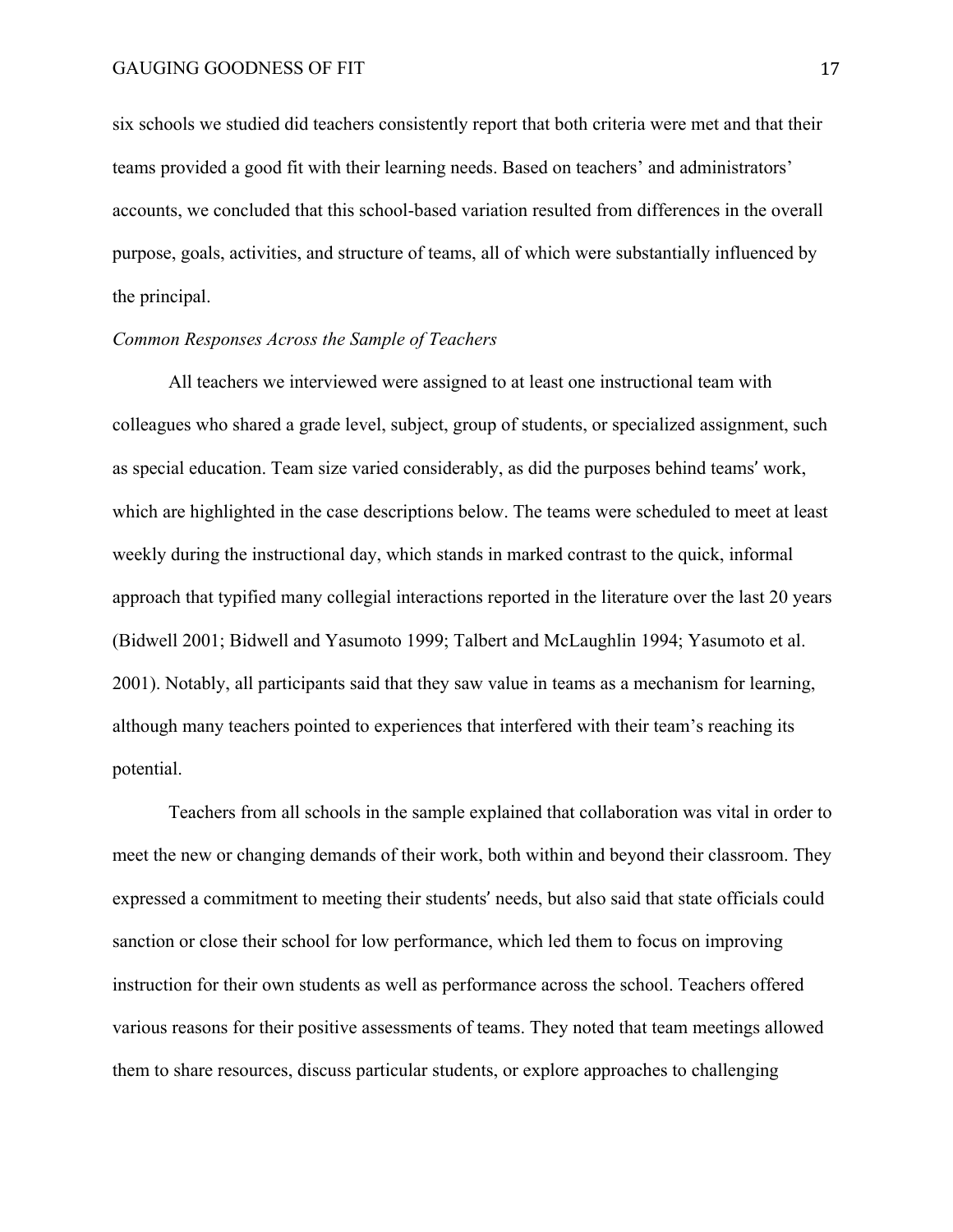classroom situations, which would benefit their own students and those in other classes. Teachers said that they were very willing to commit time to team meetings when they could see the payoff of their investment.

Overall, teachers in these schools suggested that team meetings were beneficial when they provided opportunities for high levels of both individual and organizational learning (Quadrant I of the framework). For example, Angelou Elementary School $^1$  was committed to effectively implementing required curricula. One teacher described how co-planning during team meetings supported her and her colleagues as they created learning centers, which were central to the new kindergarten curriculum. This collective work benefited the individual teacher and the students in her classroom, while simultaneously helping all teachers align instruction across the grade, in keeping with the school's strategy for improvement.

In some cases, teachers thought that their team meetings focused excessively and ineffectively on organizational improvement, while neglecting individual learning (Quadrant IV). One math teacher from Stowe Middle School objected to being required to attend team meetings that focused on raising ELA test scores, since they offered him no help in how to teach math. Another math teacher from Thoreau High School said that, although the school's new focus on departmental meetings seemed good in theory, she found it of little practical use because her team's analysis of test data lagged two or three weeks behind current instruction, long past when she had analyzed the results and moved on in her curriculum. She did not think that team meetings advanced either individual or organizational learning (Quadrant III).

School Context Mattered: Examining Specific School Cases

 

<sup>1</sup> All names appearing in this paper are pseudonyms.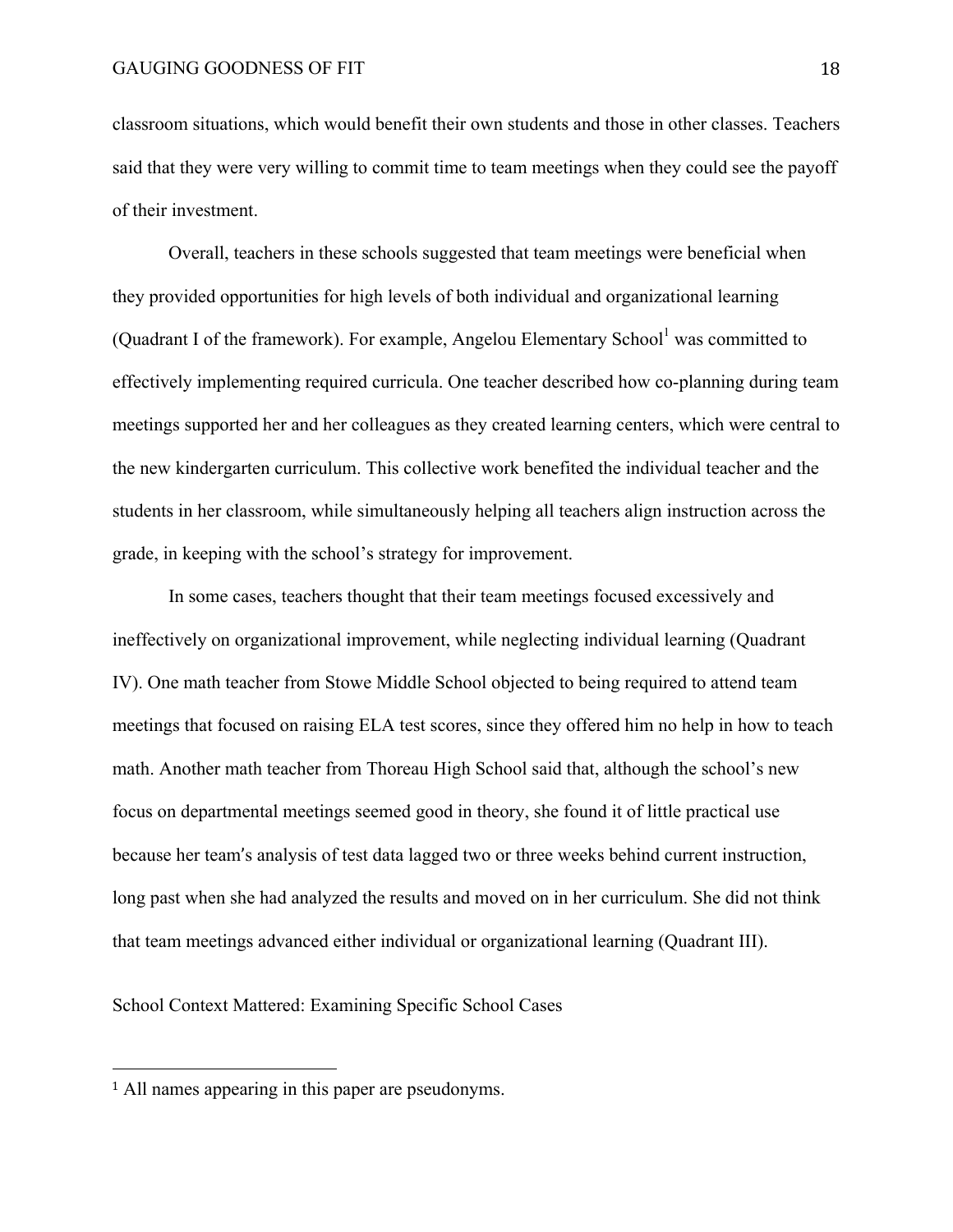Across all six schools, teachers assessed their team's goodness of fit with their individual and organizational learning needs. We found some variation within schools, but differences between schools were far more prominent. As prior research suggests, we found that various features of the school context explain much about the perceived value of teams. As noted above, Edmondson's research in non-school settings (2012) points to the importance of an organization's leader, who shapes the experience and potential success of teams. In considering what influenced the teachers' experiences on teams, we therefore paid special attention to what principals did to shape and guide the work of instructional teams in their school.

# *Teams that were a "Good Fit" for Individual and Organizational Learning*

At three schools—Angelou Elementary, Morrison K-8, and Giovanni Elementary teachers said that their grade-level teams supported their individual instructional needs while also advancing the school's overall strategy for improvement. Thus, these teams met the dual criteria for good fit. Though teams undertook different types of work at each of these schools and administrators had different styles for supporting this work, teachers overall found great value in their team experiences, noting that their learning in teams was key to their professional growth and that this work also linked directly to school-level improvement efforts.

# *Curricular Planning at Angelou Elementary*

Angelou Elementary was in the first year of a state-mandated reorganization due to the school's failure to increase rates of student growth. The school's improvement plan included weekly grade-level team meetings to support teachers' implementation of the district's required curricula. The focus of all efforts at the school was on improving student outcomes in order to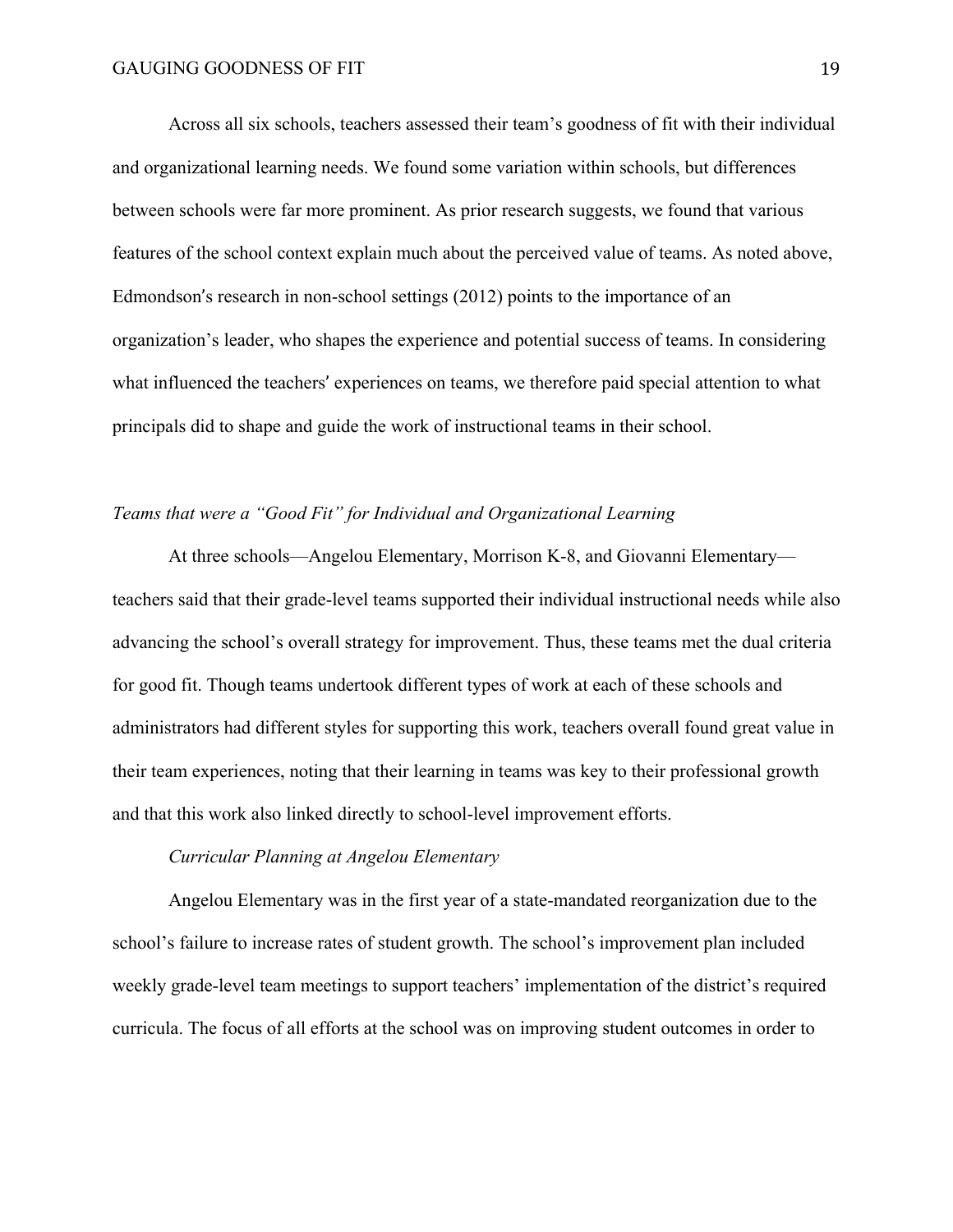avoid potential state takeover or school closure. Thus, teachers saw teams as contributing to their individual success in implementing the curriculum and sustaining the life of their school.

Most teachers welcomed having a regular opportunity to work together with peers and administrators as they planned how to implement district curricula and refined their pedagogical approaches. One Angelou teacher described the atmosphere of teams as a place where "everyone [is] willing to help." Teams provided opportunities for teachers at the school to test new ideas, gain feedback and insight into the curriculum from colleagues, and to co-plan instruction. One 4th grade teacher described how the new curricular consistency across classrooms allowed her to learn from colleagues' experiences teaching the same content: "It's nice. Most of us are at similar points in the curriculums so, 'Oh, today I taught lesson 4.5, did you? Or, 'How did that go for you when you taught that?'"

Angelou teachers felt that their colleagues were often the best source of knowledge about curriculum or content, so they would turn to them for insight and expertise. Although teachers set the agenda and facilitated their own team meetings, they perceived the administrators, who often attended their meetings, to be generally supportive and helpful. Overall, teachers at Angelou saw team meetings as providing a good fit at both the individual and organizational levels. Not only did teachers see them as opportunities to improve their own practice, but also as key to helping the school advance its efforts to improve the curriculum.

#### *Focusing on Individual Needs at Morrison K-8*

Although Morrison K-8 was a school that had been recognized for its excellence in the past, at the time of this study, they were struggling to achieve levels of student performance that matched their earlier success. Teachers at Morrison prided themselves on knowing and meeting the needs of each student. The school's small size and the collegial relationships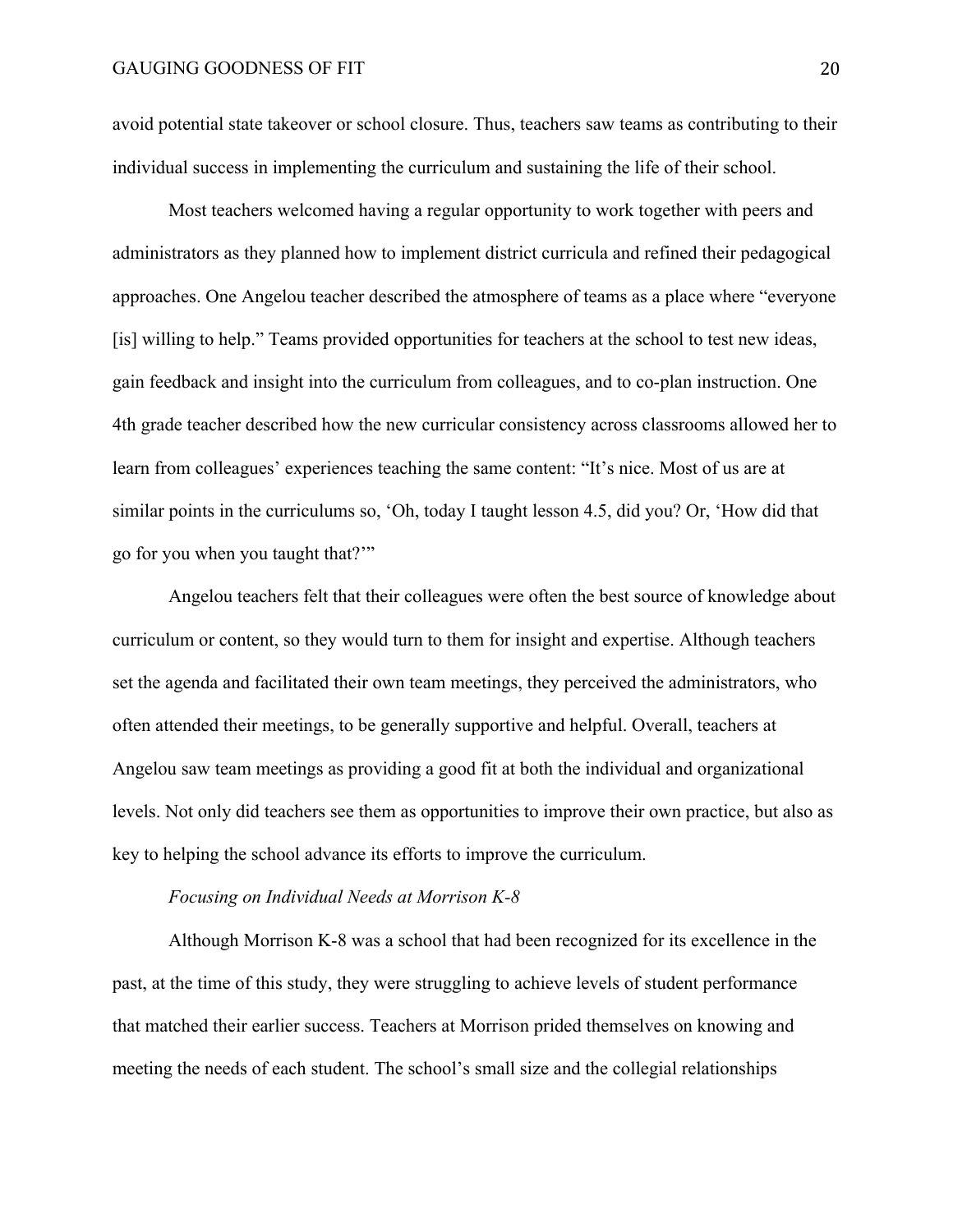among teachers meant that teachers and administrators were aware of their struggling students and could use team meetings to solve problems together on their behalf. Some characterized team meetings as opportunities to create a "safety net" for students in order to better meet their needs.

Although teachers were held accountable for improving student outcomes, they felt safe asking for support from administrators during team meetings, which contributed to the value that teachers found in these experiences. As one teacher put it, "It's the support. That you have that time to say, 'Hey I need help with this.'" Administrators valued the expertise of their teaching staff and saw teachers serving as resources for one another. Most of Morrison's teachers and administrators described team meetings that focused on data and assessments. Team meetings, then, provided teachers opportunities to gain what one teacher called "traction" on students' social-emotional and learning needs. Teachers were satisfied and experienced a sense of fit because team meetings supported both their individual instructional concerns, with a focus on how better to address specific students' needs, as well as the school's overall focus on improving outcomes for all students.

### *Leadership and Psychological Safety at Giovanni*

Mr. Gilmore, principal at Giovanni for nearly a decade, had created grade-level teams where teachers could explore new approaches to instruction. During team meetings, teachers used protocols to examine student work, analyzed video-recordings of their colleagues' teaching, shared and tried out instructional approaches that they had learned at formal professional development sessions, and investigated how to use and adapt required curricula to meet students' needs. The work on teams contributed to teachers' individual improvement and simultaneously addressed the school's larger goal of providing consistent, high-quality instruction across grades.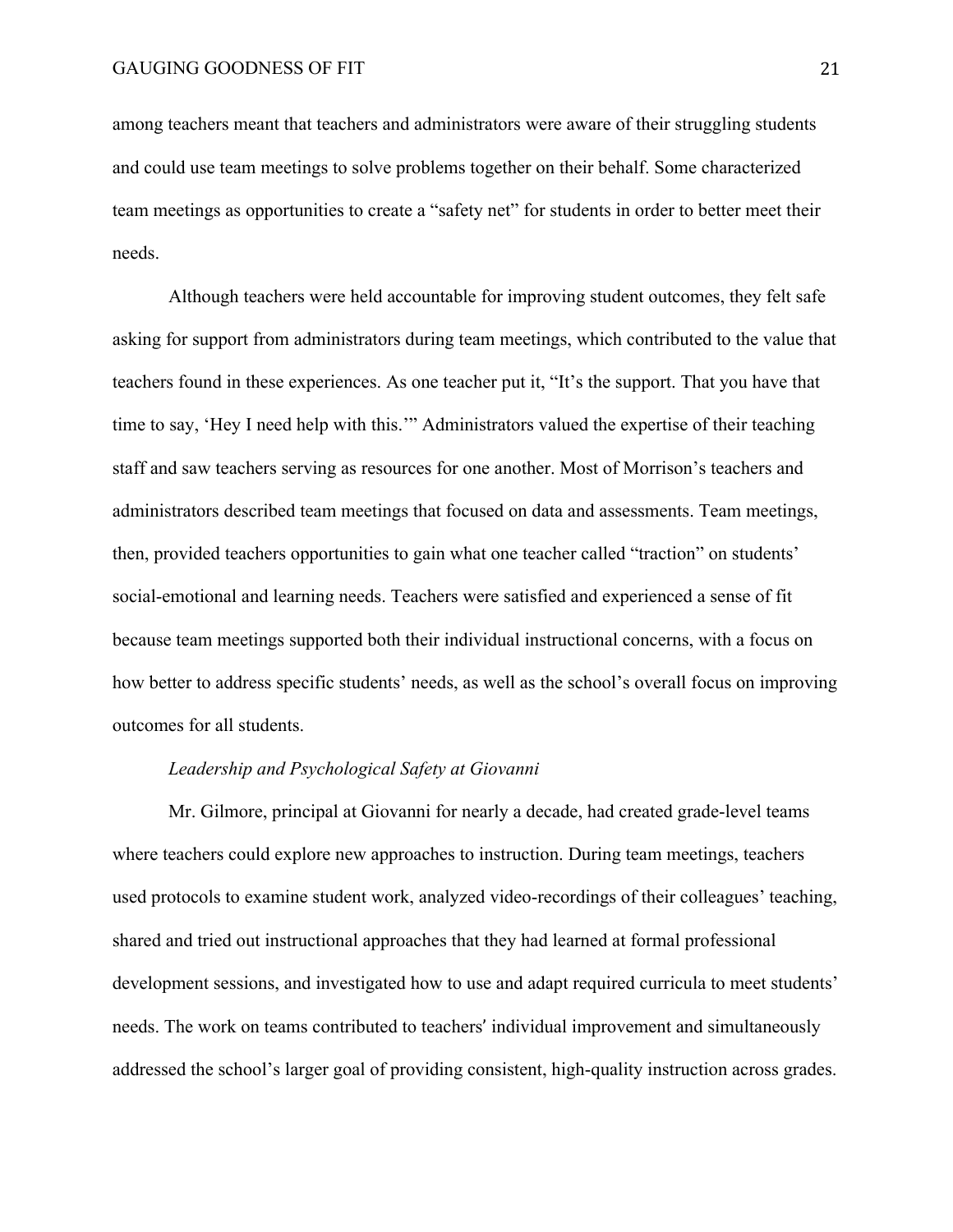For example, several teachers from Giovanni's fifth-grade team described their team's small-scale professional development about reading comprehension. The team watched videos about reading comprehension strategies and then planned to conduct teaching and observation cycles. One teacher explained, "[We] plan lessons together and then … we've been teaching sample lessons, and the principal's there, and we all kind of give each other feedback…we'll talk about what strategies we used, what we could do to improve it."

Principal Gilmore featured prominently in teachers' descriptions of teams. He arranged and protected time in the schedule for weekly meetings, signaling the importance of their work together. Having served as an instructional coach before becoming principal, he was an active participant in meetings and teachers highly respected him for his expertise. He encouraged teachers to use team time to learn new practices, discuss how best to implement new pedagogies, and puzzle over schoolwide problems and possible solutions.

Teachers who described teams at Giovanni as being a vital part of the school's professional culture (and many did) noted that, overall, their voices were heard and their views were influential. Gilmore created a setting characterized by "psychological safety" (Edmondson 2012) in team meetings, where teachers could question or challenge not only each other's ideas, but also the principal's. He said:

A first-grade group will say to me, "I don't care what you say Mr. G. . . they're not ready for 'small moments' [a strategy in teaching writing] in first grade. They don't know how to write a sentence. Could we please teach them the structure of the language?"

Principal Gilmore and his teachers were motivated in their collaborative and challenging work by a strong commitment to increasing opportunities for their students as they progressed through school. Teachers appreciated their principal's effectiveness in creating an environment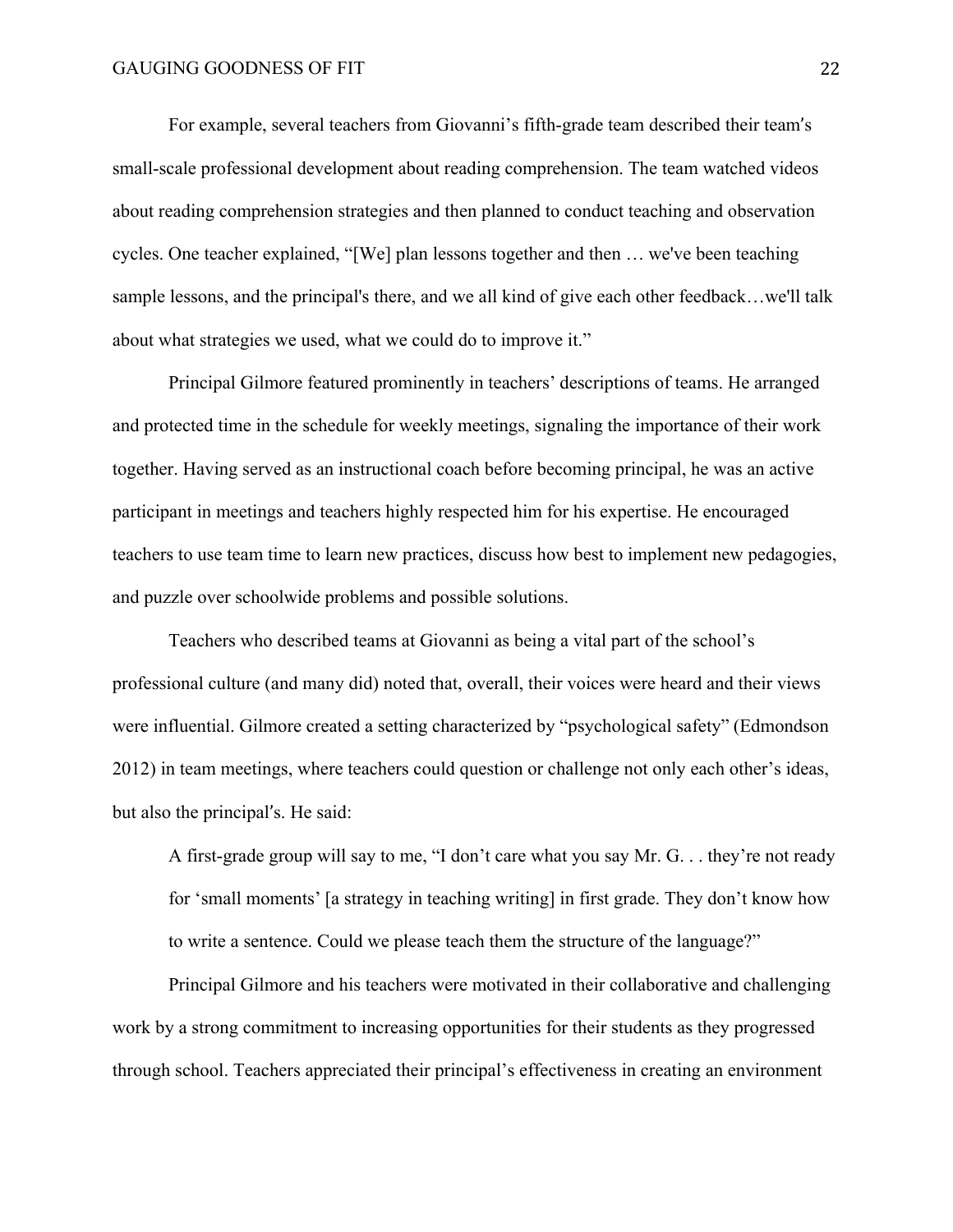for teams that, as Edmondson (2012) writes, "support[s] collaboration and encourages persistence" (102).

### *Teams that were a "Poor Fit" for Individual and Organizational Learning*

In three of the schools we studied—Stowe, Thoreau, and Whitman—we found that teams, overall, were a poor fit for individual and organizational learning. Just as there is much to learn from understanding why teams worked well in some schools, it is instructive to understand why, despite good intentions, teams failed to win teachers' support in others. Within each of these three schools, teachers' experiences on teams appeared to vary markedly, with some small pockets of success, but many more that were disappointing.

### *Narrow Purpose and Micromanagement at Stowe Middle School*

In contrast to the very positive accounts by teachers at Angelou, Morrison, and Giovanni, teachers at Stowe Middle School criticized how their teams functioned. Many said that their administrators had framed a narrow, instrumental purpose for teams' work—raising students' test scores. As one said, the principal had "an agenda based on test scores. So everything is about test scores." Stowe's teachers, like those at the other schools, said that they remained committed to doing whatever it might take to help their students succeed, and some recalled a time when they had worked together to design and revise curriculum. However, currently their time was "micromanaged," as more than one teacher said, by administrators and external consultants, leaving them little freedom to explore what they thought was important. Instead, they were required to focus exclusively on interventions to improve the performance of students who appeared to be on the brink of failing state tests.

One teacher explained that his team's assignments and required paperwork "can seem disjointed or unrelated to what I'm going through during the day." As a result, "we never have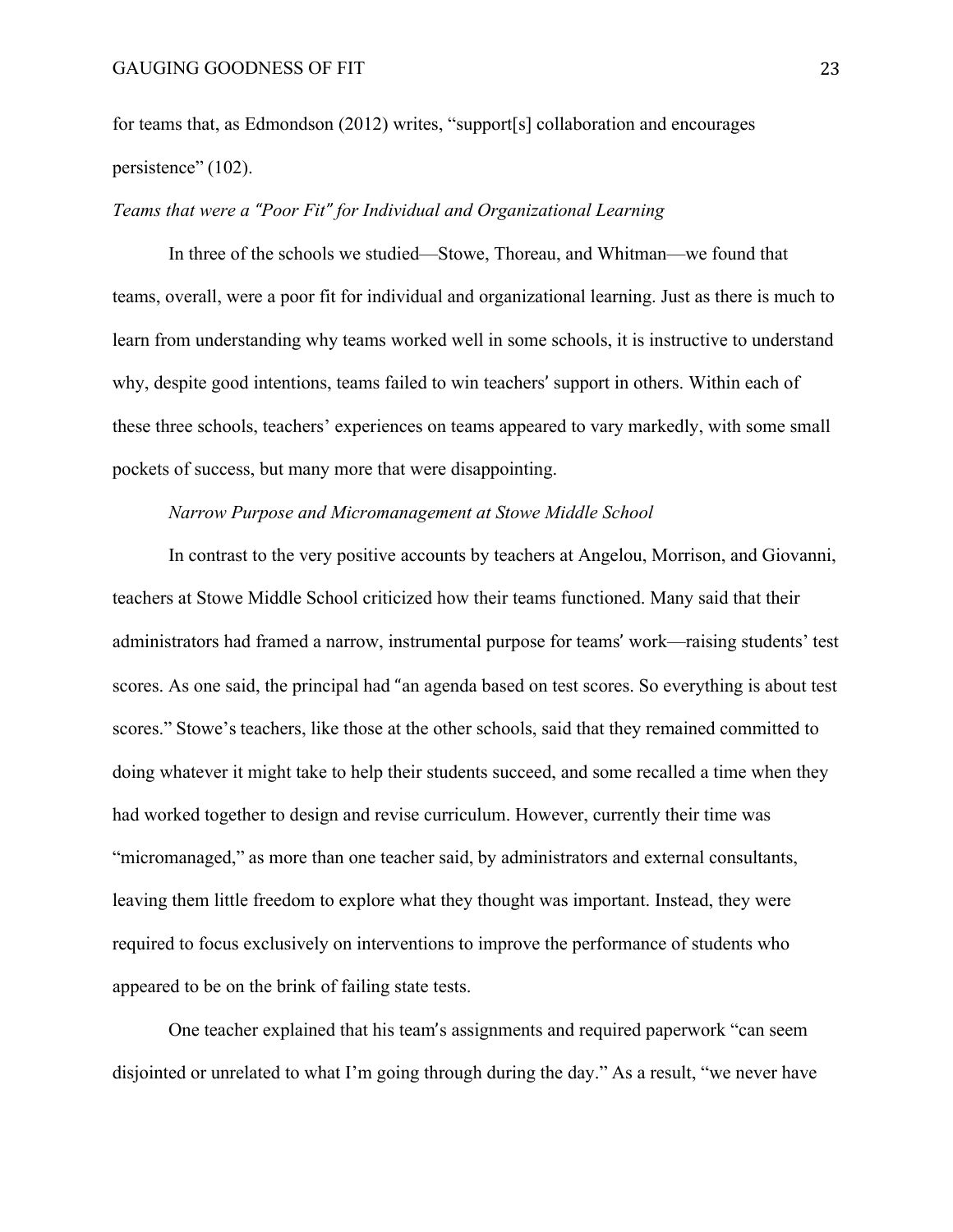enough time to meet and…[meaningful conversation] just gets lost in the shuffle." Others reported that team time was consumed by discussions of logistics, as one teacher explained, "getting the kids downstairs quickly and efficiently. It's about forms; it's about the assembly… For the most part, it is not educationally focused." From teachers' perspectives, these activities squandered scarce time that could have been used better for work with colleagues, whose views they valued.

Stowe's teachers also said that team meetings discouraged the safe exploration of difficult issues. As one teacher said, feedback to the principal often "goes in one ear and out the other." Another said that teachers were apprehensive about objecting to how team time was used because the principal could "make someone's life hard" if a teacher questioned her agenda. Edmondson (2012) might say that teams at Stowe had a "defensive" purpose, because the administration wanted teachers to improve poor test scores so that the school could avoid punitive sanctions. The principal did not define an "aspirational" purpose for their work, such as adopting new beliefs about students as learners. In Edmondson's (2012) terms, Stowe's teachers were treated as "supporting actors," required to implement the strategies of outside "technical experts" (102). Although the principal's vision for teams at Stowe seems to have been tightly focused on organizational learning, for many teachers, the presence of these requirements without the opportunity for input or flexibility led to failed team experiences, both for them as individuals and for the school as an organization. Ultimately, teams at Stowe represented an imposed organizational *structure* rather than an opportunity for organizational or individual *learning*. Instead of being inspired by administrators to collaborate for everyone's benefit, teachers widely experienced team meetings as disconnected events to be endured.

*Contested Purposes for Teams at Thoreau High School*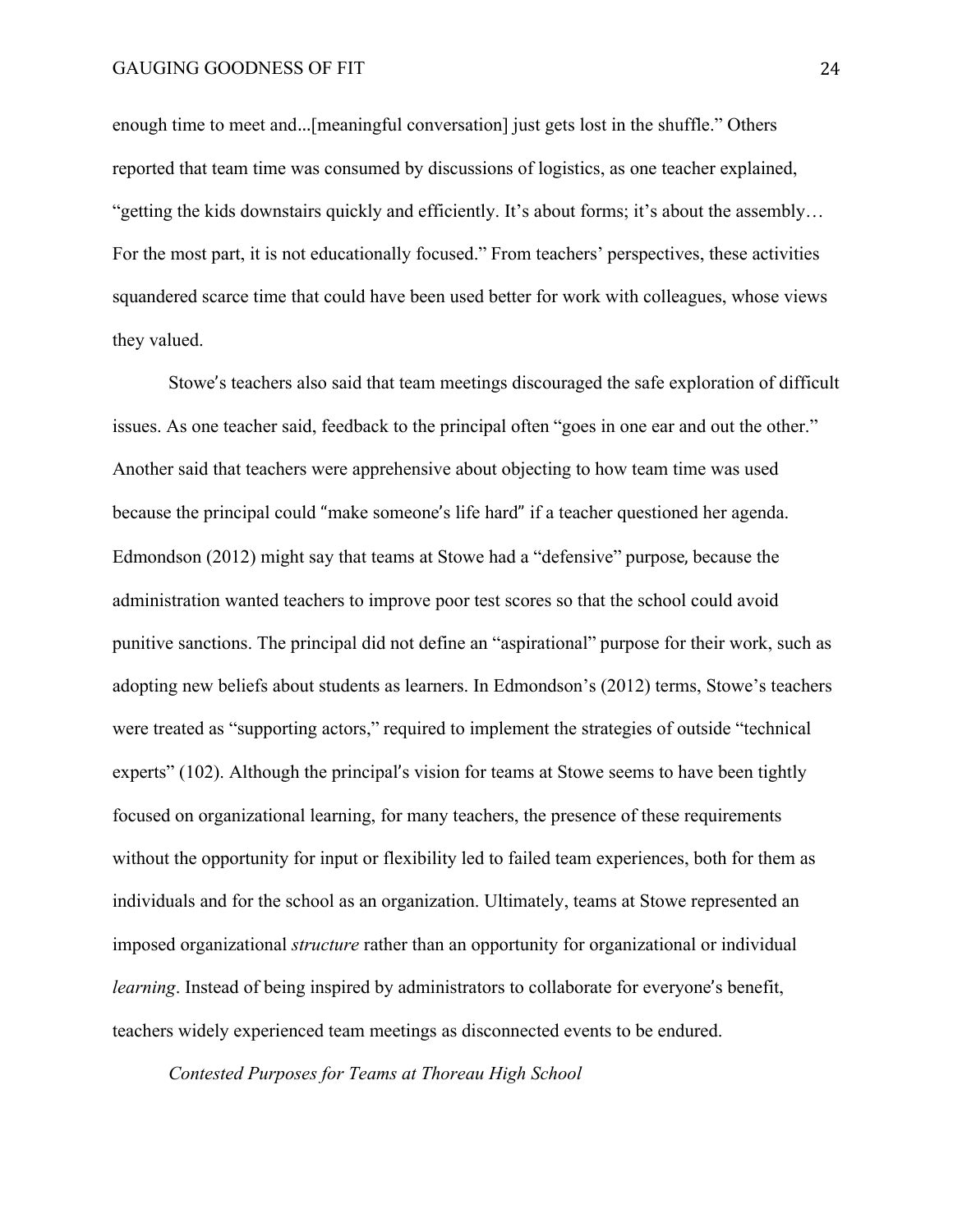Ms. Thomas was a relatively new principal when she introduced departmental teams at Thoreau, a comprehensive high school serving approximately 900 students. When we interviewed teachers several years after her arrival, their responses to these teams were decidedly mixed. Since the 1990's, teachers and students at Thoreau had worked in small learning communities (SLCs), where a cohort of students were taught by a single inter-disciplinary team of teachers who met frequently to share information about their students and curriculum and to plan events. However, Thomas and some other administrators and teachers at the school thought that the SLCs perpetuated inequities among sub-groups of students. They hoped that a departmental structure would create instructional consistency across the school and provide opportunities for ongoing professional development for teachers.

By introducing departmental teams, Thomas intended to create opportunities that would meet both individual and organizational needs, but the teachers we interviewed offered conflicting assessments of their experience with these teams. Most said that their departmental team offered little individual learning and few experiences that might improve the department or school.

Teachers often contrasted their experiences on departmental and SLC teams, which they generally saw as far more successful. In their view, discussions during SLC team meetings benefited not only their own practice, but also the work of the SLC as a whole, because teachers could collaborate about how to best serve all of their SLC students. One English teacher said that SLC meetings "really focused on my needs as a teacher and my students' needs." Like many Thoreau teachers—particularly those with more experience—this teacher was invested in the SLC structure and distrusted Thomas's efforts to move away from SLC-based experiences for students toward a more consistent, schoolwide program supported by subject-based teams.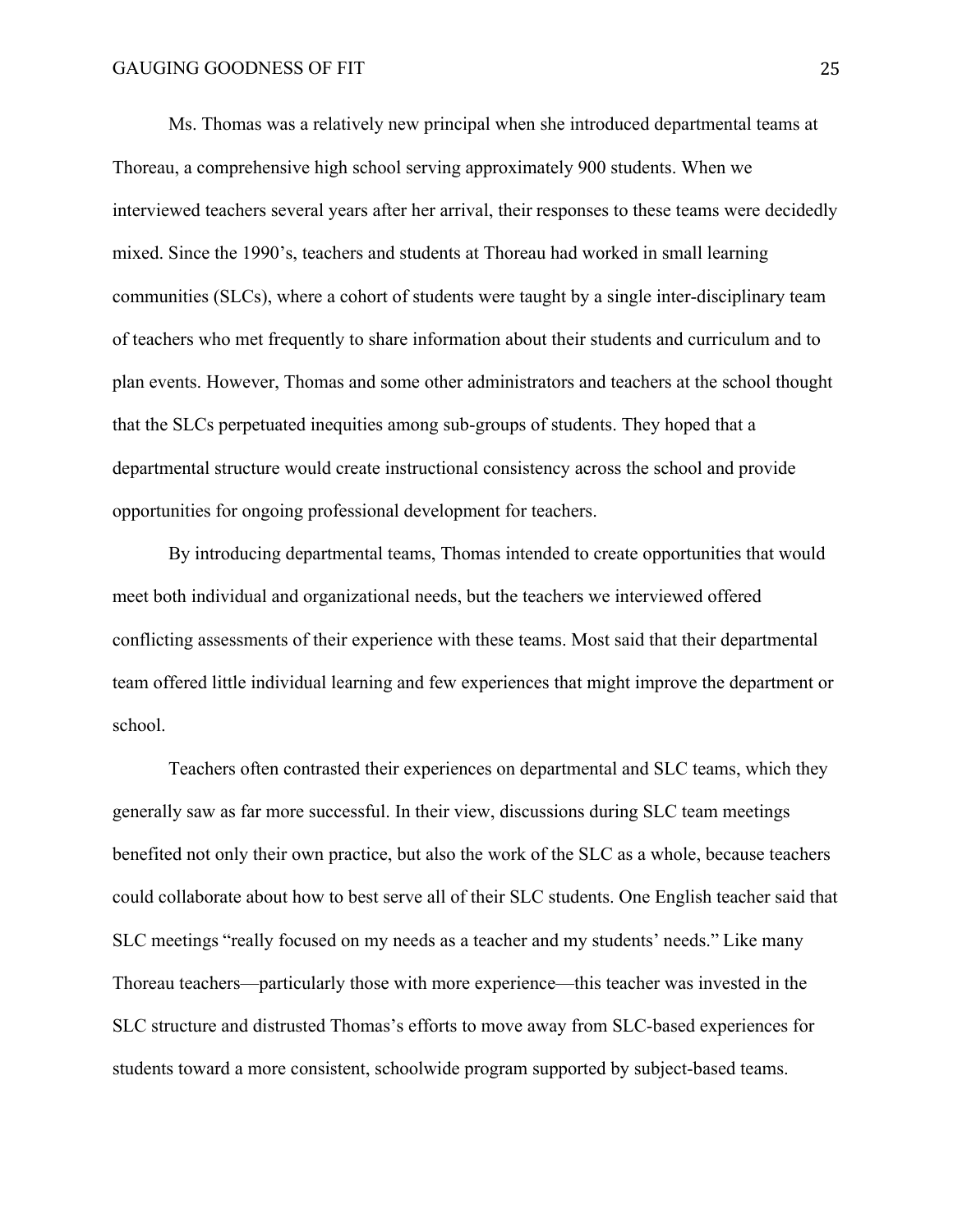Thomas said that she had found it hard as a leader to "both respect and support [teachers'] primary loyalty to the small learning community and insist that they [start] feeling like part of a whole school."

Some teachers, especially those with less teaching experience, appreciated what they learned in departmental teams (or what they thought they might learn if the teams functioned well). For example, a sixth-year science teacher appreciated the chance to work closely with another science teacher to "compare notes" and share resources: "She is very good at getting kids to work together and that is something I've been, slowly, slowly trying to get better and better at. She has some great ideas and so I feel like I have grown as a teacher in the way I interact with students." Yet, such favorable comments were not common in our interviews. Notably, those who endorsed the departmental structure did so because it provided opportunities for individual learning, not because it contributed to a better school. At the time of our interviews (several years into the reform), these learning opportunities had yet to influence the larger organization and achieve Thomas's intended purpose of changing schoolwide practices and culture. Thus, overall, most of Thoreau's teachers thought that departmental teams were a poor fit for most of their on-the-job learning needs. Although they provided some benefits at the individual level, they did not yet serve the organizational purpose of reducing barriers among teachers or inequities across the school.

# *Misalignment with Organizational Purpose and Strategy at Whitman Academy*

Whitman Academy, a magnet school that enrolled 250 students from across the city, had no special admission requirements, yet students scored higher than those of most demographically similar schools in the district. The school's founding principal, Ms. Wheeler, credited Whitman's success to its teachers and administrators, who went to great lengths to know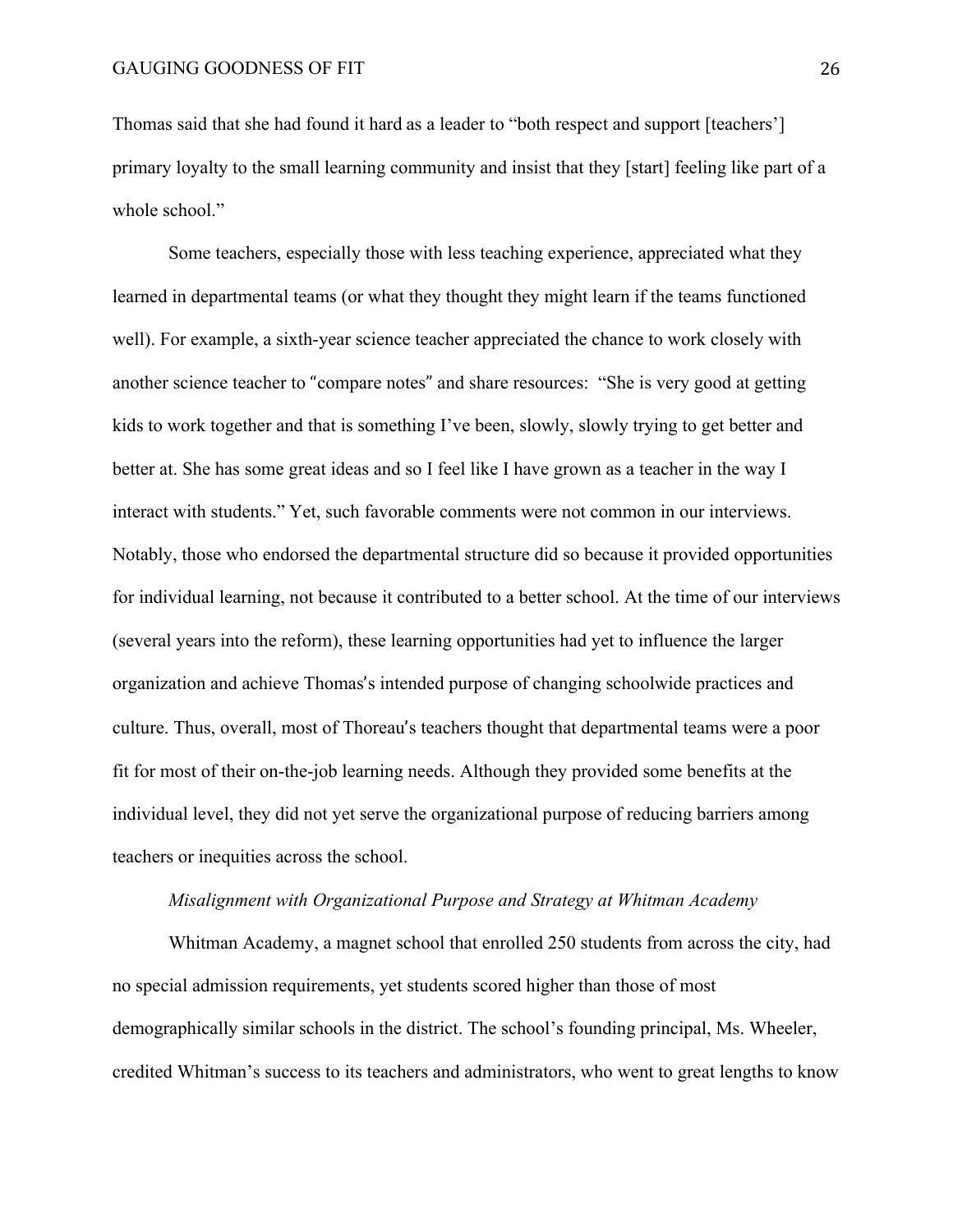all students well and to customize the academic program to meet the needs of each. She and her team of administrators celebrated individual initiative and creativity among both teachers and students. In order to ensure that teachers would remain engaged and enthusiastic about their students' learning, Wheeler encouraged teachers to create unique, elective courses, such as biotechnology and Latin American history, which reflected their own and their students' current interests. These specialized courses encouraged Whitman's teachers to focus on their own instruction, rather than a broader curriculum.

However, Whitman's teachers were not isolated. They met weekly with administrators as a faculty-of-the whole to review the school's program and explore opportunities for improving it. The focus of these meetings was on organizational improvement, not individual learning. Teachers appreciated having that chance to develop student-centered supports or to envision new and more effective ways to organize their school and the learning experiences they offered. But most were unenthusiastic about participating in the recently established meetings for departmental teams, which seemed to run counter to the school's highly individualized approach to teaching and learning. At Whitman, where few teachers taught the same course, instructional improvement was largely assumed to be the responsibility of the individual teacher.

Therefore, few Whitman teachers reported learning much in departmental team meetings that helped them to improve their instruction, as evidenced by this physics teacher's comment: "I think they make us have meetings, just to have meetings." Similarly, a history teacher said she wanted "meaningful discussion with fellow teachers about what you are teaching," which she found impossible when few teachers in any department taught the same course or relied on similar content or pedagogy.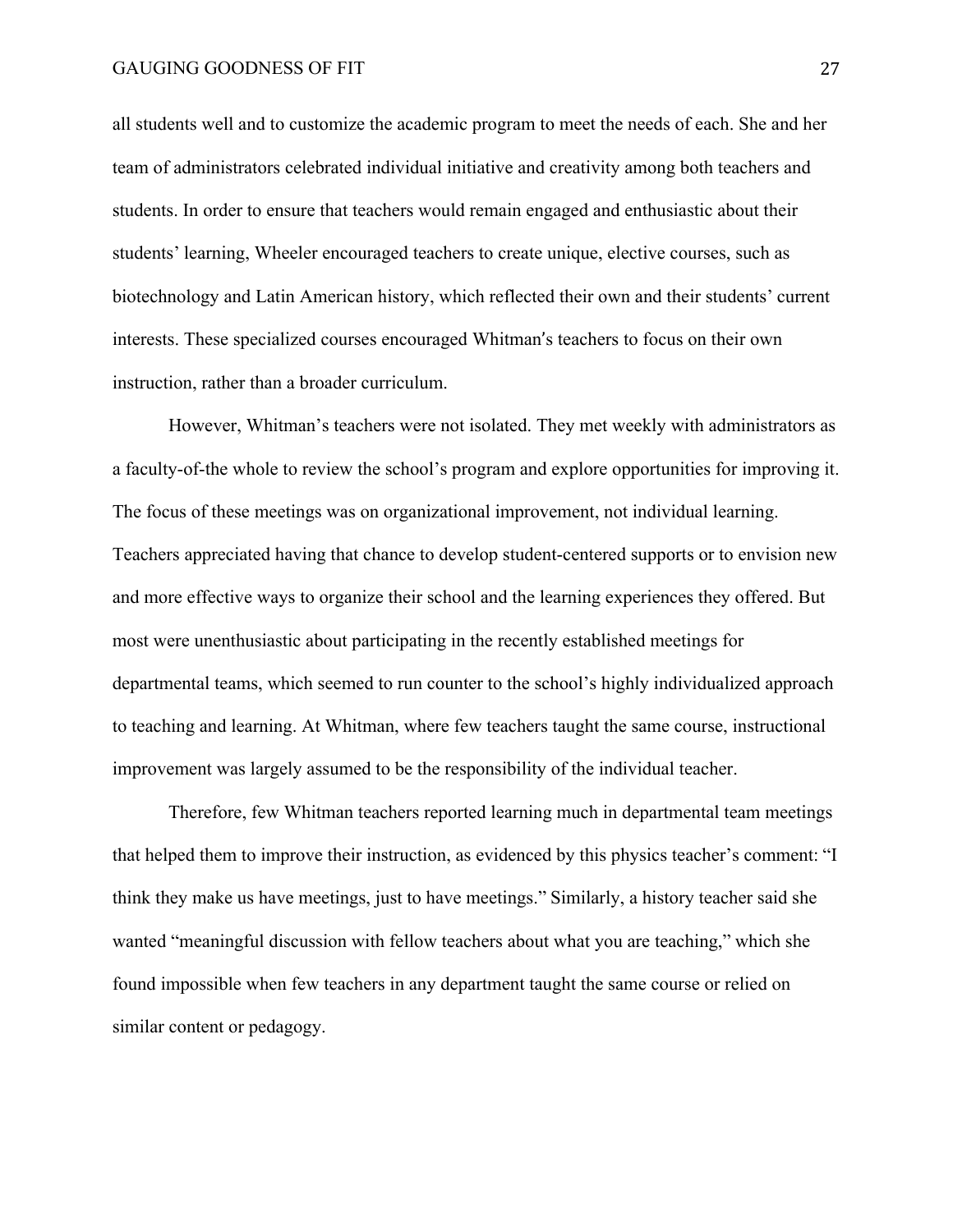One exception to this general lack of enthusiasm for subject-based teams was the English department, where teachers said they learned a great deal during weekly team meetings. However, they explained that this occurred more by chance than design; several teachers just happened to work well together and to see value in sequencing and aligning what they taught. A teacher described her team as one of the best at the school, noting that she felt "lucky" compared with other teachers: "We work incredibly well together. We share materials. We set the bar really high." However, the benefits of collaboration experienced within the English department did not extend beyond their group of five. Teams were not perceived as a way to move forward on schoolwide purposes or practices.

Therefore, although Whitman was the highest achieving school of those we studied, teams were not a key component of its success, although teachers' collaboration during weekly full faculty meetings appeared to be. Edmondson's (2012) findings about the role of the manager in motivating team members help to explain this. Teachers in most departments saw no link between teams and the principal's strategy for instructional improvement, which relied on marrying teachers' individual academic interests and expertise with students' unique interests and needs. As a result, teachers generally perceived teams at Whitman to be misaligned with the school's mission and, therefore, a poor fit for their learning needs, as individuals and as a school. In the context of accountability, where teams often are introduced to increase professional learning schoolwide, Whitman reminds us that any school's approach to improvement must be aligned with its mission and curricular strategy, taking into account current values, practices, accomplishments, and ongoing needs.

# Conclusion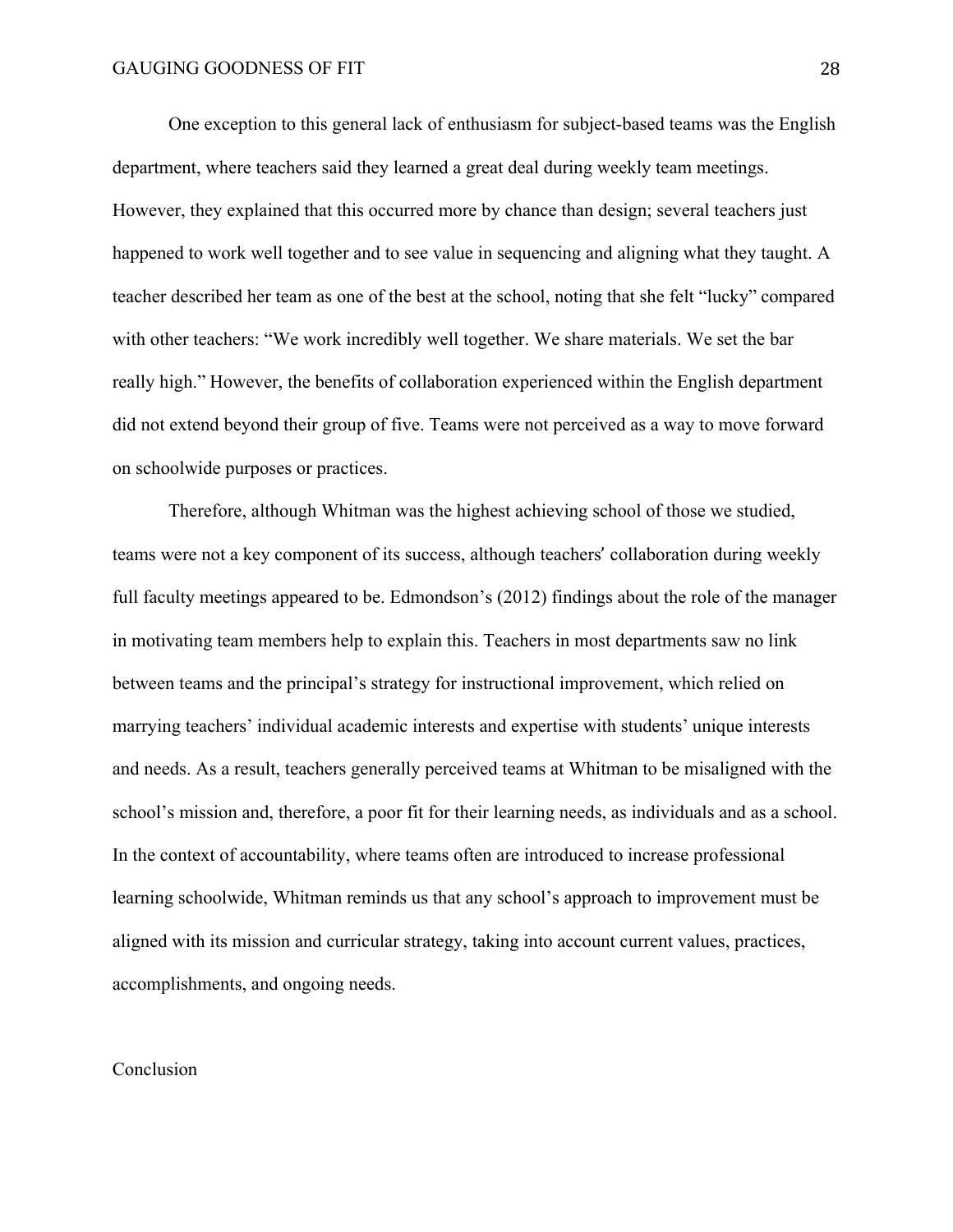As we systematically reviewed teachers' assessments of their teams, we found notable differences by school. Features of the school context and the principal's role in guiding the work of teams most fully explained teachers' responses. Based on her research, Edmondson (2012) explains that when teams are effective in other sectors, such as product design and health care, the manager sets an "aspirational" purpose for their work, encourages team members to learn rather than simply to "execute" a task, and provides a "psychologically safe" environment where members can explore possibilities and take risks. Similarly, we found that in schools where teachers reported that their teams provided worthwhile individual and organizational learning, principals were active in setting worthy purposes, encouraging learning through collaboration, and ensuring that teachers could safely express opposing views or explore new approaches.

Although many school reformers believe that they know how to improve low-performing schools, most would agree that effective, sustained improvements cannot be pre-planned and executed by an assembly line of teachers. Effective implementation depends on the judgments and activities of professionals, both as individuals and as groups, who create, test, and adjust strategies as they go. Teacher teams provide one means for doing this work.

However, the cellular organization of schools as well as teachers' reliance on their students to fuel and reward their efforts can make it challenging to engage teachers in serious, sustained collegial efforts that reach beyond their classroom. In the last decade, accountability policies that impose sanctions for poor school outcomes, combined with teachers' genuine concern about their students' future academic success, have expanded teachers' readiness to work jointly with colleagues. They do this not only to improve their own teaching, but also to meet organizational improvement goals, ensuring that students succeed throughout the school.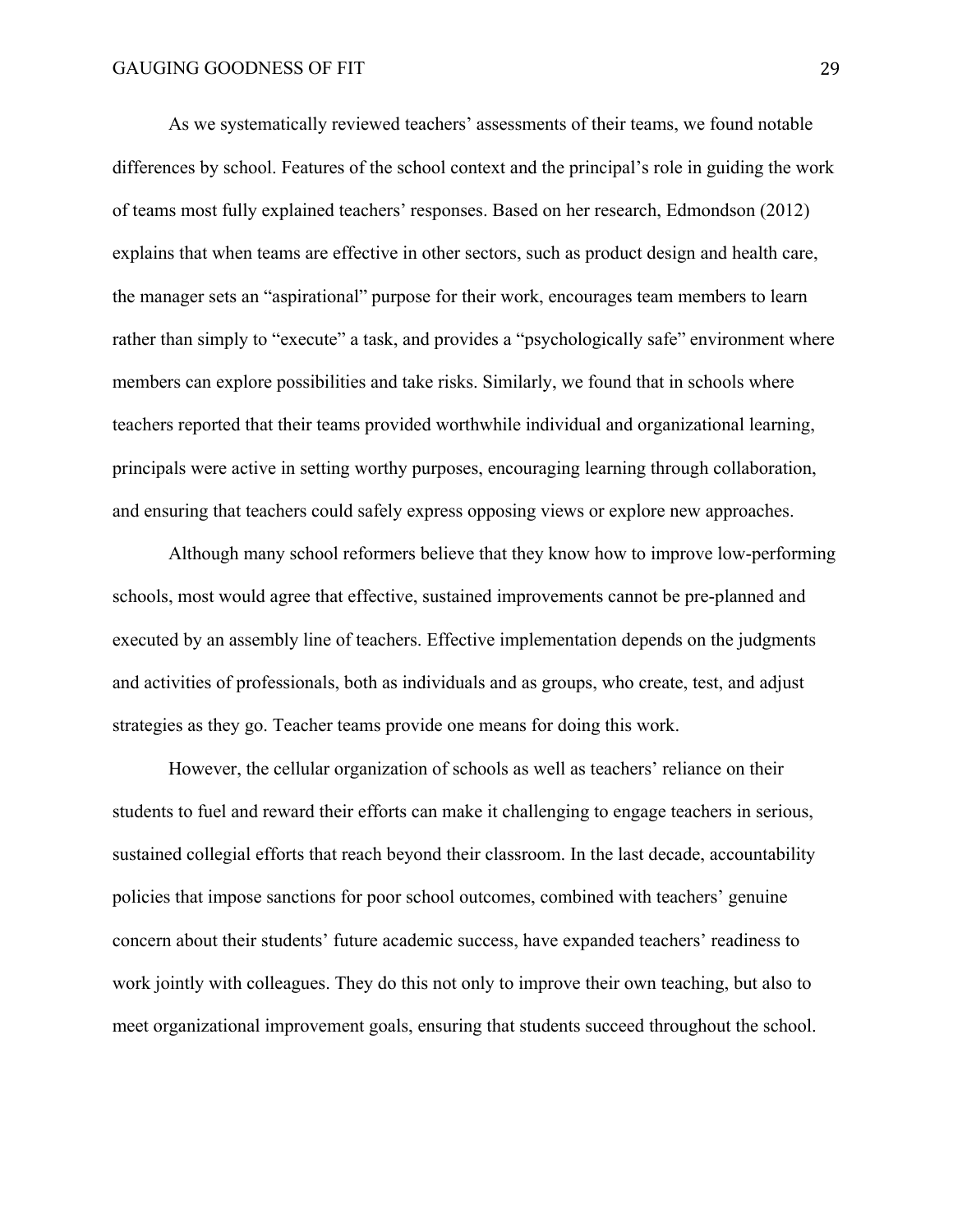What, then, promotes and supports teachers' collaboration with their colleagues when it is intended to improve student learning? At three schools we learned that teachers engaged in teams because they recognized opportunities to develop their own practices and to improve students' learning opportunities and experiences throughout the school. Unlike the "take it or leave it" approach of much professional development, teachers at these schools saw their work on teams as dynamic, ongoing, and supported by their school's administrators.

In stark contrast, at the three schools where teachers resisted or resented the expectation that they work in teams, administrators failed to convince them that teams were meaningful structures for school improvement. Teachers in high-poverty schools that enroll many students with complex needs function within dynamic and uncertain environments that present large demands for ongoing learning. Like Edmondson (2012), we found that the actions of principals and other key administrators explained much about how and how well teams functioned in response to these demands.

In the three schools where teachers reported that teams worked well and provided a good fit for individual and organizational learning needs, the principals participated in the work and teachers appreciated their presence. Teachers did not say that the principal told them what to do or how to think. Often, administrators participated as teachers' "crucial partners" (Edmondson 2012, 102), rather than as either lofty and removed managers or punitive micromanaging supervisors.

Finally, principals were essential in creating safe environments where teachers might candidly examine and improve their practice. Teachers at Giovanni, Angelou, Morrison, and Whitman did not find participating in team meetings to be a risky experience, psychologically or socially. Overall, the principals of these schools were encouraging and managed to convey that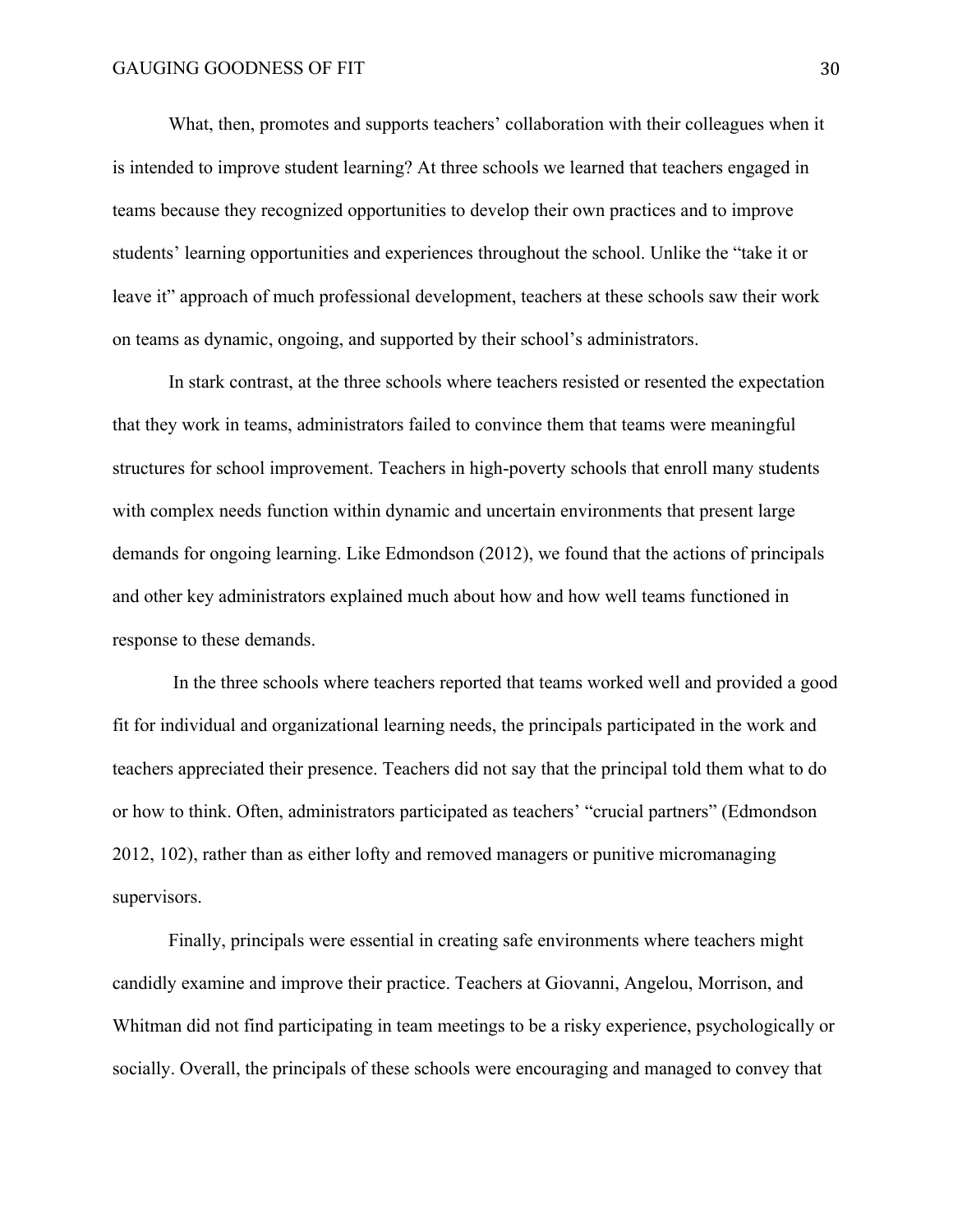teams would provide a protected space for professional inquiry. However, at Stowe and Thoreau, some teachers reported that speaking up about their concerns was frowned upon and they feared the possible consequences for them of objecting to the teaming structures mandated by their principal.

### *Implications for Research, Policy, and Practice*

Recent, high-stakes accountability policies have generated new interest in improving the skills and aligning the efforts of teachers throughout schools, especially those in high-poverty communities. We are only beginning to understand how teams work in these settings and what supports them, although it is clear that the school context is crucial and the principal's role pivotal. This study and other research about teacher teams provide groundwork for subsequent studies and guidance for both policymaking and practice.

### *Research*

There is much to be learned about how to evaluate the effectiveness of instructional teams across all school contexts; future research can benefit from considering how teams support both individual and organizational learning. For example, we found that teachers valued some combination of individual and organizational learning, but it was not clear what weights they would assign to each component. Also, we could not determine whether or how their expectations differed by individual characteristics (e.g., pre-service preparation or years of experience), or contextual factors (e.g., school size or level). These remain to be explored. Although we found that teams provided a good fit in the elementary and K-8 schools of our sample, we found a poor fit overall in the two secondary schools. However, we do not think that this was due to school level, but rather to leadership practices and to the academic focus and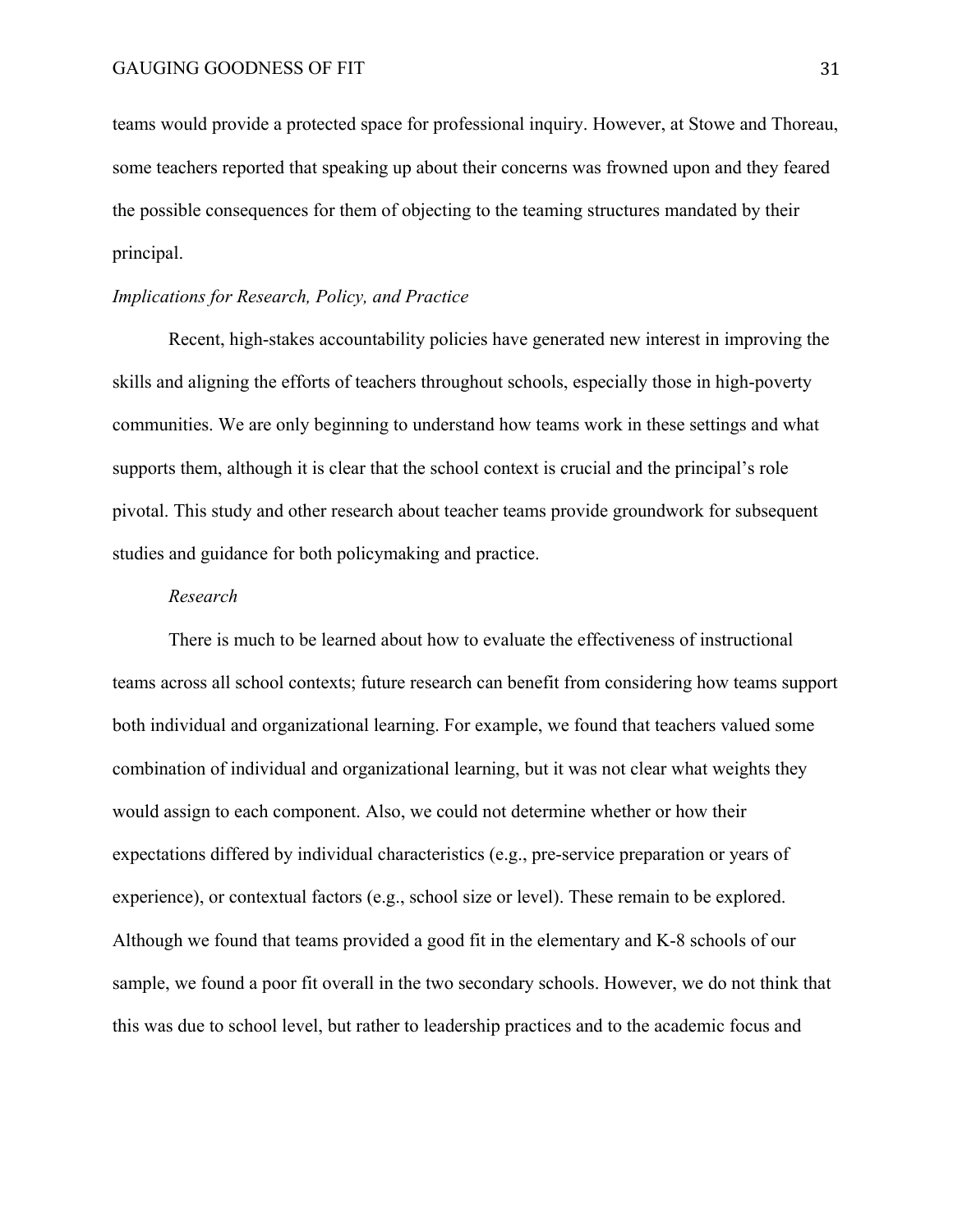structures of these schools. Further investigation into the work of teams in middle and high schools could contribute to a better understanding of how teams work for teachers at those levels.

Principals who want to promote better instruction schoolwide can learn a great deal from this study about how to partner with teachers in framing the work of teams, keeping the focus on both individual and organizational learning, and ensuring that teams remain safe settings for exploration and improvement. However, we still need to examine much more closely how principals with various approaches to leadership enact (or fail to enact) these promising practices. Intensive case studies of teams in a sample of high-poverty schools that are known to succeed in serving students of color could provide valued, detailed models for leadership practice.

Surveys conducted within schools, across schools of the same district, and across schools in several districts, could provide a much more comprehensive, yet targeted, understanding of teachers' experience with, and assessment of, instructional teams. This study and the framework we developed to analyze data provide a foundation for other researchers who might explore subsequent questions about how best to use limited time and human resources in professional collaboration.

# *Policy*

Accountability policies, which reward or sanction schools based on the school's effectiveness with all students, have been a strong driver of the growth of instructional teams over the past decade, even though most policies do not require their formation or fund the time they demand. State and local agencies or foundations might consider supporting pilot programs to systematically develop teacher teams. These could provide training for principals and teacher leaders as well as sites for ongoing study of the teams' work. This leadership training and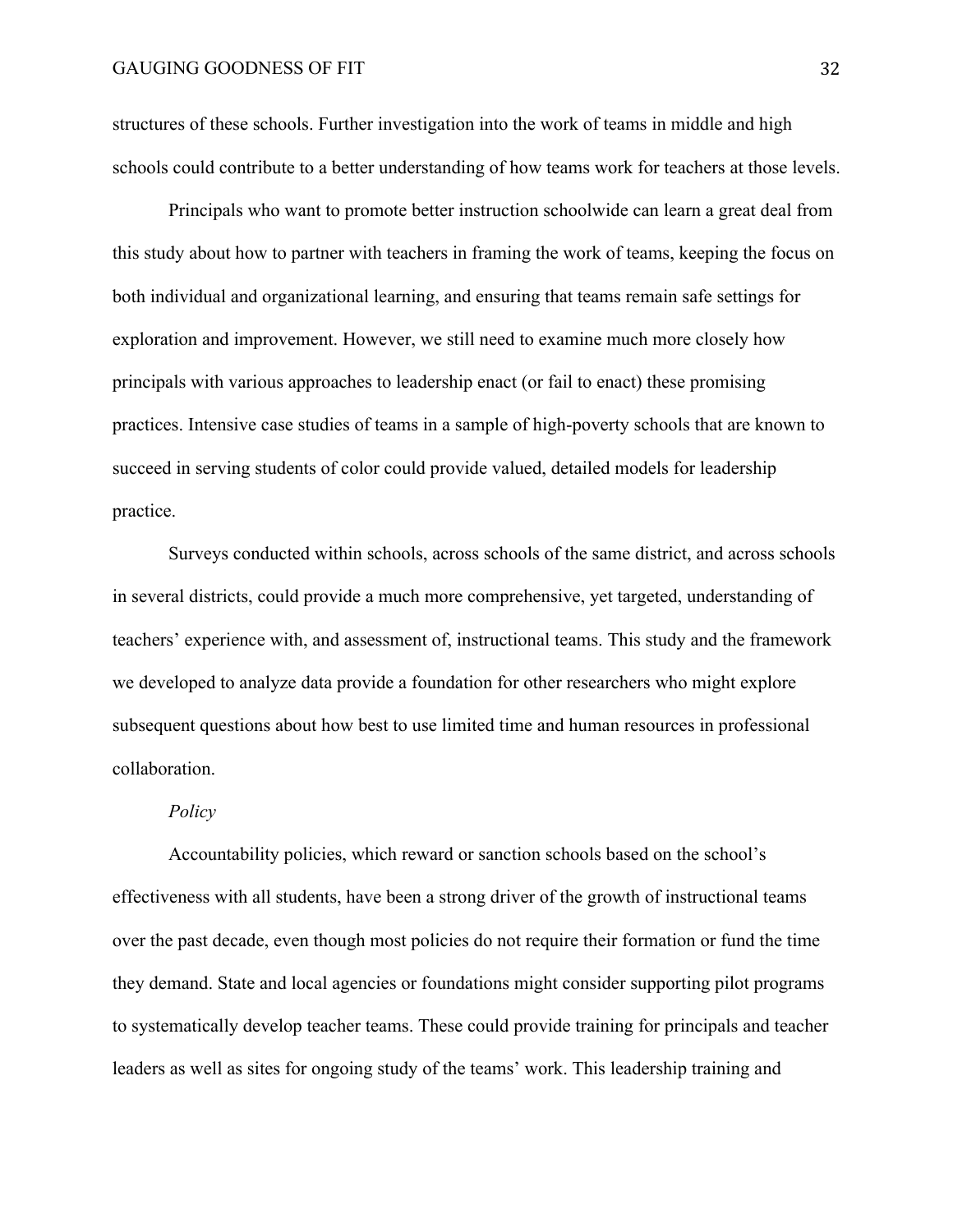research could explore and extend our findings about the key role that principals play in creating and sustaining teams. Further, this research not only could assess whether teams provide a good fit for individual and organizational learning but also allow principals and researchers to reflect continuously and systematically about teams' growth and success (or lack thereof).

#### *Practice*

This research contributes to the gradually growing body of practical knowledge about the central role that formal school leaders play in the development and success of teams. As Edmondson's (2012) work suggests and the cases in this study confirm, the principal is key in framing the purpose of teams, encouraging a focus on learning as a way to improve performance, and ensuring that teams provide a safe space for examining current practice and exploring new options. Principals can use these cases and the lessons they offer to reflect on their own efforts to introduce and support teachers' instructional teams.

One legitimate concern is that principals, with their ever-expanding responsibilities, do not have the time to meet regularly with teams. In the schools we studied, some principals were successful in defining the purpose of teams, setting the environments in which they worked, and supporting their work along the way. For various reasons, others were not. Principals might designate and supervise teacher leaders to guide the work of teams if they have the relevant instructional expertise and experience and if other conditions for teams' success, such as an aspirational purpose and psychological safety, are met. Although principals' engagement may be less hands-on in some schools than others, it appears that these formal school leaders will continue to be crucial partners in determining how and how well teams work in schools.

Edmondson (2012) reminds us that teaming is unnatural for many organizations, especially those accustomed to operating as traditional hierarchies, where authorities are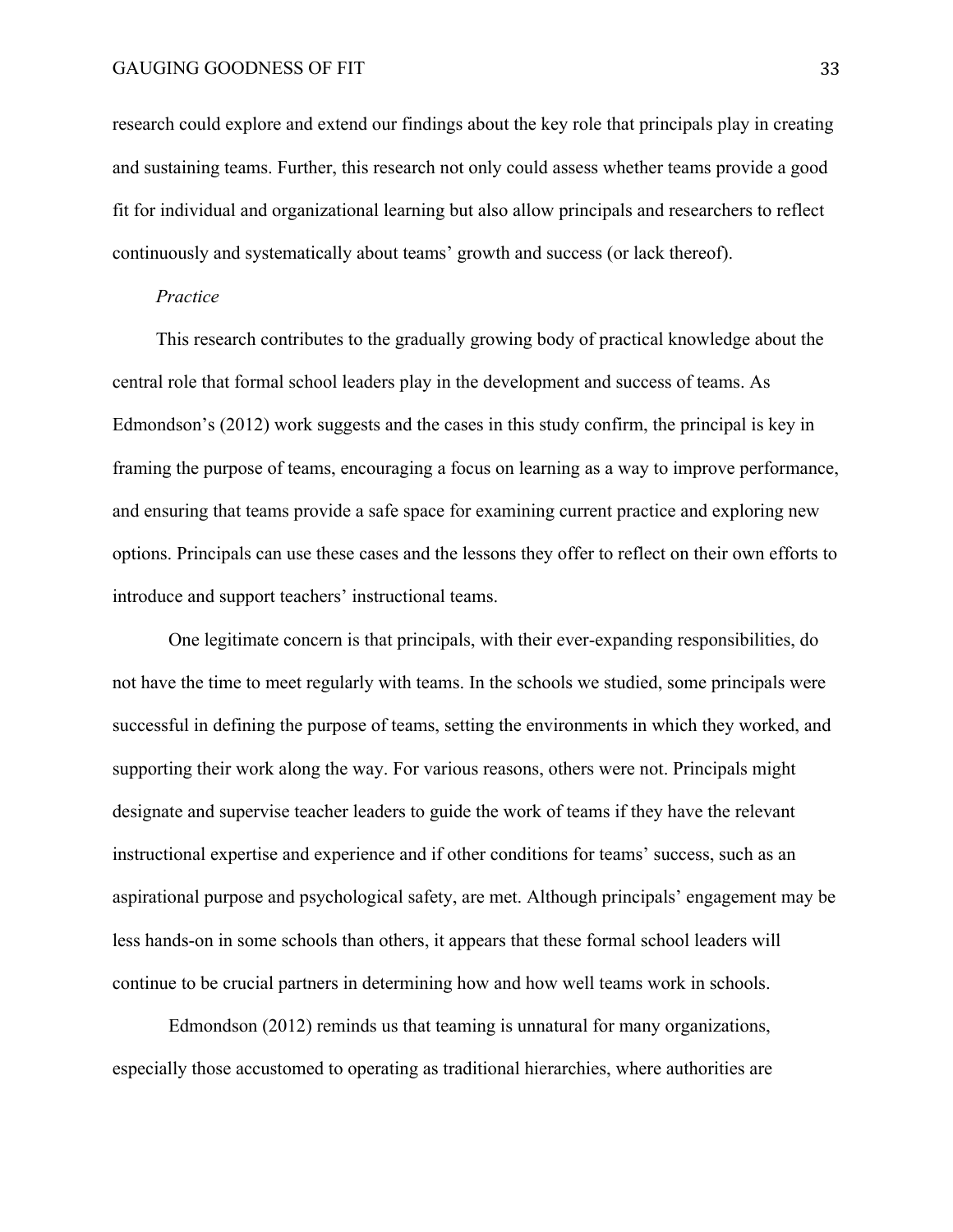expected to know best and subordinates are expected to follow orders. Within the knowledge economy, however, organizations that succeed are those that learn and continuously benefit from the skills and insights of all members. Historically, individual teachers have been expected to rely on their own devices to improve their practice, by attending intermittent professional development events, talking with students, and reflecting on their own successes and failures. Today, teams provide a promising approach for teachers and their schools to benefit from their colleagues' knowledge, expertise, creativity and commitment. Schools that capitalize effectively on teams will increase their instructional capacity and, ultimately, their students' success.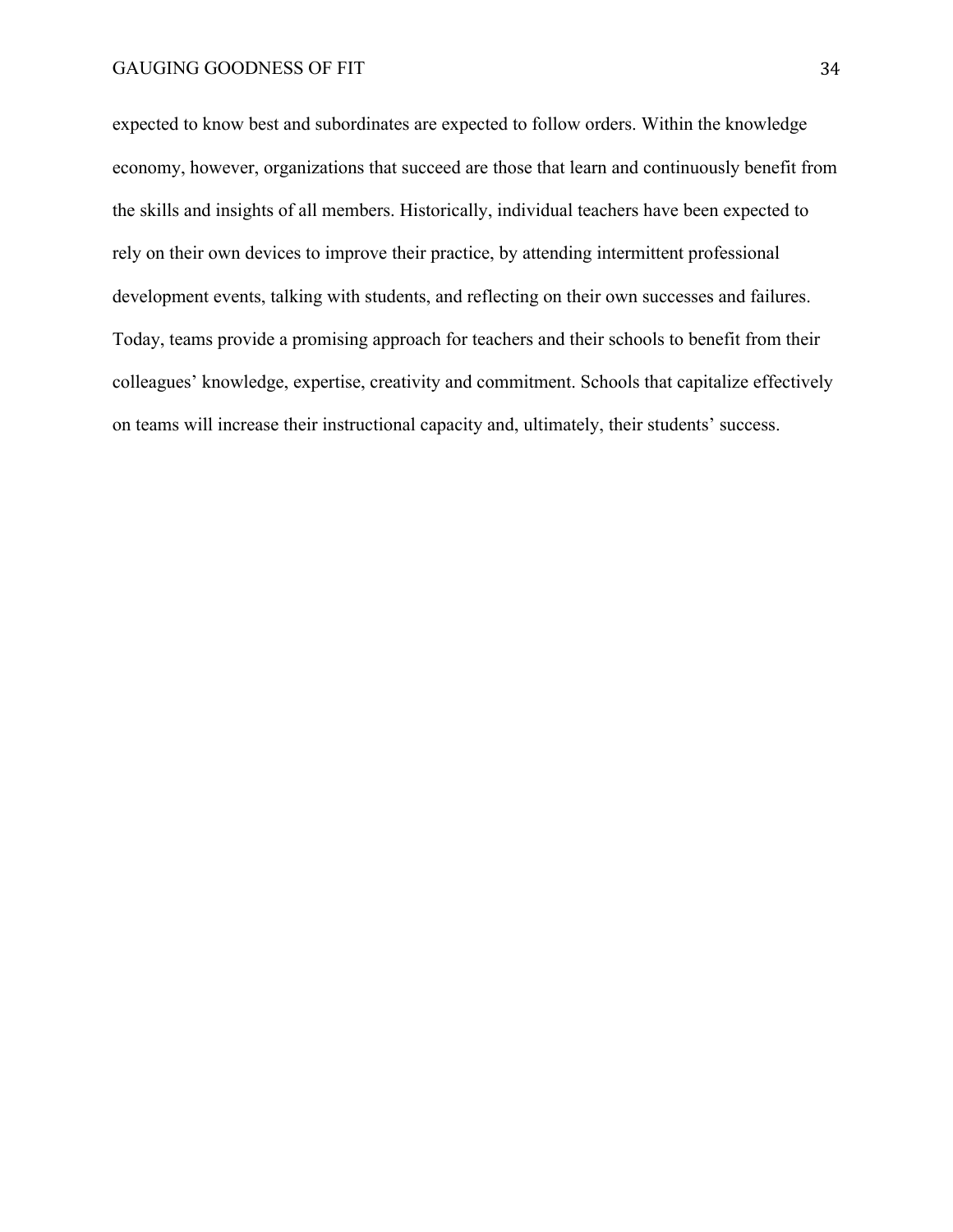# References

- Argyris, Chris, and Donald A. Schon. 1978. *Organizational Learning: A Theory of Action Approach*. Reading, MA: Addison Wesley.
- Berliner, David. 2013. "Effects of Inequality and Poverty vs. Teachers and Schooling on America's Youth." *Teachers College Record* 115 (12): 1-26.
- Bidwell, Charles E. 2001. "Analyzing Schools as Organizations: Long-Term Permanence and Short-Term Change." *Sociology of Education* (Extra Issue): 100-114.
- Bidwell, Charles E., and Jeffrey Y. Yasumoto. 1999. "The Collegial Focus: Teaching Fields, Collegial Relationships, and Instructional Practice in American High Schools." *Sociology of Education* 72 (October): 234–256.
- Bill and Melinda Gates Foundation. 2014. *Teachers Know Best: Teachers' Views on Professional Development*. Seattle, WA: Bill and Melinda Gates Foundation.
- Bird, Amy, Elaine Reese, and Gail Tripp. 2006. "Parent–child Talk about Past Emotional Events: Associations with Child Temperament and Goodness-of-fit." *Journal of Cognition and Development* 7 (2): 189-210.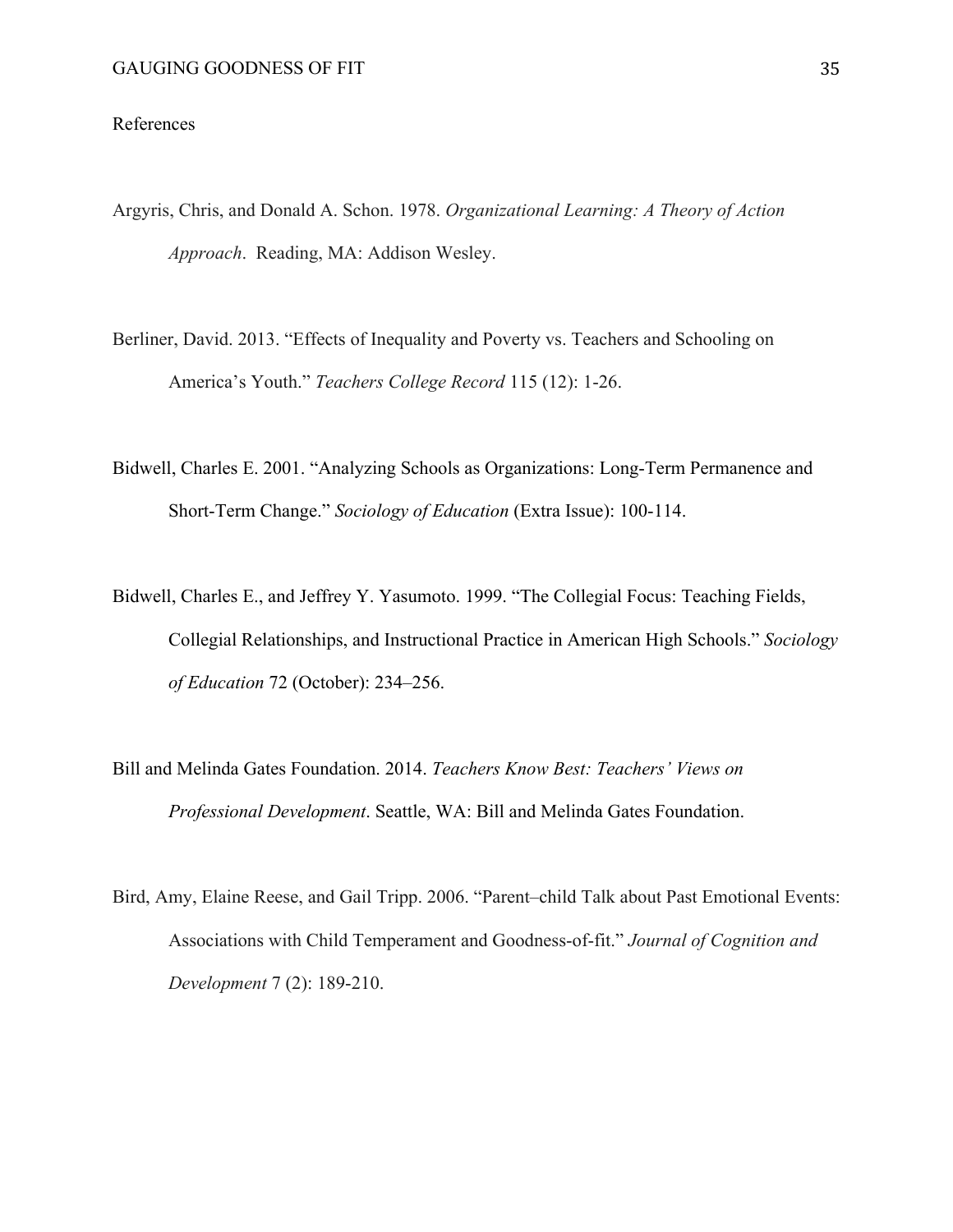- Borko, Hilda. 2004. "Professional Development and Teacher Learning: Mapping the Terrain." *Educational Researcher* 33 (November): 3–15.
- Bryk, Anthony, Eric Camburn, and Karen Seashore Louis. 1999. "Professional Community in Chicago Elementary Schools: Facilitating Factors and Organizational Consequences." *Educational Administration Quarterly* 35 (December): 751-781.
- Bryk, Anthony S., and Barbara L. Schneider. 2002. *Trust in Schools: A Core Resource for Improvement*. New York: Russell Sage Foundation.
- Council of Great City Schools. 2015. "Annual Report: 2014-2015." The Council of Great City Schools, Washington, DC.
- Dahl, Gordon B., and Lance Lochner. 2005. "The Impact of Family Income on Child Achievement." No. w11279. National Bureau of Economic Research, Cambridge, MA.
- Datnow, Amanda. 2011. "Collaboration and Contrived Collegiality: Revisiting Hargreaves in the Age of Accountability." *Journal of Educational Change* 12 (2): 147-158.
- Darling-Hammond, Linda, Ruth Chung Wei, Alethea Andree, Nikole Richardson, and Stelios Orphanos. 2009. "Professional Learning in the Learning Profession: A Status Report on Teacher Development in the United States and Abroad." National Staff Development Council, Washington, DC.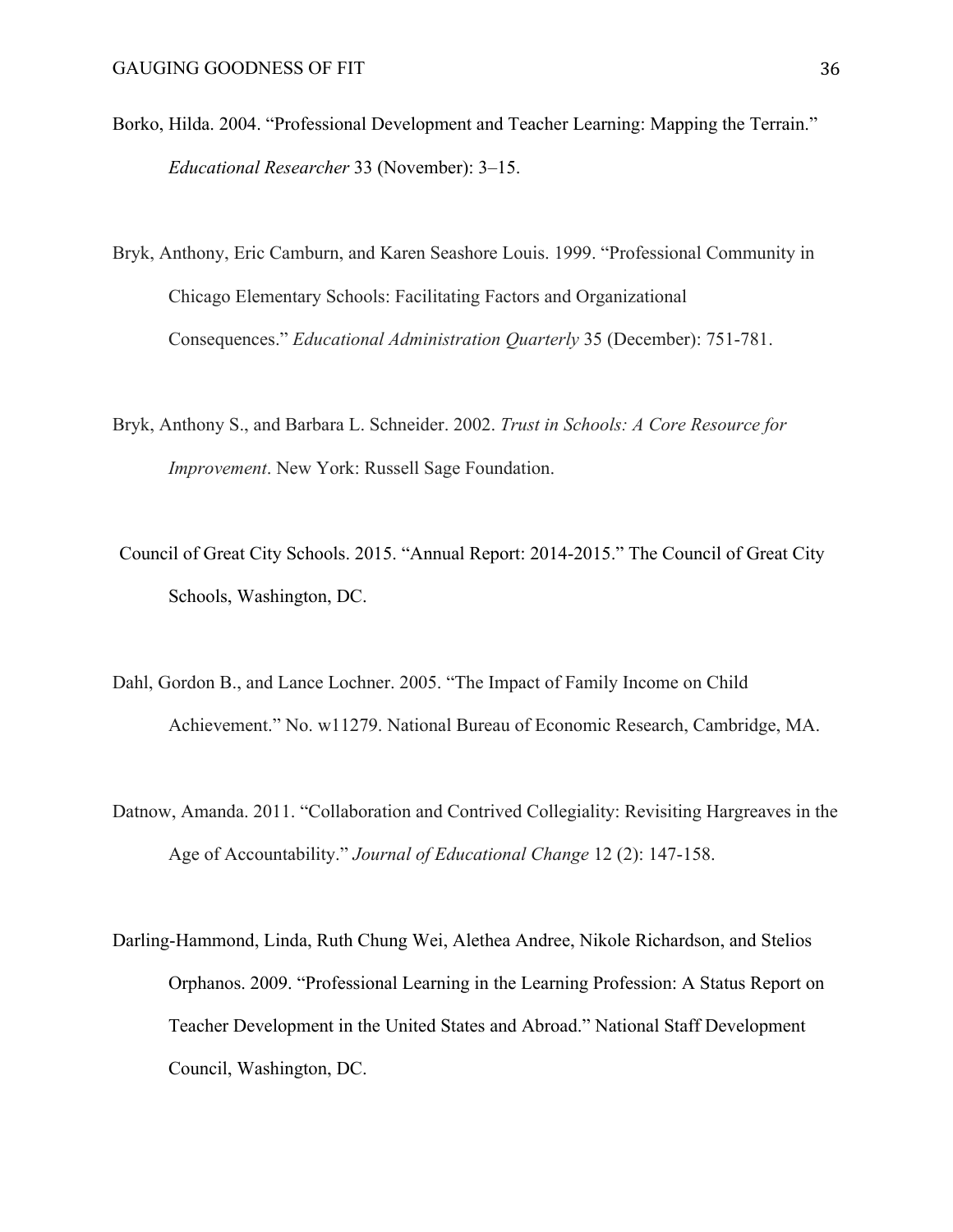- David, Jane L. and Joan E. Talbert. 2013. *Turning Around a High-poverty District: Learning from Sanger.* San Francisco: S.H. Cowell Foundation.
- De Schipper, J. Clasien, Louis W.C. Tavecchio, Marinus H. Van IJzendoom, and Jantien Van Zeijl. 2004. "Goodness-of-fit in Center Day Care: Relations of Temperament, Stability, and Quality of Care with the Child's Adjustment." *Early Childhood Research Quarterly*  19 (2): 257-272.
- DePaepe, James. 2015. "CWU Teacher Time Study: How Washington Public School Teachers Spend Their Work Days." Central Washington University, https://www.cwu.edu/sites/default/files/images/teachertimestudy.pdf
- Desimone, Laura M., Andrew C. Porter, Michael S. Garet, Kwang Suk Yoon, and Beatrice F. Birman. 2002. "Effects of Professional Development on Teachers' Instruction: Results from a Three-year Longitudinal Study." *Educational Evaluation and Policy Analysis* 24 (June): 81-112.
- Drury, Darrel, and Justin Baer. 2011. *The American Public School Teacher: Past, Present, and Future.* Cambridge, MA: Harvard Education Press.
- DuFour, Richard. 2004. "What is a Professional Learning Community?" *Educational Leadership* 61 (May): 6-11.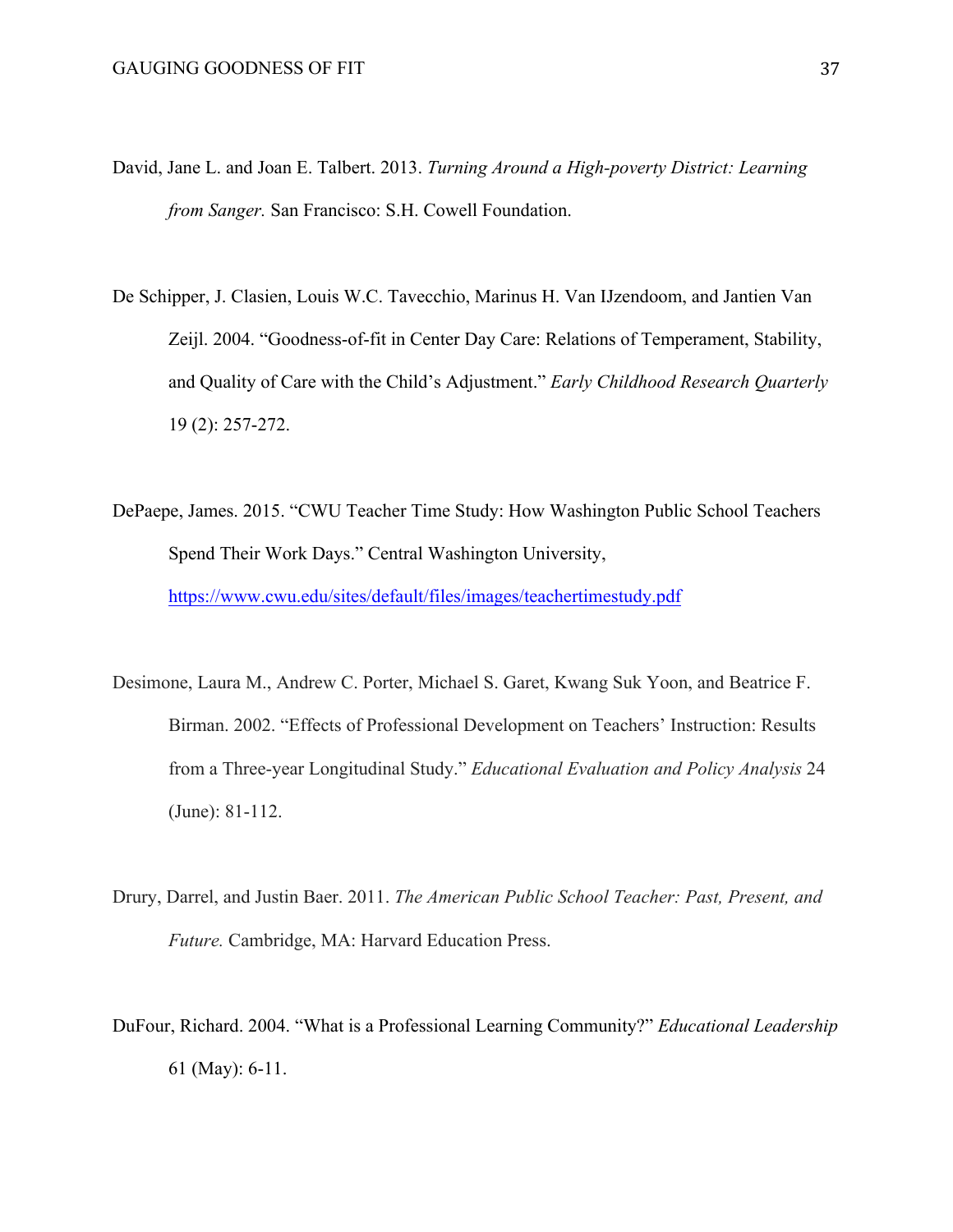- Duncan, Greg J., and Richard J. Murnane. 2014. *Restoring Opportunity: The Crisis of Inequality and the Challenge for American Education.* Cambridge, MA: Harvard Education Press.
- Edmondson, Amy C. 2012. *Teaming: How Organizations Learn, Innovate, and Compete in The Knowledge Economy.* San Francisco: Jossey–Bass.
- Elmore, Richard F. 2004. *School Reform from the Inside Out: Policy, Practice, and Performance.* Cambridge, MA: Harvard Education Press.
- Feagans, Lynne V., Ann M. Merriwether, and Diane Haldane. 1991. "Goodness of Fit in the Home: Its Relationship to School Behavior and Achievement in Children with Learning Disabilities." *Journal of Learning Disabilities* 24 (7): 413-420.
- Feiman-Nemser, Sharon. 2012. *Teachers as Learners*. Cambridge, MA: Harvard Education Press.
- Finnigan, Kara S., and Alan J. Daly. 2012. "Mind the gap: Organizational Learning and Improvement in an Underperforming Urban System." *American Journal of Education* 119 (1): 41-71.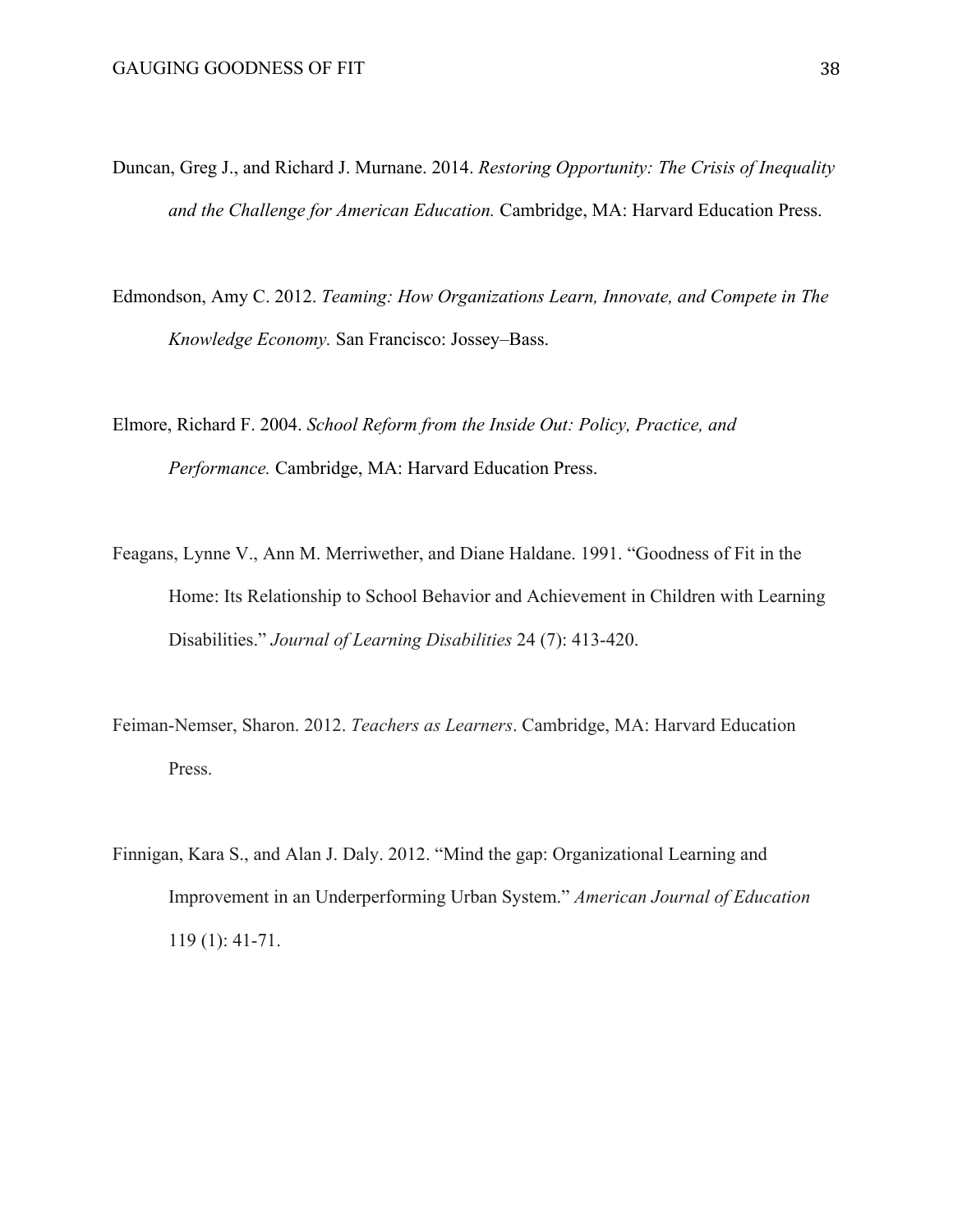- Gallimore, Ronald, Bradley A. Ermeling, William M. Saunders, and Claude Goldenberg. 2009. "Moving the Learning of Teaching Closer to Practice: Teacher Education Implications of School–Based Inquiry Teams." *The Elementary School Journal* 109 (May): 537–553.
- Garet, Michael S., Andrew C. Porter, Laura Desimone, Beatrice F. Birman, and Kwang Suk Yoon. 2001. "What Makes Professional Development Effective? Results from a National Sample of Teachers." *American Educational Research Journal* 38 (December): 915-945.
- Goddard, Yvonne L., Roger D. Goddard, and Megan Tschannen-Moran. 2007. "A Theoretical and Empirical Investigation of Teacher Collaboration for School Improvement and Student Achievement in Public Elementary Schools." *Teachers College Record* 109 (4): 877-896.
- Grubb, W. Norton. 2009. *The Money Myth: School Resources, Outcomes, and Equity.* New York: Russell Sage.
- Hackman, Richard J. 2002. *Leading Teams: Setting the Stage for Great Performances.* Boston: Harvard Business School.
- Hamilton, Laura, Richard Halverson, Sharnell S. Jackson, Ellen Mandinach, Jonathan A. Supovitz, Jeffrey C. Wayman, Cassandra Pickens, Emma Sama Martin, and Jennifer L. Steele. 2009. "Using Student Achievement Data to Support Instructional Decision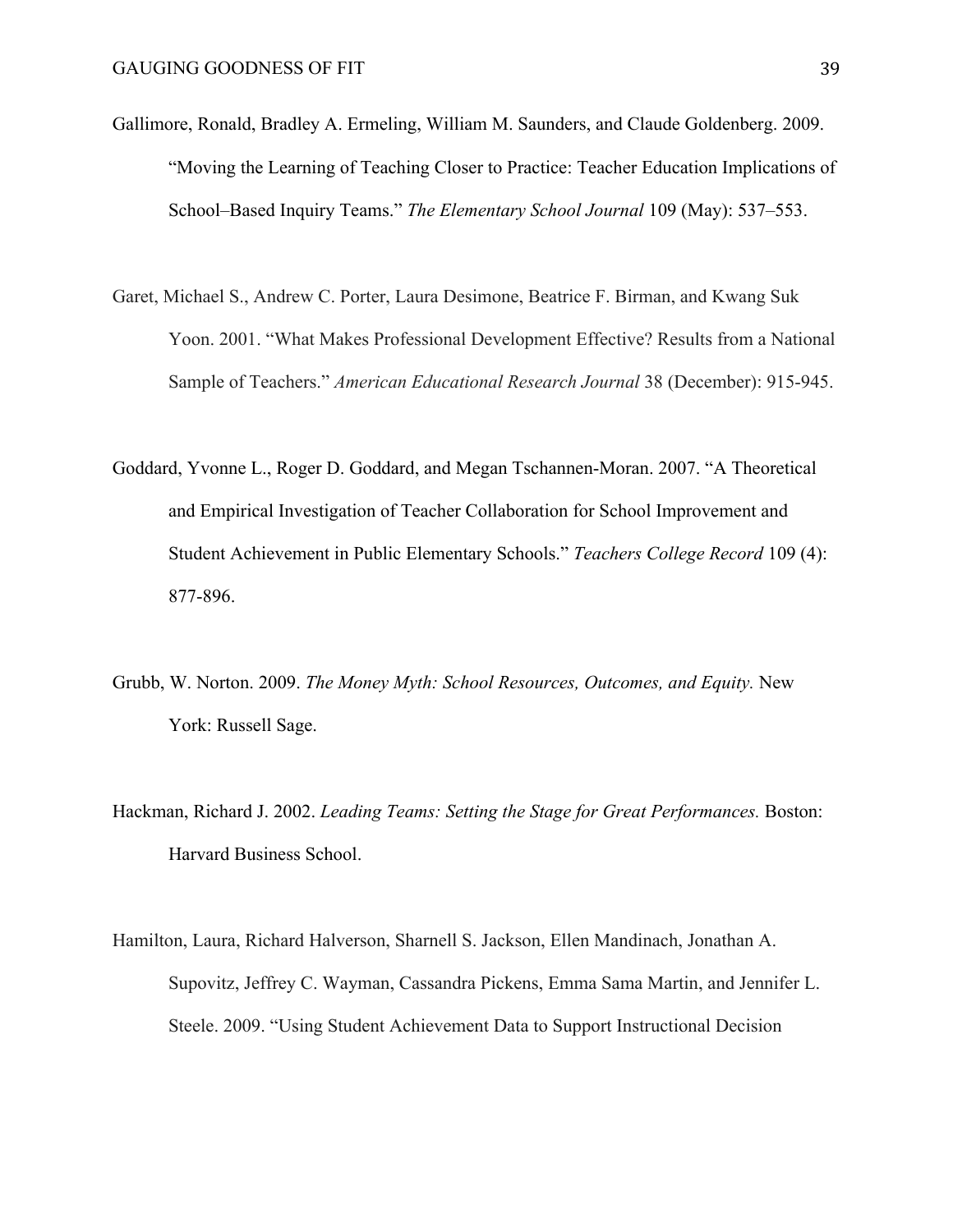Making." National Center for Education Evaluation and Regional Assistance, Institute of Education Sciences, U.S. Department of Education, Washington, DC.

- Hargreaves, Andy. 1994. *Changing Teachers, Changing Times: Teachers' Work and Culture in the Postmodern Age.* New York: Teachers College Press.
- Hargreaves, Andy, and Dennis Shirley. 2009. *The Fourth Way: The Inspiring Future For Educational Change.* Thousand Oaks, CA: Corwin.
- Henry, Susan. 2012. "Instructional Conversations: A Qualitative Exploration Of Differences In Elementary Teams Teachers' Discussions." EdD diss., Harvard Graduate School of Education.
- Hollins, Etta R. 2011. *Learning to Teach in Urban Schools: The Transition from Preparation to Practice.* Florence, KY: Routledge.
- Huberman, Michael. 1993. "The Model Of The Independent Artisan In Teachers' Professional Relations." In *Teachers' Work: Individuals, Colleagues, And Contexts*, ed. Judith Warren Little and Milbrey Wallin McLaughlin, 11-50. New York: Teachers College Press.
- Jackson, C. Kirabo, and Elias Bruegmann. 2009. "Teaching Students and Teaching Each Other: The Importance of Peer Learning for Teachers." *American Economic Journal: Applied Economics* 1 (4): 85–108.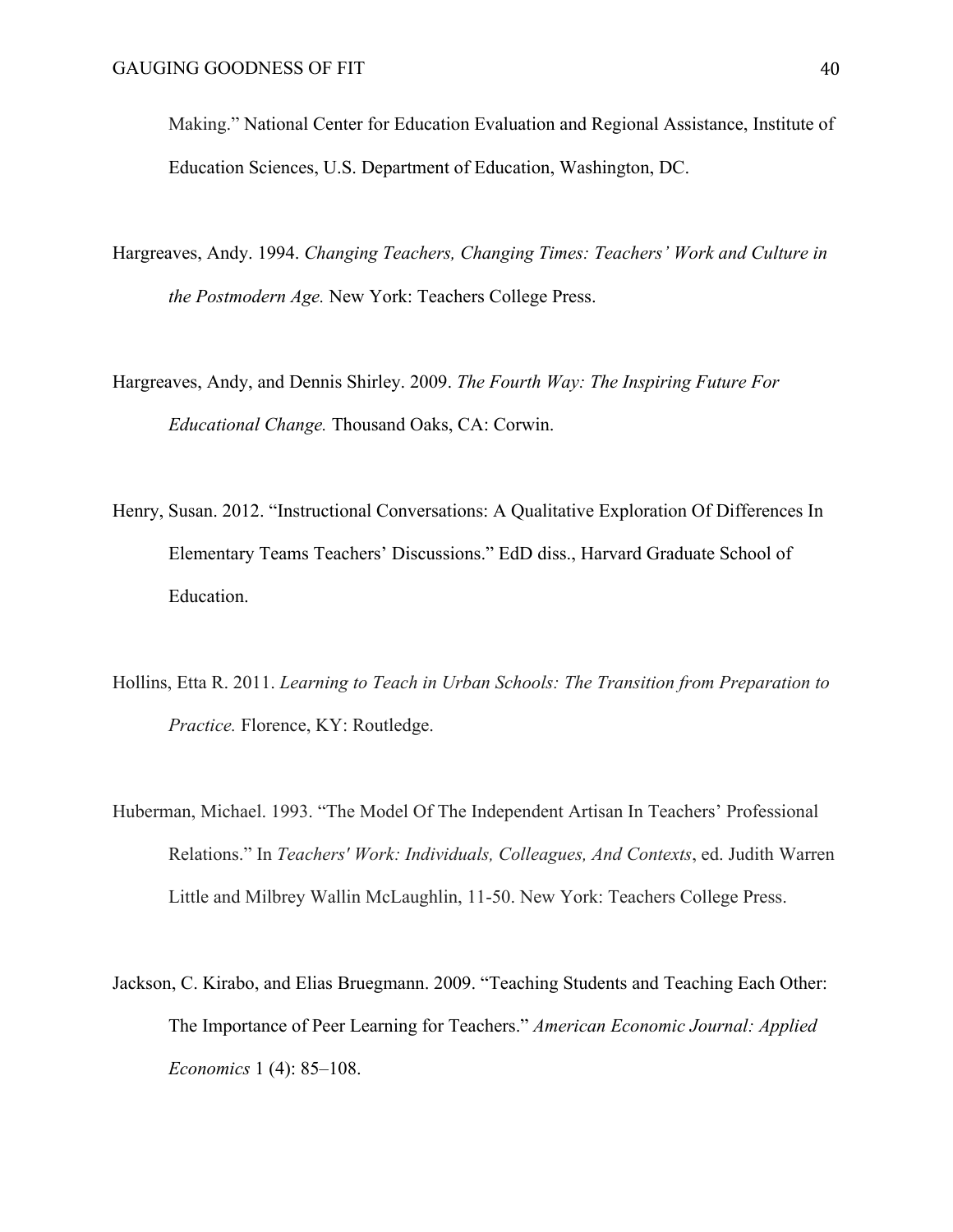- Jensen, Ben, Julie Sonnemann, Katie Roberts-Hull and Amélie Hunter. 2016. "Beyond PD: Teacher Professional Learning in High-Performing Systems." National Center on Education and the Economy, Washington, DC.
- Johnson, Susan Moore. 1990. *Teachers at Work: Achieving Success in Our Schools.* New York: Basic Books.
- Johnson, Susan Moore and Sarah E. Birkeland. 2003. "Pursuing a 'Sense of Success': New Teachers Explain Their Career Decisions." *American Educational Research Journal* 40 (3): 581-617.
- Johnson, Susan Moore. 2004. *Finders and Keepers: Helping New Teachers Survive and Thrive in Our Schools.* San Francisco, CA: Jossey-Bass.
- Johnson, Susan Moore, Matthew A. Kraft, John P. Papay. 2012 . "How Context Matters in High Needs Schools: The Effects of Teachers' Working Conditions on Their Professional Satisfaction and Their Students' Achievement. *Teachers College Record* 114 (10): 1-39.
- Kennedy, Mary M. 2016. "How Does Professional Development Improve Teaching?" *Review of Educational Research,* http://rer.sagepub.com/content/early/2016/01/29/0034654315626800.abstract
- Lave, Jean, and Etienne Wenger. 1991. *Situated Learning: Legitimate Peripheral Participation.* New York: Cambridge University Press.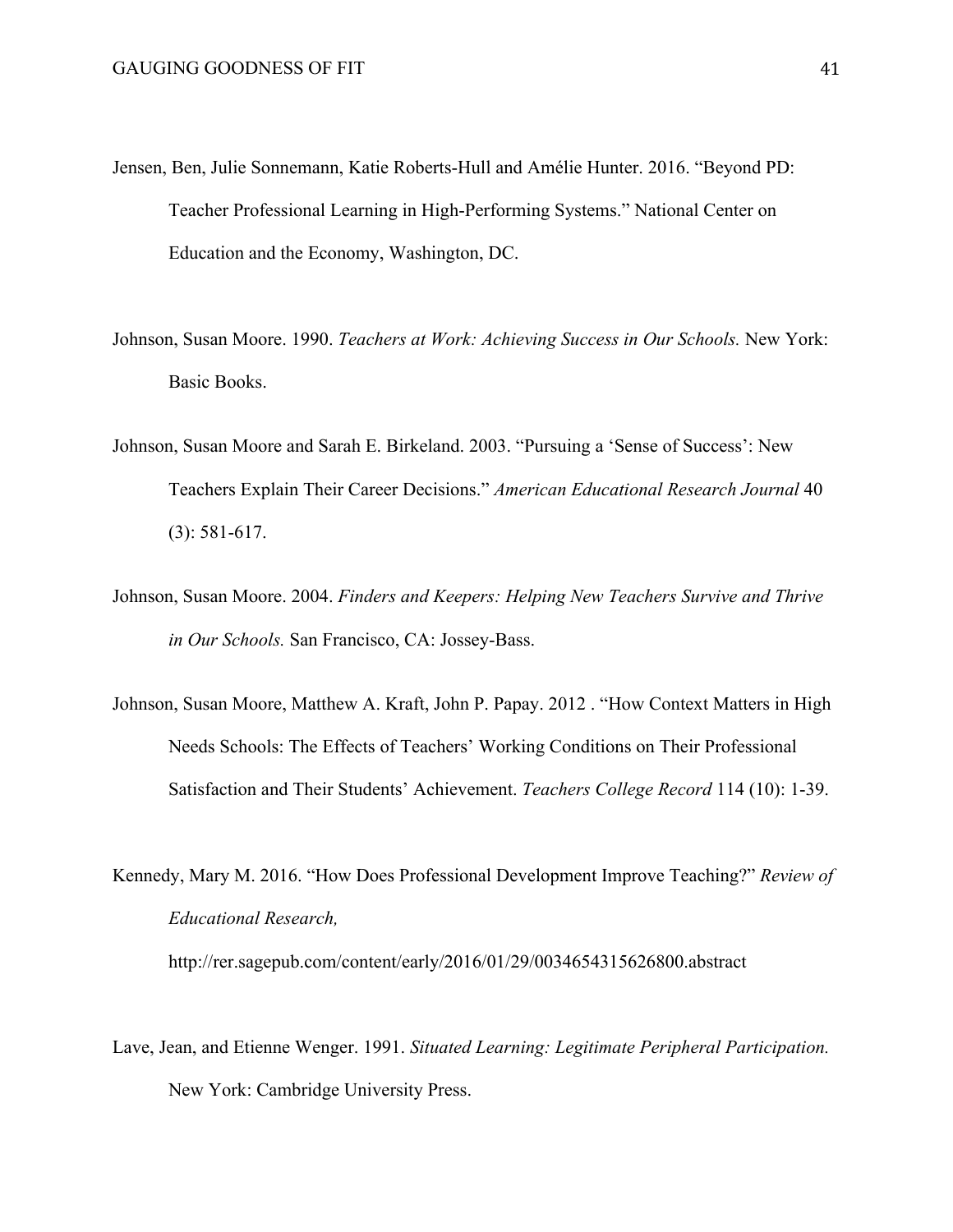- Little, Judith Warren. 1990. "The Persistence Of Privacy: Autonomy and Initiative in Teachers' Professional Relations." *Teachers College Record* 91 (4): 509-536.
- Little, Judith Warren. 2002. "Locating Learning in Teachers' Communities of Practice: Opening Up Problems of Analysis in Records of Everyday Work." *Teaching and Teacher Education* 18 (November): 917-946.
- Lortie, Dan C. 1975. *Schoolteacher: A Sociological Study* (2<sup>nd</sup> ed.). Chicago: The University of Chicago Press.
- Louise, Karen Seashore, Kenneth Leithwood, Kyla Wahlstrom, and Stephen Anderson. 2010. *Investigating the Links to Improved Student Learning: Final Report of Research Findings.* The Wallace Foundation, New York, http://conservancy.umn.edu/bitstream/handle/11299/140885/Learning-from-Leadership\_Final-Research-Report\_July-2010.pdf?sequence=1&isAllowed=y
- Louise, Karen Seashore, Helen M. Marks, and Sharon Kruse. 1996. "Teachers' Professional Communities in Restructuring Schools." *American Educational Research Journal* 33 (December): 757-798.
- Markow, Dana and Andrea Pieters. 2010. *The MetLife Survey of the American Teacher: Collaborating for Student Success.* MetLife Foundation, New York.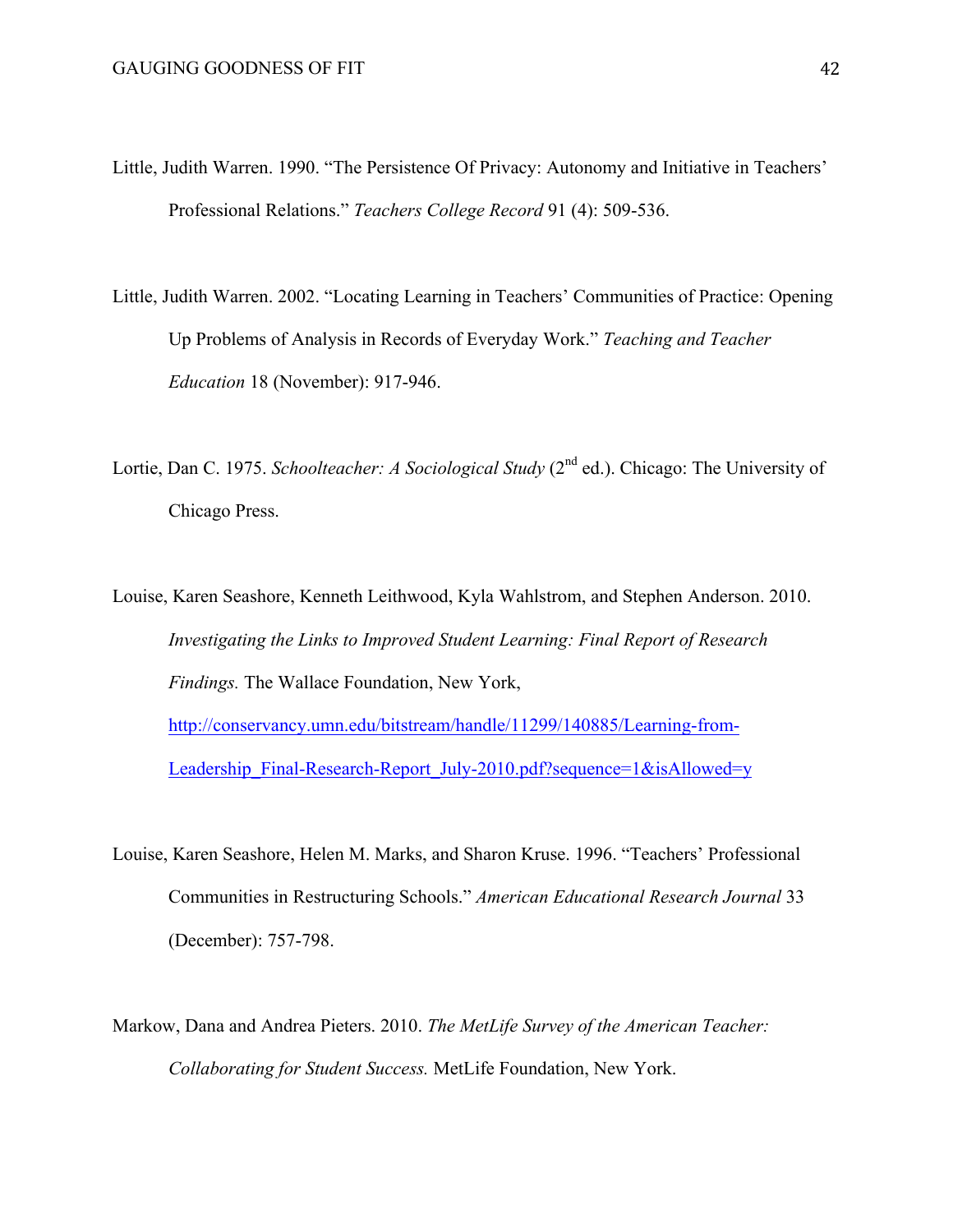- Maxwell, Joseph. A. 2005. *Qualitative Research Design: An Interpretive Approach (2nd ed.).*  Thousand Oaks, CA: Sage.
- McLaughlin, Milbrey W. and Joan E. Talbert. 2001. *Professional Communities and the Work of High School Teaching.* Chicago: University of Chicago Press.
- Mehta, Jal, Victoria Theisen-Homer, David Braslow and Adina Lopatin. 2015. *From Quicksand to Solid Ground: Building a Foundation to Support Quality Teaching.* Transforming Teaching, Cambridge, MA.
- Miles, Matthew B. and A. Michael Huberman. 1994. *Qualitative Data Analysis: An Expanded Sourcebook (2nd ed.).* Newbury, NJ: Sage.
- Neil, Peter and John Johnston, J. 2005. "An Approach To Analysing Professional Discourse In A School Self–Evaluation Project." *Research in Education* 73 (May): 73–86.
- Newmann, Fred M., Walter G. Secada, and Gary Wehlage. 1995. *A Guide to Authentic Instruction and Assessment: Vision, Standards and Scoring*. Wisconsin Center for Education Research.
- Newmann, Fred M. and Gary G. Wehlage. 1995. *Successful School Restructuring*. Center on Organization and Restructuring of Schools, University of Wisconsin-Madison.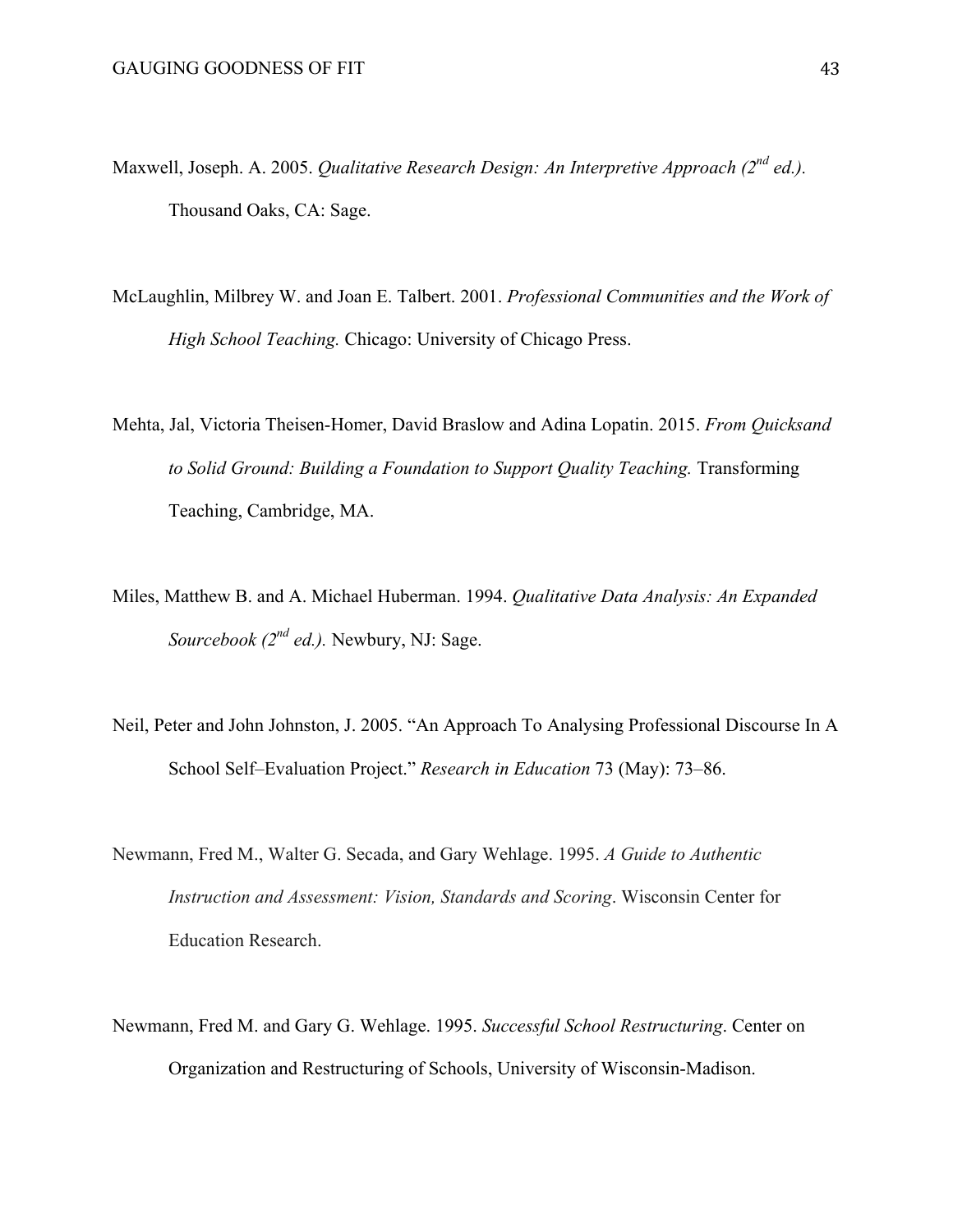- Ornstein, Eric D., and Helene Moses. 2010. "Goodness of fit: A relational approach to field instruction." *Journal of Teaching in Social Work* 30 (1): 101-114.
- Parise, Leigh M., and James P. Spillane. 2010. "Teacher Learning and Instructional Change: How Formal and On-the-Job Learning Opportunities Predict Change in Elementary School Teachers' Practice." *The Elementary School Journal* 110 (March): 323-346.
- Ronfeldt, Matthew, Susanna Owens Farmer, Kiel McQueen, and Jason A. Grissom. 2015. "Teacher Collaboration in Instructional Teams and Student Achievement." *American Educational Research Journal* 52 (3): 475-514.
- Rosenholtz, Susan J. 1989. *Teacher's Workplace: The Social Organization of Schools.* Reading, MA: Addison-Wesley Longman.
- Scribner, Jay P., Keith R. Sawyer, Sheldon T. Watson and Vicki L. Myers. 2007. "Teacher Teams and Distributed Leadership: A Study of Group Discourse and Collaboration." *Educational Administration Quarterly* 43 (February): 67-100.
- Senge, Peter M. 1990. *The Fifth Discipline: The Art and Practice of the Learning Organization.* New York: Doubleday.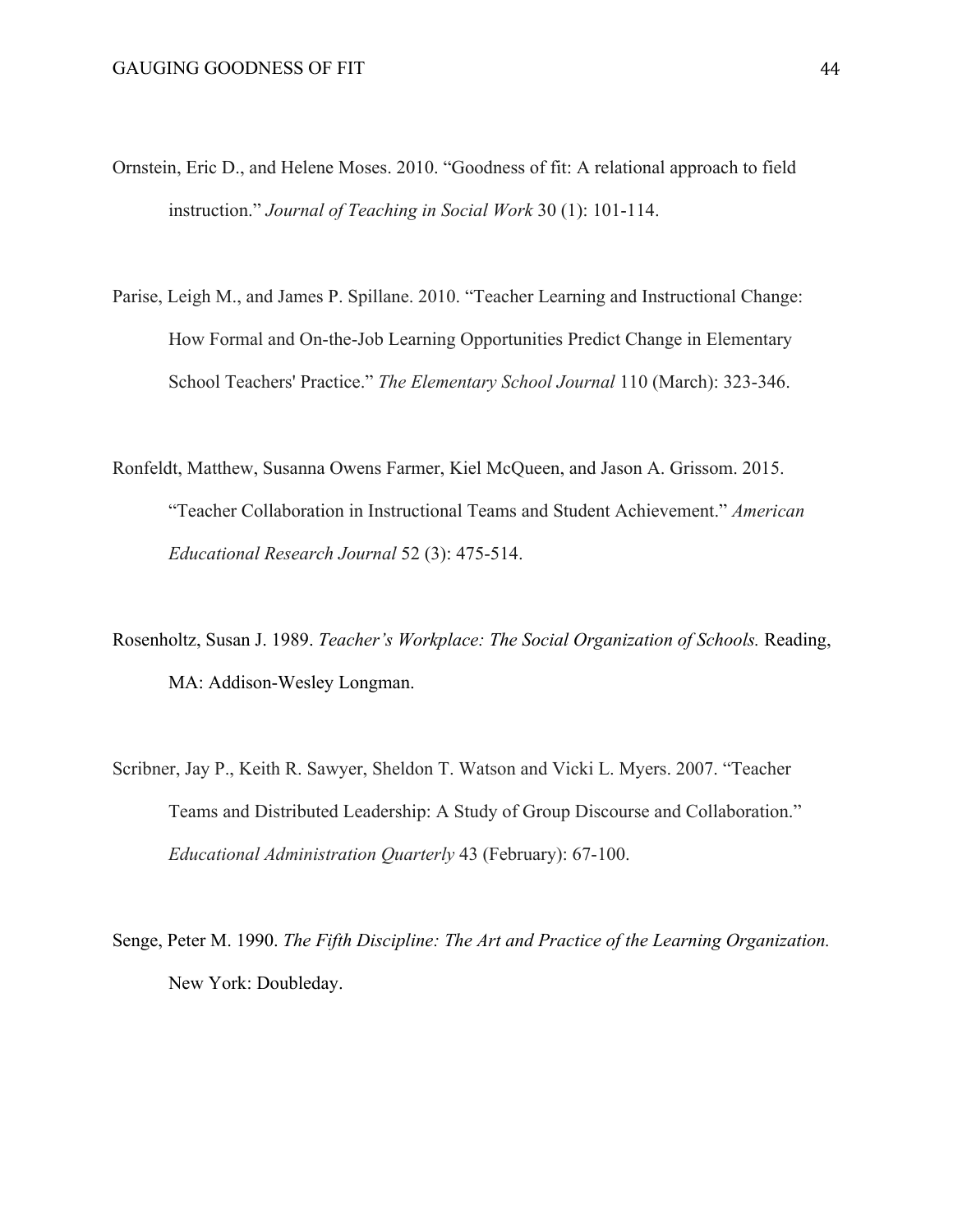- Strauss, Anselm and Juliet Corbin. 1998. *Basics of Qualitative Research: Techniques and Procedures for Developing Grounded Theory (2nd ed.).* Newbury Park, NJ: Sage.
- Supovitz, Jonathan A. 2002. "Developing Communities of Instructional Practice." *Teachers College Record* 104 (December): 1591–1626.
- Supovitz, Jonathan A. and Jolley B. Christman. 2005. "Small Learning Communities that Actually Learn: Lessons for School Leaders." *Phi Delta Kappan* 86 (May): 649–651.
- Talbert, Joan. E. 2010. "Professional Learning Communities at the Crossroads: How Systems Hinder or Engender Change." In *Second International Handbook Of Educational Change*, ed. Andy Hargreaves, Anne Lieberman, Michael Fullan, and David Hopkins, 555-571. Dordrecht: Springer.
- Talbert, Joan. E. and Milbrey W. McLaughlin. 1994. "Teacher Professionalism In Local School Contexts." *American Journal of Education* 102 (February): 123-53.
- TNTP. 2015. "The Mirage: Confronting the Hard Truth about our Quest for Teacher Development." TNTP, Brooklyn, NY.
- Troen, Vivian and Katherine C. Boles. 2012. *The Power of Teacher Teams: With Cases, Analyses, and Strategies for Success.* Thousand Oaks, CA: Corwin.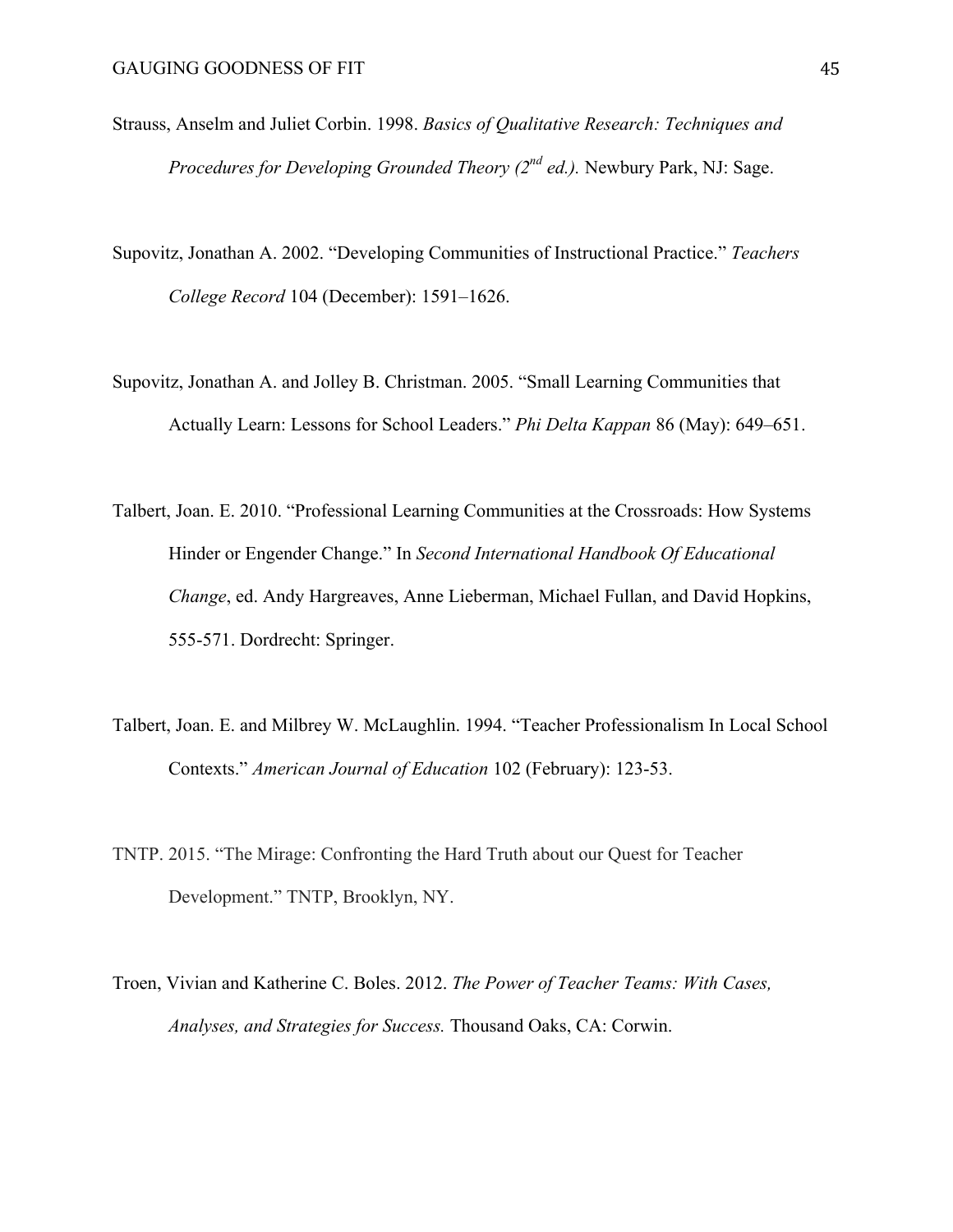- Tyack, David B. 1974. *The One Best System: A History of American Urban Education*. Cambridge. MA: Harvard University Press.
- Valli, Linda and Daria Buese. 2007. "The Changing Roles of Teachers in an Era of High-Stakes Accountability." *American Educational Research Journal* 44 (November): 519-558.
- Vitiello, Virginia E., Olga Moas, Heather A. Henderson, Daryl B. Greenfield, and Pelin M. Munis. 2012. "Goodness of Fit Between Children and Classrooms: Effects of Child Temperament and Preschool Classroom Quality on Achievement Trajectories." *Early Education & Development* 23 (3): 302-322.
- Wei, Ruth Chung, Linda Darling-Hammond, and Frank Adamson. 2010. "Professional Development in the United States: Trends and Challenges." National Staff Development Council, Dallas, TX.
- Wenger, Etienne, Richard A. McDermott, and William M. Snyder. 2002. *Cultivating Communities of Practice: A Guide to Managing Knowledge.* Boston: Harvard Business School Press.
- Wilkinson, Irene G. 2016. "Why Some Children Come to School with "Baggage": The Effects of Trauma Due to Poverty, Attachment Disruption and Disconnection on Social Skills and Relationships." *Canadian Journal of Family and Youth* 8 (1): 173-203.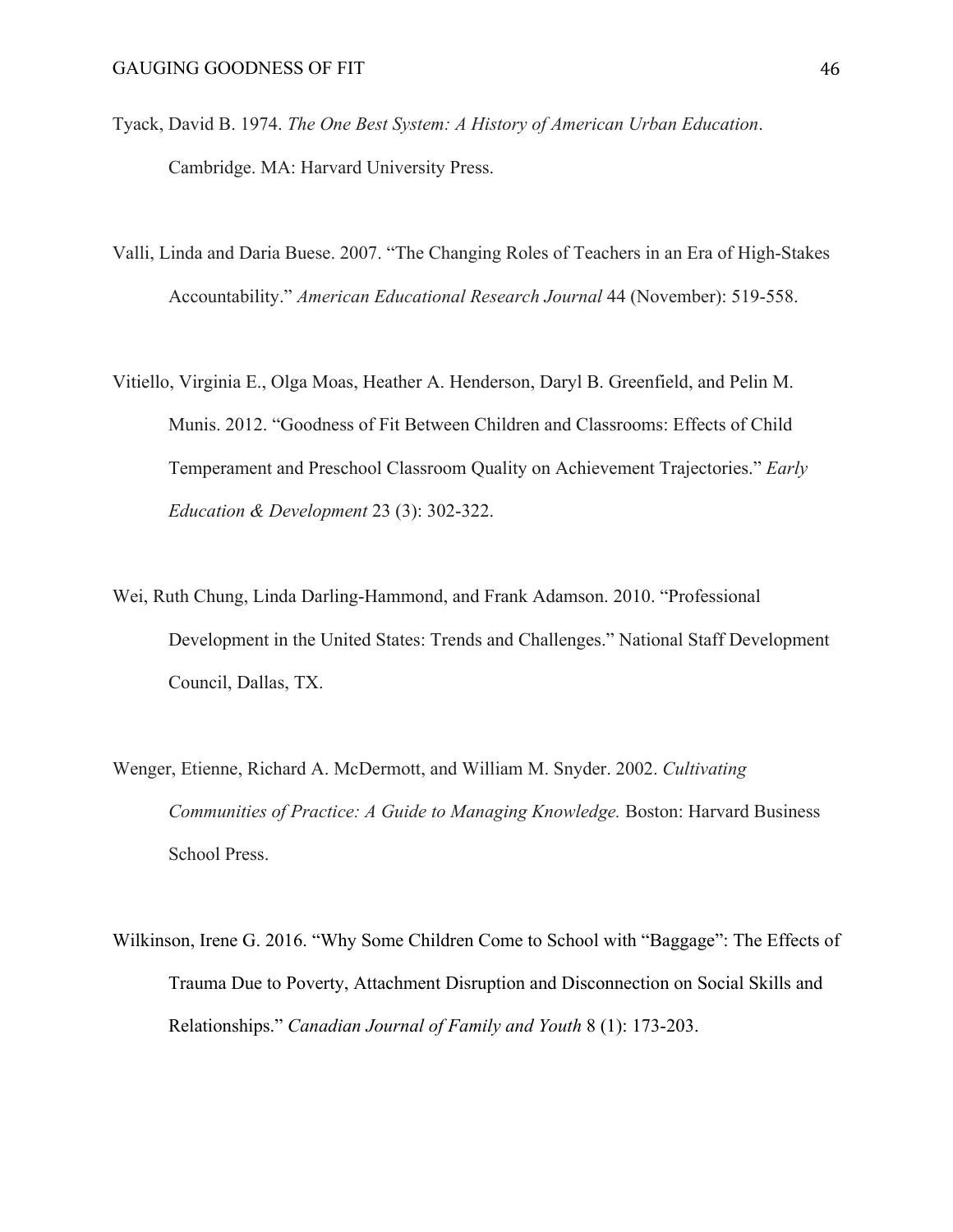Yasumoto, Jeffrey Y., Kazuaki Uekawa, and Charles E. Bidwell. 2001. "The Collegial Focus and Student Achievement." *Sociology of Education* 74 (July): 81-209.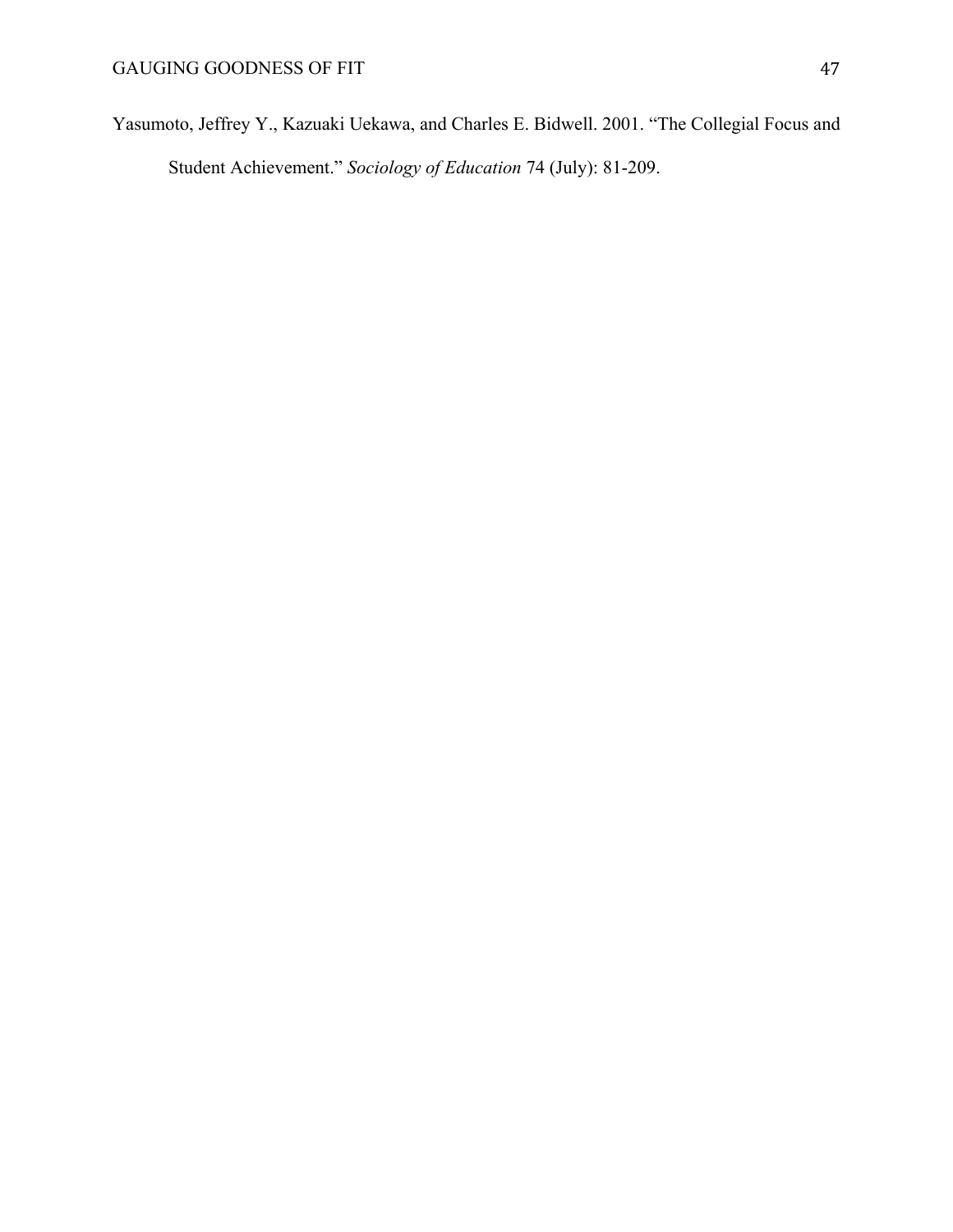# Endnote

We are indebted to all the teachers and school administrators who generously participated in this study. We thank the school district for permitting us to conduct the research. We also are grateful to the Ford Foundation and the Bill and Melinda Gates Foundation for their financial support. All views presented here are our own.